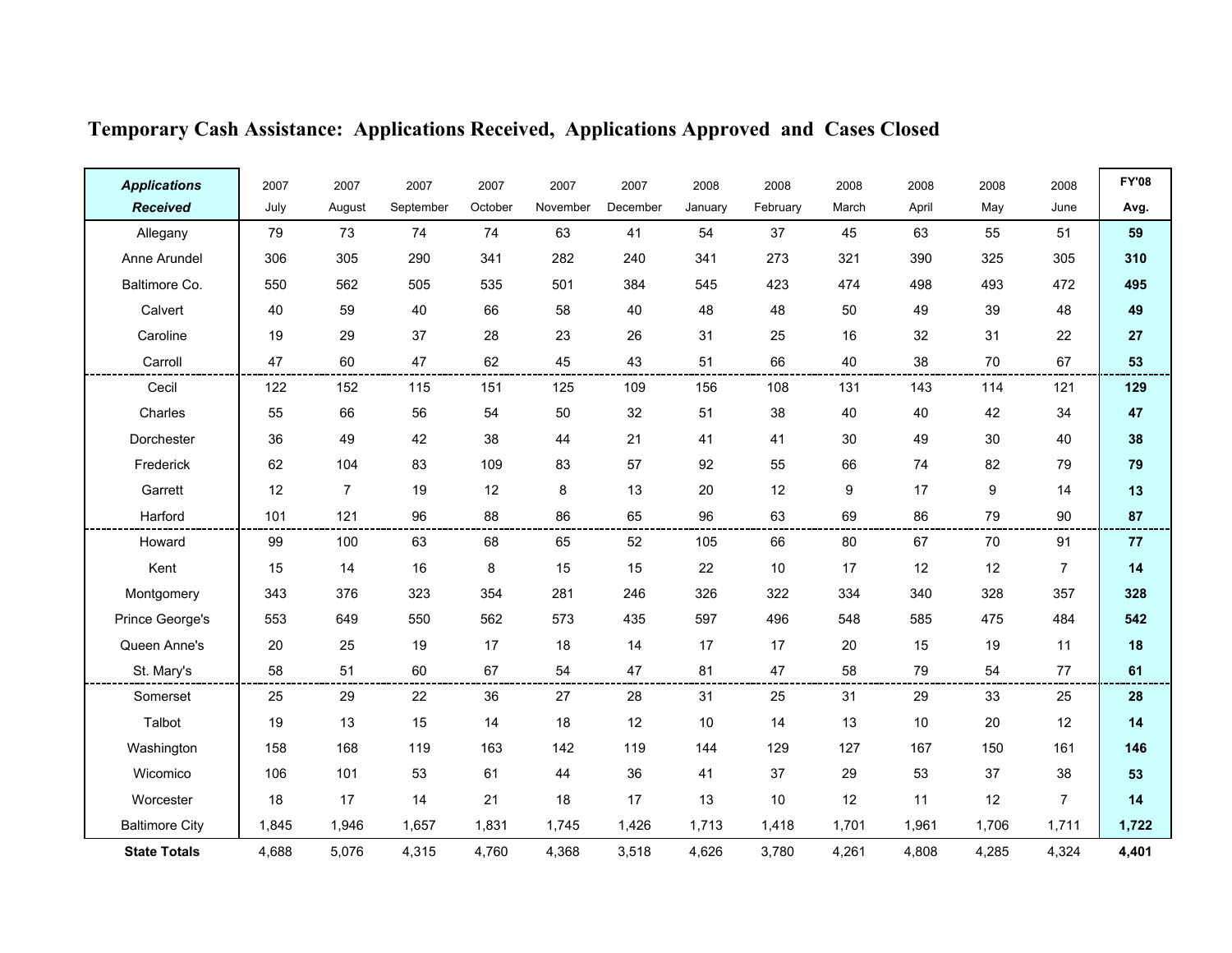| <b>Applications</b>   | 2007           | 2007           | 2007           | 2007           | 2007                      | 2007           | 2008    | 2008           | 2008           | 2008         | 2008         | 2008           | <b>FY'08</b> |
|-----------------------|----------------|----------------|----------------|----------------|---------------------------|----------------|---------|----------------|----------------|--------------|--------------|----------------|--------------|
| <b>Approved</b>       | July           | August         | September      | October        | November                  | December       | January | February       | March          | April        | May          | June           | Avg.         |
| Allegany              | 24             | 32             | 29             | 32             | 32                        | 26             | 28      | 18             | 16             | 23           | 26           | 22             | 26           |
| Anne Arundel          | 133            | 158            | 122            | 140            | 166                       | 116            | 133     | 123            | 114            | 131          | 160          | 118            | 135          |
| Baltimore Co.         | 222            | 224            | 133            | 204            | 245                       | 182            | 194     | 178            | 166            | 211          | 208          | 203            | 198          |
| Calvert               | 25             | 23             | 18             | 20             | 12                        | 15             | 10      | 16             | 12             | 13           | 18           | 13             | 16           |
| Caroline              | 18             | 11             | 13             | $10$           | 10                        | $10$           | 15      | 12             | 11             | 16           | 13           | 4              | 12           |
| Carroll               | 30             | 17             | 25             | 25             | 25                        | 18             | 18      | 33             | 18             | 21           | 16           | 13             | 22           |
| Cecil                 | 42             | 53             | 31             | 58             | 43                        | 41             | 51      | 42             | 41             | 44           | 42           | 38             | 44           |
| Charles               | 14             | 19             | 10             | 15             | 17                        | 15             | 21      | 12             | 16             | 11           | 32           | 10             | 16           |
| Dorchester            | 29             | 39             | 29             | 32             | 35                        | 37             | 34      | 31             | 26             | 33           | 21           | 23             | 31           |
| Frederick             | 24             | 42             | 27             | 34             | 35                        | 32             | 36      | 34             | 31             | 30           | 30           | 27             | 32           |
| Garrett               | 6              | $\sqrt{5}$     | $\sqrt{5}$     | 9              | $\overline{2}$            | 8              | 10      | 8              | $\overline{7}$ | 4            | 4            | 6              | $\bf 6$      |
| Harford               | 48             | 61             | 44             | 72             | 59                        | 43             | 47      | 47             | 34             | 62           | 48           | 53             | 52           |
| Howard                | 42             | 53             | 36             | 39             | 43                        | 31             | 47      | 32             | 30             | 45           | 45           | 36             | 40           |
| Kent                  | 4              | 4              | $\overline{7}$ | 4              | $\ensuremath{\mathsf{3}}$ | 5              | 6       | 8              | $\overline{2}$ | 6            | $\mathbf{1}$ | $\overline{7}$ | 5            |
| Montgomery            | 78             | 82             | 70             | 87             | 78                        | 70             | 66      | 77             | 61             | 89           | 89           | 69             | 76           |
| Prince George's       | 177            | 199            | 218            | 215            | 308                       | 213            | 238     | 242            | 219            | 302          | 269          | 217            | 235          |
| Queen Anne's          | $\overline{4}$ | 14             | 11             | 15             | 6                         | 8              | 15      | $\overline{7}$ | 8              | 11           | 6            | $\overline{7}$ | 9            |
| St. Mary's            | 27             | 28             | 21             | 17             | 18                        | 26             | 33      | 26             | 40             | 35           | 40           | 33             | 29           |
| Somerset              | 18             | 8              | 10             | 9              | 14                        | 16             | 11      | 18             | 9              | 13           | 16           | $\overline{7}$ | 12           |
| Talbot                | 2              | $\overline{7}$ | 3              | $\overline{7}$ | 3                         | $\overline{7}$ | 3       | 8              | 3              | $\mathbf{1}$ | 8            | $\overline{7}$ | 5            |
| Washington            | 32             | 40             | 41             | 29             | 37                        | 21             | 29      | 44             | 34             | 35           | 30           | 33             | 34           |
| Wicomico              | 34             | 48             | 41             | 39             | 47                        | 37             | 39      | 39             | 27             | 40           | 47           | 32             | 39           |
| Worcester             | 6              | 4              | $\overline{7}$ | 13             | $\overline{5}$            | 6              | 9       | 6              | 5              | 3            | 5            | $\mathbf{1}$   | 6            |
| <b>Baltimore City</b> | 1,039          | 1,325          | 1,014          | 1,162          | 1,253                     | 1,087          | 1,087   | 891            | 881            | 1,140        | 1,169        | 965            | 1,084        |
| <b>State Totals</b>   | 2,078          | 2,496          | 1,965          | 2,287          | 2,496                     | 2,070          | 2,180   | 1,952          | 1,811          | 2,319        | 2,343        | 1,944          | 2,162        |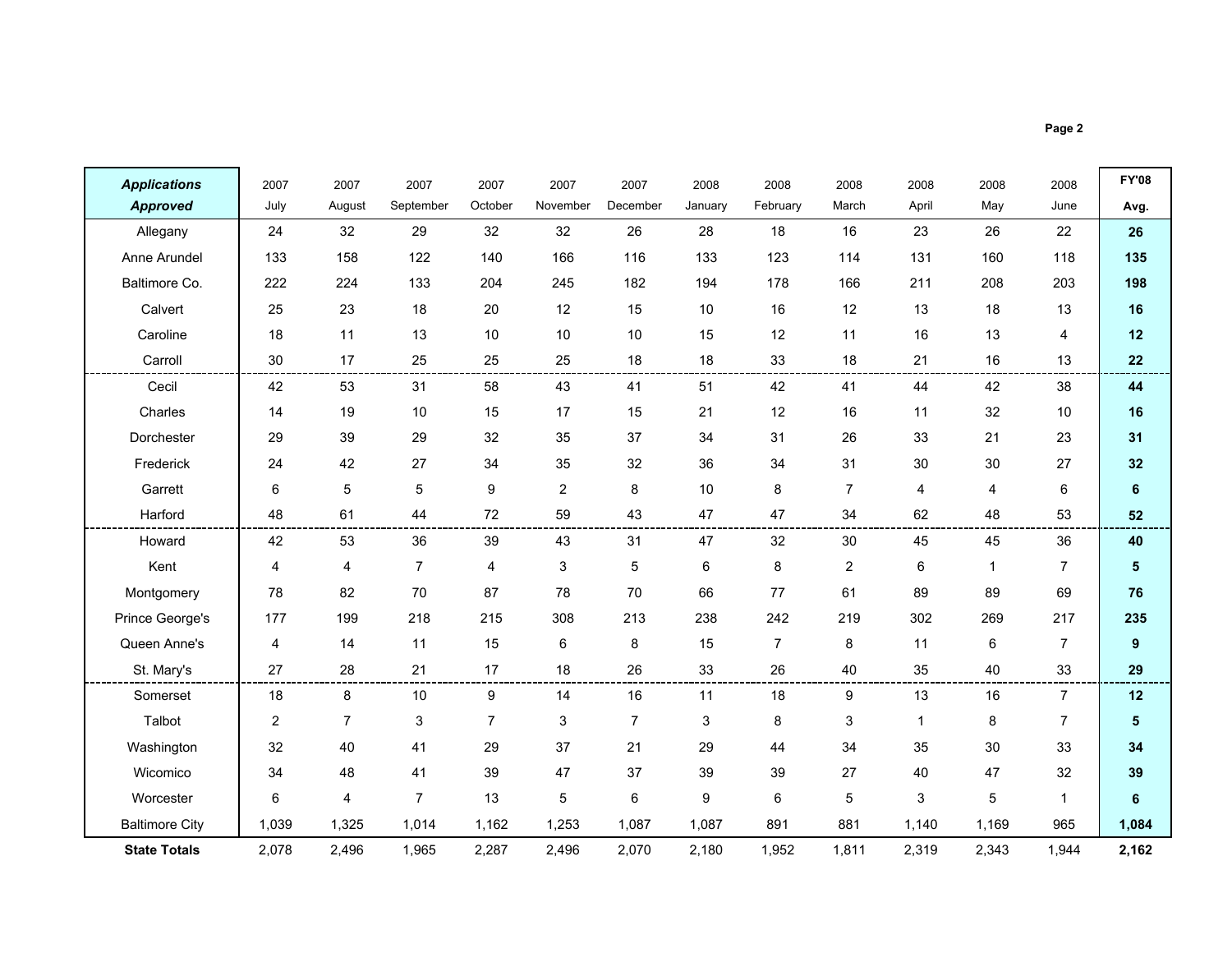| <b>Cases</b>          | 2007  | 2007           | 2007      | 2007    | 2007           | 2007                      | 2008    | 2008     | 2008           | 2008           | 2008           | 2008           | <b>FY'08</b>   |
|-----------------------|-------|----------------|-----------|---------|----------------|---------------------------|---------|----------|----------------|----------------|----------------|----------------|----------------|
| <b>Closed</b>         | July  | August         | September | October | November       | December                  | January | February | March          | April          | May            | June           | Avg.           |
| Allegany              | 23    | 20             | 13        | 30      | 22             | 26                        | 23      | 29       | 35             | 29             | 17             | 30             | 25             |
| Anne Arundel          | 154   | 138            | 152       | 172     | 156            | 124                       | 173     | 129      | 130            | 153            | 159            | 171            | 151            |
| Baltimore Co.         | 205   | 226            | 207       | 213     | 215            | 181                       | 210     | 188      | 199            | 288            | 208            | 190            | 211            |
| Calvert               | 15    | 17             | 17        | 10      | 9              | 16                        | 12      | 13       | 10             | 18             | 22             | 14             | 14             |
| Caroline              | 14    | 14             | 18        | 14      | 9              | 13                        | 8       | 19       | 12             | 15             | 8              | 14             | 13             |
| Carroll               | 23    | 24             | 27        | 24      | 23             | $30\,$                    | 21      | 28       | 26             | 22             | 19             | 25             | 24             |
| Cecil                 | 48    | 34             | 51        | 49      | 50             | 42                        | 51      | 46       | 48             | 46             | 51             | 54             | 48             |
| Charles               | 17    | 11             | 26        | 10      | 12             | $10$                      | 19      | 13       | 12             | 19             | 17             | 21             | 16             |
| Dorchester            | 37    | 35             | 43        | 41      | 33             | 28                        | 30      | 50       | 36             | 41             | 26             | 30             | 36             |
| Frederick             | 29    | 38             | 36        | 28      | 43             | 21                        | 42      | 32       | 24             | 24             | 38             | 39             | 33             |
| Garrett               | 5     | 8              | 9         | 6       | 8              | 10                        | 5       | 8        | 4              | 8              | $\overline{7}$ | 8              | $\overline{7}$ |
| Harford               | 78    | 80             | 89        | $70\,$  | 63             | 55                        | 64      | 40       | 53             | 76             | 68             | 77             | 68             |
| Howard                | 34    | 61             | 45        | 30      | 47             | 29                        | 75      | 52       | 38             | 27             | 45             | 46             | 44             |
| Kent                  | 5     | 2              | 6         | 4       | 3              | $\ensuremath{\mathsf{3}}$ | 6       | 5        | $\overline{7}$ | 4              | $\mathbf{1}$   | $\overline{2}$ | 4              |
| Montgomery            | 97    | 66             | 60        | 73      | 72             | 60                        | 104     | 64       | 79             | 86             | 84             | 75             | 77             |
| Prince George's       | 198   | 202            | 160       | 150     | 279            | 165                       | 272     | 365      | 201            | 217            | 180            | 254            | 220            |
| Queen Anne's          | 11    | $\,8\,$        | 12        | 6       | 14             | 8                         | 10      | 12       | 15             | 10             | 13             | 11             | 11             |
| St. Mary's            | 27    | 13             | 28        | 37      | 20             | 21                        | 25      | 26       | 20             | 21             | 27             | 21             | 24             |
| Somerset              | 13    | 4              | 13        | 9       | 14             | 6                         | 5       | 14       | 13             | $\,6\,$        | 13             | 10             | 10             |
| Talbot                | 6     | $\overline{7}$ | 3         | 6       | $\overline{7}$ | 7                         | 5       | 6        | 3              | $\overline{7}$ | $\overline{7}$ | 8              | 6              |
| Washington            | 29    | 27             | 33        | 32      | 34             | 28                        | 26      | 42       | 32             | 30             | 30             | 35             | 32             |
| Wicomico              | 55    | 48             | 44        | 38      | 36             | 37                        | 29      | 44       | 44             | 39             | 32             | 38             | 40             |
| Worcester             | 15    | 5              | 6         | 6       | 3              | 5                         | 6       | 11       | 8              | 9              | 5              | $\overline{7}$ | $\overline{7}$ |
| <b>Baltimore City</b> | 1,250 | 1,331          | 1,356     | 1,231   | 1,480          | 1,273                     | 1,569   | 1,328    | 1,341          | 1,507          | 1,203          | 1,111          | 1,332          |
| <b>State Totals</b>   | 2,388 | 2,419          | 2,454     | 2,289   | 2,652          | 2,198                     | 2,790   | 2,564    | 2,390          | 2,702          | 2,280          | 2,291          | 2,451          |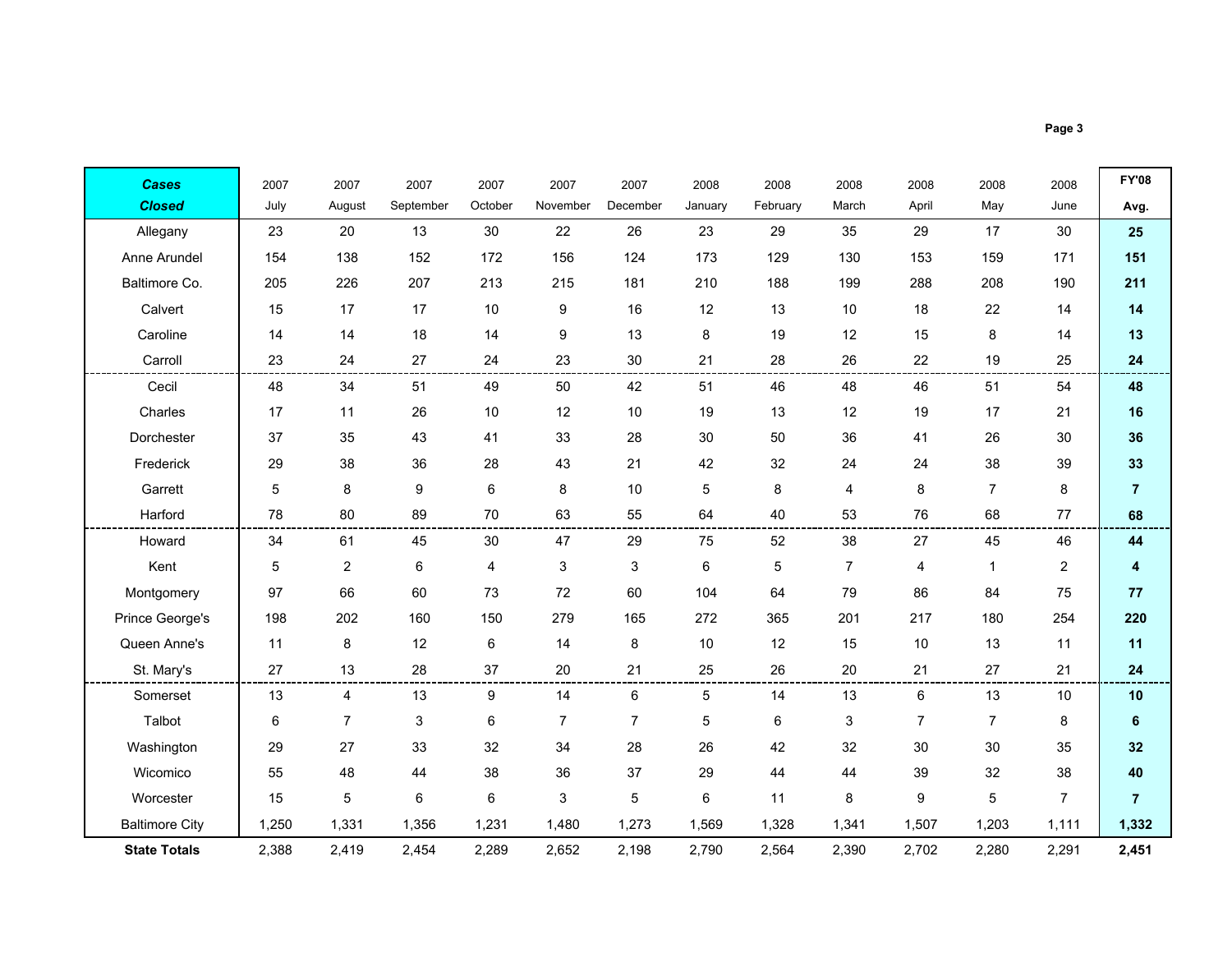| Paid                  | 2007   | 2007   | 2007      | 2007    | 2007     | 2007     | 2008    | 2008     | 2008   | 2008   | 2008   | 2008   | <b>FY'08</b> |
|-----------------------|--------|--------|-----------|---------|----------|----------|---------|----------|--------|--------|--------|--------|--------------|
| Cases                 | July   | August | September | October | November | December | January | February | March  | April  | May    | June   | Avg.         |
| Allegany              | 232    | 251    | 277       | 283     | 285      | 299      | 311     | 282      | 270    | 265    | 283    | 274    | 276          |
| Anne Arundel          | 1108   | 1155   | 1,159     | 1,144   | 1,220    | 1,193    | 1,171   | 1,173    | 1,189  | 1,203  | 1,238  | 1,172  | 1,177        |
| Baltimore Co.         | 2,127  | 2,144  | 2,064     | 2,122   | 2,176    | 2,218    | 2,213   | 2,187    | 2,175  | 2,141  | 2,139  | 2,190  | 2,158        |
| Calvert               | 158    | 154    | 153       | 165     | 165      | 161      | 162     | 163      | 174    | 158    | 163    | 161    | 161          |
| Caroline              | 134    | 121    | 120       | 127     | 119      | 128      | 146     | 129      | 122    | 127    | 138    | 119    | 128          |
| Carroll               | 222    | 201    | 223       | 212     | 216      | 201      | 197     | 205      | 201    | 216    | 209    | 201    | 209          |
| Cecil                 | 355    | 385    | 364       | 388     | 377      | 385      | 393     | 398      | 404    | 406    | 398    | 399    | 388          |
| Charles               | 207    | 210    | 200       | 211     | 216      | 225      | 223     | 218      | 228    | 215    | 251    | 226    | 219          |
| Dorchester            | 236    | 243    | 245       | 244     | 250      | 268      | 258     | 244      | 248    | 241    | 245    | 240    | 247          |
| Frederick             | 277    | 288    | 290       | 303     | 302      | 320      | 319     | 325      | 318    | 332    | 315    | 317    | 309          |
| Garrett               | 57     | 57     | 52        | 61      | 53       | 57       | 63      | 62       | 67     | 61     | 60     | 56     | 59           |
| Harford               | 598    | 589    | 569       | 590     | 572      | 573      | 562     | 591      | 570    | 578    | 570    | 556    | 577          |
| Howard                | 401    | 405    | 400       | 420     | 409      | 408      | 383     | 372      | 366    | 399    | 398    | 373    | 395          |
| Kent                  | 42     | 43     | 47        | 48      | 50       | 51       | 51      | 58       | 48     | 52     | 48     | 56     | 50           |
| Montgomery            | 725    | 752    | 766       | 803     | 786      | 810      | 777     | 784      | 757    | 800    | 802    | 786    | 779          |
| Prince George's       | 2,416  | 2,433  | 2,548     | 2,620   | 2,670    | 2,694    | 2,682   | 2,585    | 2,653  | 2,792  | 2,863  | 2,826  | 2,649        |
| Queen Anne's          | 73     | 82     | 84        | 91      | 80       | 87       | 96      | 90       | 84     | 87     | 80     | 78     | 84           |
| St. Mary's            | 313    | 331    | 304       | 300     | 286      | 307      | 311     | 322      | 359    | 357    | 382    | 388    | 330          |
| Somerset              | 117    | 115    | 115       | 110     | 117      | 129      | 129     | 133      | 133    | 144    | 141    | 135    | 127          |
| Talbot                | 58     | 64     | 60        | 67      | 57       | 65       | 61      | 65       | 64     | 60     | 63     | 65     | 62           |
| Washington            | 325    | 329    | 350       | 334     | 341      | 331      | 333     | 332      | 341    | 353    | 340    | 352    | 338          |
| Wicomico              | 423    | 453    | 441       | 439     | 455      | 466      | 473     | 471      | 455    | 460    | 487    | 466    | 457          |
| Worcester             | 74     | 75     | 82        | 83      | 85       | 88       | 92      | 89       | 92     | 81     | 79     | 76     | 83           |
| <b>Baltimore City</b> | 10,284 | 10,613 | 10,603    | 10,776  | 10,725   | 10,874   | 10,429  | 10,112   | 9,959  | 10,019 | 10,272 | 10,205 | 10,406       |
| <b>State Totals</b>   | 20,962 | 21,493 | 21,516    | 21,941  | 22,012   | 22,338   | 21,835  | 21,390   | 21,277 | 21,547 | 21,964 | 21,717 | 21,666       |

### Temporary Cash Assistance: Paid Cases, Paid Recipients ( Adults & Children)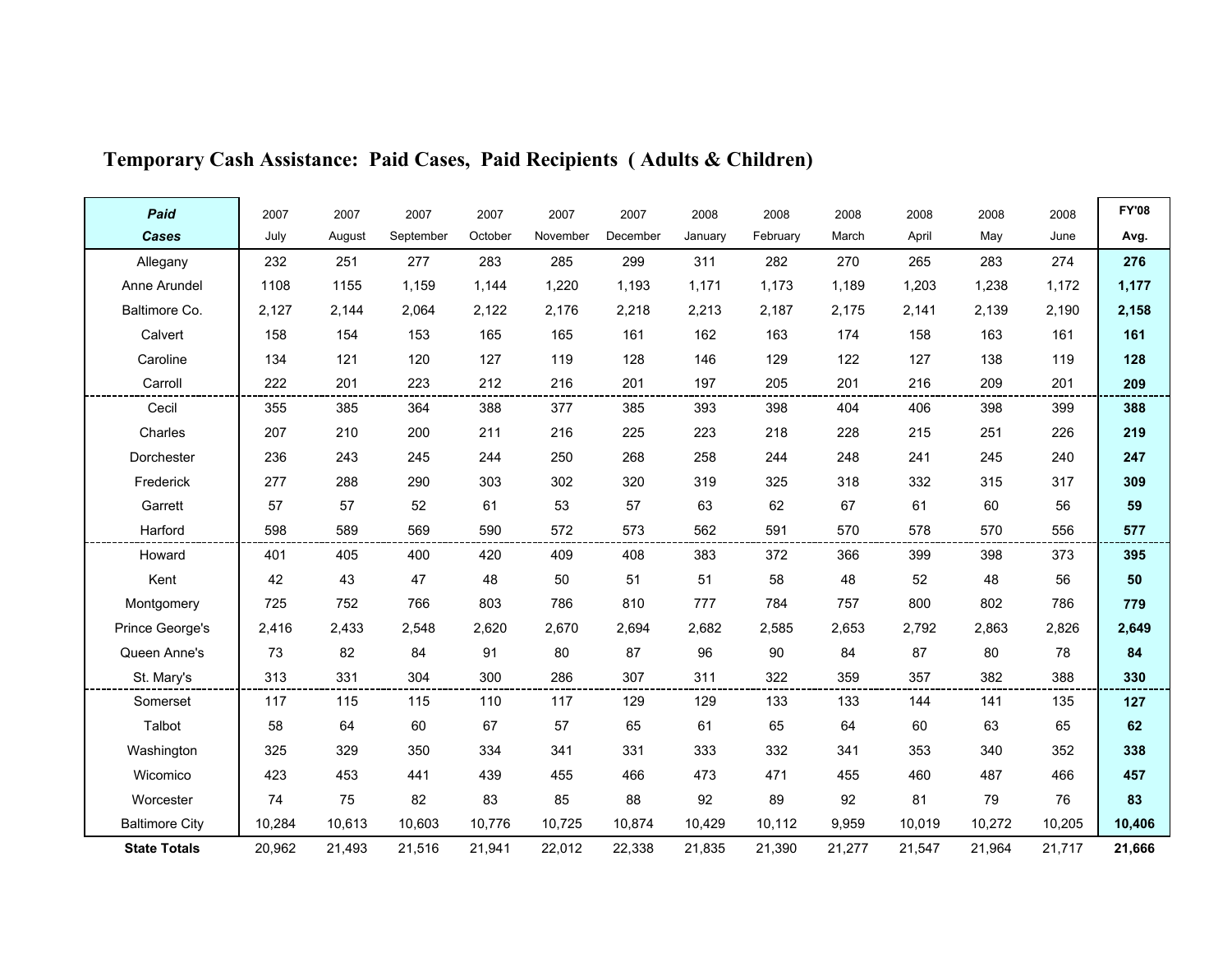|--|--|

| <b>TOTAL</b>           | 2007   | 2007   | 2007      | 2007    | 2007     | 2007     | 2008    | 2008     | 2008   | 2008   | 2008   | 2008   | <b>FY'08</b> |
|------------------------|--------|--------|-----------|---------|----------|----------|---------|----------|--------|--------|--------|--------|--------------|
| <b>Paid Recipients</b> | July   | August | September | October | November | December | January | February | March  | April  | May    | June   | Avg.         |
| Allegany               | 520    | 564    | 658       | 635     | 662      | 700      | 735     | 658      | 648    | 638    | 659    | 644    | 643          |
| Anne Arundel           | 2,596  | 2707   | 2,716     | 2,649   | 2,858    | 2.811    | 2,743   | 2,746    | 2,770  | 2,818  | 2,911  | 2,729  | 2,755        |
| Baltimore Co.          | 4,511  | 4,542  | 4,447     | 4,607   | 4,756    | 4,848    | 4,812   | 4,784    | 4,707  | 4,646  | 4,600  | 4,719  | 4,665        |
| Calvert                | 379    | 374    | 376       | 428     | 419      | 413      | 445     | 420      | 449    | 405    | 419    | 399    | 411          |
| Caroline               | 279    | 261    | 250       | 282     | 280      | 293      | 325     | 269      | 284    | 290    | 306    | 268    | 282          |
| Carroll                | 484    | 431    | 522       | 504     | 512      | 460      | 449     | 463      | 453    | 512    | 492    | 464    | 479          |
| Cecil                  | 816    | 899    | 855       | 947     | 946      | 964      | 978     | 971      | 961    | 957    | 947    | 967    | 934          |
| Charles                | 400    | 415    | 393       | 420     | 440      | 463      | 450     | 438      | 450    | 421    | 525    | 466    | 440          |
| Dorchester             | 546    | 571    | 580       | 550     | 591      | 627      | 596     | 578      | 570    | 567    | 546    | 558    | 573          |
| Frederick              | 659    | 694    | 703       | 733     | 767      | 791      | 781     | 807      | 771    | 788    | 766    | 742    | 750          |
| Garrett                | 137    | 139    | 124       | 146     | 118      | 137      | 169     | 151      | 168    | 150    | 149    | 139    | 144          |
| Harford                | 1,453  | 1,397  | 1,310     | 1,353   | 1,304    | 1,309    | 1,316   | 1,361    | 1,292  | 1,320  | 1,295  | 1,292  | 1,334        |
| Howard                 | 953    | 981    | 952       | 1,031   | 1,010    | 989      | 943     | 935      | 915    | 966    | 957    | 902    | 961          |
| Kent                   | 81     | 81     | 93        | 92      | 101      | 112      | 104     | 115      | 90     | 95     | 93     | 115    | 98           |
| Montgomery             | 1,655  | 1.719  | 1.742     | 1.847   | 1.784    | 1,901    | 1.815   | 1,845    | 1.798  | 1,938  | 2,001  | 1,975  | 1,835        |
| Prince George's        | 5,548  | 5,573  | 5,888     | 6,116   | 6,209    | 6,350    | 6,296   | 6,007    | 6,253  | 6,652  | 6,844  | 6,742  | 6,207        |
| Queen Anne's           | 150    | 175    | 180       | 202     | 173      | 181      | 198     | 197      | 179    | 191    | 171    | 175    | 181          |
| St. Mary's             | 811    | 841    | 793       | 774     | 727      | 767      | 774     | 800      | 865    | 888    | 982    | 980    | 834          |
| Somerset               | 299    | 291    | 278       | 259     | 278      | 314      | 317     | 327      | 324    | 352    | 334    | 317    | 308          |
| Talbot                 | 97     | 114    | 106       | 124     | 102      | 121      | 104     | 110      | 112    | 107    | 112    | 114    | 110          |
| Washington             | 737    | 723    | 785       | 740     | 777      | 724      | 727     | 716      | 713    | 764    | 746    | 792    | 745          |
| Wicomico               | 963    | 1,046  | 1,030     | 1,039   | 1.083    | 1,112    | 1,165   | 1,131    | 1,098  | 1,106  | 1,178  | 1,078  | 1,086        |
| Worcester              | 135    | 142    | 153       | 157     | 160      | 167      | 185     | 176      | 186    | 151    | 148    | 145    | 159          |
| <b>Baltimore City</b>  | 24,889 | 25,709 | 25,837    | 26,449  | 26,208   | 26,762   | 25,562  | 24,661   | 24,339 | 24,488 | 25,236 | 25,009 | 25,429       |
| <b>State Totals</b>    | 49,098 | 50,389 | 50,771    | 52,084  | 52,265   | 53,316   | 51,989  | 50.666   | 50,395 | 51,210 | 52,417 | 51,731 | 51,361       |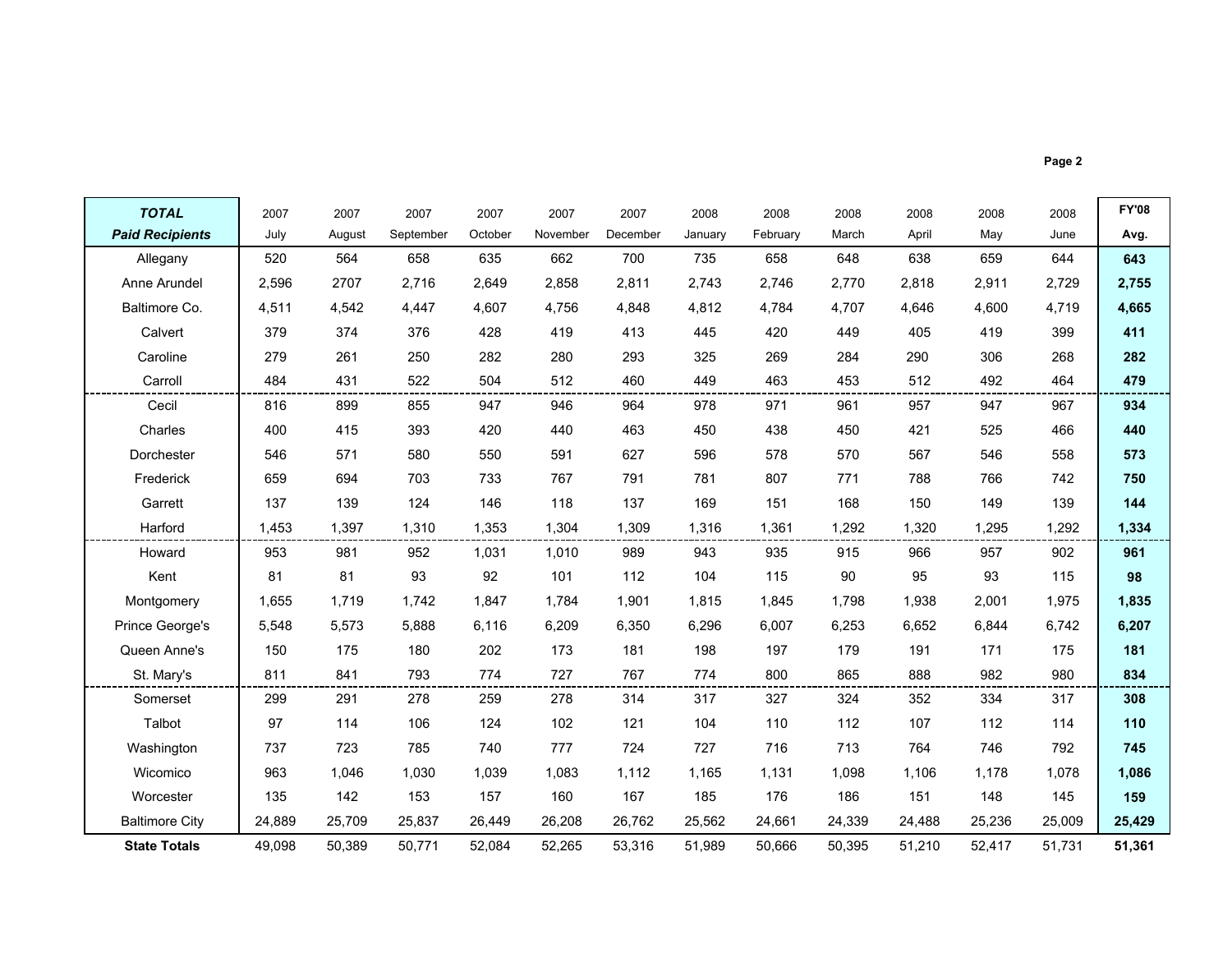| <b>ADULT</b>           | 2007   | 2007   | 2007      | 2007    | 2007     | 2007     | 2008    | 2008     | 2008   | 2008   | 2008   | 2008   | <b>FY'08</b> |
|------------------------|--------|--------|-----------|---------|----------|----------|---------|----------|--------|--------|--------|--------|--------------|
| <b>Paid Recipients</b> | July   | August | September | October | November | December | January | February | March  | April  | May    | June   | Avg.         |
| Allegany               | 143    | 154    | 189       | 179     | 186      | 206      | 223     | 192      | 186    | 174    | 184    | 176    | 183          |
| Anne Arundel           | 634    | 684    | 691       | 680     | 745      | 724      | 703     | 718      | 722    | 739    | 779    | 705    | 710          |
| Baltimore Co.          | 1,079  | 1,111  | 1,050     | 1,127   | 1,171    | 1,192    | 1,188   | 1,176    | 1,171  | 1,137  | 1,134  | 1,179  | 1,143        |
| Calvert                | 109    | 109    | 108       | 116     | 117      | 117      | 121     | 130      | 136    | 127    | 123    | 116    | 119          |
| Caroline               | 69     | 59     | 53        | 60      | 57       | 65       | 70      | 61       | 63     | 59     | 64     | 51     | 61           |
| Carroll                | 154    | 128    | 149       | 143     | 152      | 134      | 125     | 126      | 125    | 148    | 136    | 129    | 137          |
| Cecil                  | 216    | 243    | 223       | 251     | 244      | 255      | 259     | 269      | 261    | 259    | 253    | 255    | 249          |
| Charles                | 64     | 72     | 64        | 69      | 77       | 83       | 82      | 77       | 81     | 70     | 102    | 85     | 77           |
| Dorchester             | 142    | 148    | 150       | 152     | 160      | 179      | 174     | 161      | 166    | 157    | 161    | 159    | 159          |
| Frederick              | 164    | 167    | 170       | 180     | 188      | 204      | 197     | 205      | 201    | 204    | 200    | 199    | 190          |
| Garrett                | 45     | 49     | 41        | 50      | 40       | 49       | 59      | 55       | 63     | 54     | 54     | 46     | 50           |
| Harford                | 360    | 345    | 328       | 341     | 329      | 329      | 336     | 353      | 332    | 343    | 332    | 318    | 337          |
| Howard                 | 287    | 291    | 284       | 303     | 300      | 292      | 274     | 266      | 250    | 279    | 271    | 247    | 279          |
| Kent                   | 19     | 18     | 21        | 19      | 20       | 26       | 25      | 27       | 19     | 21     | 21     | 27     | 22           |
| Montgomery             | 383    | 409    | 432       | 465     | 444      | 470      | 430     | 456      | 434    | 481    | 481    | 462    | 446          |
| Prince George's        | 1,297  | 1,300  | 1,398     | 1,475   | 1,520    | 1,566    | 1,525   | 1,445    | 1,522  | 1,660  | 1,727  | 1,707  | 1,512        |
| Queen Anne's           | 45     | 50     | 54        | 65      | 51       | 55       | 65      | 63       | 56     | 59     | 52     | 52     | 56           |
| St. Mary's             | 231    | 243    | 211       | 209     | 195      | 208      | 220     | 234      | 265    | 265    | 294    | 296    | 239          |
| Somerset               | 78     | 74     | 66        | 62      | 71       | 83       | 84      | 86       | 86     | 94     | 88     | 78     | 79           |
| Talbot                 | 15     | 18     | 13        | 16      | 11       | 23       | 14      | 18       | 15     | 16     | 18     | 16     | 16           |
| Washington             | 173    | 171    | 191       | 165     | 175      | 161      | 170     | 168      | 166    | 183    | 172    | 187    | 174          |
| Wicomico               | 217    | 243    | 240       | 245     | 250      | 253      | 274     | 273      | 263    | 257    | 292    | 261    | 256          |
| Worcester              | 21     | 24     | 22        | 20      | 23       | 22       | 31      | 27       | 37     | 25     | 25     | 19     | 25           |
| <b>Baltimore City</b>  | 6,776  | 7,070  | 7,081     | 7,296   | 7,262    | 7,401    | 6,990   | 6,703    | 6,588  | 6,626  | 6,928  | 6,868  | 6,966        |
| <b>State Totals</b>    | 12,721 | 13,180 | 13,229    | 13,688  | 13,788   | 14,097   | 13,639  | 13,289   | 13,208 | 13,437 | 13,891 | 13,638 | 13,484       |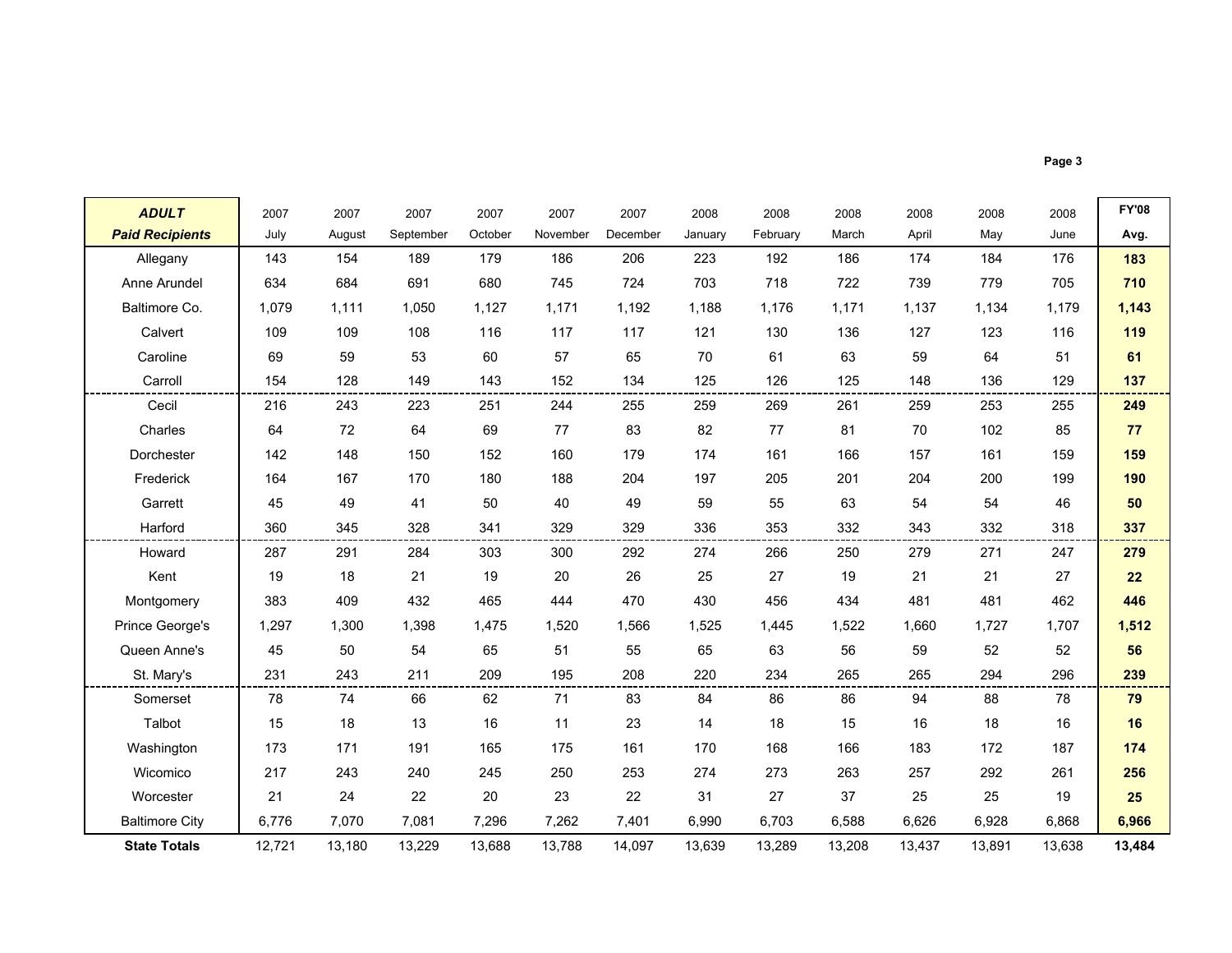**CHILD D |** 2007 2007 2007 2007 2007 2007 2008 2008 2008 2008 2008 2008 <mark>FY'08</mark> Paid Recipients<mark>'s I</mark> July August September October November December January February March April May June | Avg. Allegany | 377 - 410 - 469 - 456 - 476 - 494 - 512 - 466 - 462 - 464 - 475 - 468 <mark>- 461</mark> Anne Arundel | 1,962 2023 2,025 1,969 2,113 2,087 2,040 2,028 2,048 2,079 2,132 2,024 <mark>2,044</mark> Baltimore Co. | 3,432 3,431 3,397 3,480 3,585 3,656 3,624 3,608 3,536 3,509 3,466 3,540 <mark> 3,522</mark> Calvert | 270 265 268 312 296 324 290 313 278 296 283 <mark> 291</mark> Caroline | 210 202 197 222 223 228 255 208 221 231 242 217 <mark>221</mark> Carroll <sup>330</sup> <sup>303</sup> <sup>373</sup> <sup>361</sup> <sup>360</sup> <sup>326</sup> <sup>324</sup> <sup>337</sup> <sup>328</sup> <sup>364</sup> <sup>356</sup> <sup>335</sup> <sup>341</sup> Cecil | 600 656 632 696 702 709 719 702 700 698 694 712 <mark>| 685</mark> Charles | 336 343 329 351 363 380 368 361 369 351 423 381 <mark>363</mark> Dorchester | 404 423 430 398 431 448 422 417 404 410 385 399 <mark>414</mark> Frederick | 495 527 533 553 579 587 584 602 570 584 566 543 <mark>| 560</mark> Garrett | 92 90 83 96 78 88 110 96 105 96 95 93 <mark>94</mark> Harford 1,093 1,052 <sup>982</sup> 1,012 <sup>975</sup> <sup>980</sup> <sup>980</sup> 1,008 <sup>960</sup> <sup>977</sup> <sup>963</sup> <sup>974</sup> <sup>996</sup> Howard | 666 690 668 728 710 697 669 669 665 687 686 655 <mark>| 683</mark> Kent | 62 63 72 73 81 86 79 88 71 74 72 88 <mark>76</mark> Montgomery | 1,272 1,310 1,310 1,382 1,340 1,431 1,385 1,389 1,364 1,457 1,520 1,513 <mark>| 1,389</mark> Prince George's | 4,251 4,273 4,490 4,641 4,689 4,784 4,771 4,562 4,731 4,992 5,117 5,035 <mark>4,695</mark> Queen Anne's | 105 125 126 137 122 126 133 134 123 132 119 123 <mark>125</mark> St. Mary's <sup>580</sup> <sup>598</sup> <sup>582</sup> <sup>565</sup> <sup>532</sup> <sup>559</sup> <sup>554</sup> <sup>566</sup> <sup>600</sup> <sup>623</sup> <sup>688</sup> <sup>684</sup> <sup>594</sup> Somerset | 221 217 212 197 207 231 233 241 238 258 246 239 <mark>228</mark> Talbot <sup>82</sup> <sup>96</sup> <sup>93</sup> <sup>108</sup> <sup>91</sup> <sup>98</sup> <sup>90</sup> <sup>92</sup> <sup>97</sup> <sup>91</sup> <sup>94</sup> <sup>98</sup> <sup>94</sup> Washington | 564 552 594 575 602 563 557 548 547 581 574 605 <mark>| 572</mark> Wicomico | 746 803 790 794 833 859 891 858 835 849 886 817 <mark>830</mark> Worcester | 114 118 131 137 137 145 154 149 149 126 123 126 <mark>134</mark> Baltimore City | 18,113 18,639 18,756 19,153 18,946 19,361 18,572 17,958 17,751 17,862 18,308 18,141 <mark>| 18,463</mark>

36,377 37,209 37,542 38,396 38,477 39,219 38,350 37,377 37,187 37,773 38,526 38,093 37,877

State Totals

Page 4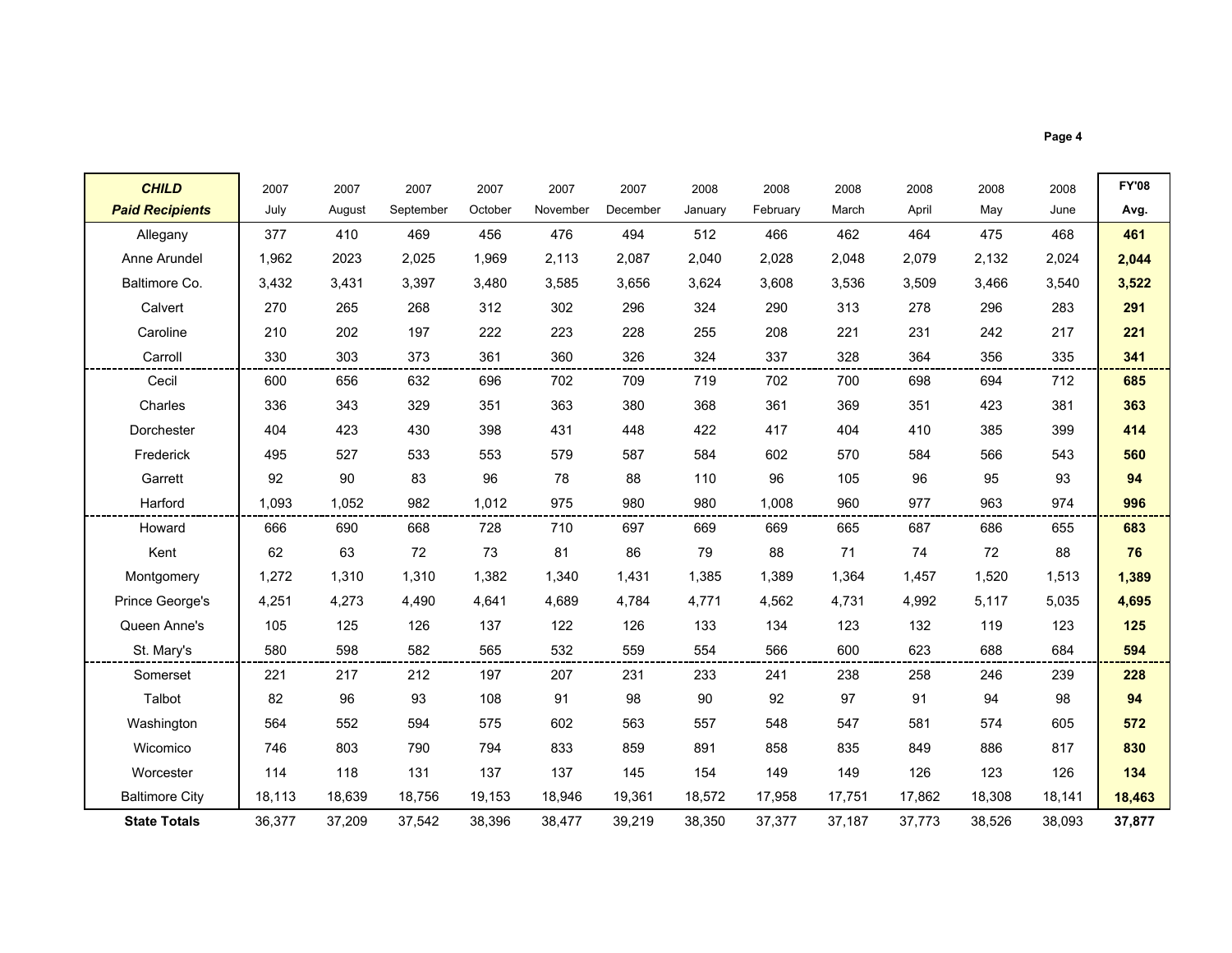| <b>FS-NPA</b>           | 2007   | 2007   | 2007      | 2007    | 2007     | 2007     | 2008    | 2008     | 2008   | 2008   | 2008   | 2008   | <b>FY'08</b> |
|-------------------------|--------|--------|-----------|---------|----------|----------|---------|----------|--------|--------|--------|--------|--------------|
| <b>Applic. Received</b> | July   | August | September | October | November | December | January | February | March  | April  | May    | June   | Avg.         |
| Allegany                | 312    | 348    | 309       | 330     | 343      | 252      | 363     | 252      | 278    | 308    | 295    | 274    | 305          |
| Anne Arundel            | 802    | 798    | 818       | 794     | 802      | 697      | 897     | 797      | 893    | 962    | 910    | 868    | 837          |
| Baltimore Co.           | 1,967  | 2,079  | 1,794     | 2,004   | 2,014    | 1,704    | 2,274   | 1,829    | 1,950  | 2,170  | 2,088  | 1,950  | 1,985        |
| Calvert                 | 169    | 194    | 192       | 220     | 199      | 165      | 206     | 193      | 198    | 186    | 162    | 169    | 188          |
| Caroline                | 79     | 116    | 115       | 98      | 96       | 102      | 126     | 119      | 94     | 145    | 110    | 103    | 109          |
| Carroll                 | 229    | 246    | 212       | 231     | 247      | 183      | 241     | 238      | 225    | 227    | 208    | 239    | 227          |
| Cecil                   | 331    | 396    | 342       | 368     | 362      | 330      | 448     | 342      | 361    | 359    | 329    | 297    | 355          |
| Charles                 | 338    | 408    | 304       | 372     | 391      | 310      | 427     | 348      | 347    | 378    | 371    | 373    | 364          |
| Dorchester              | 196    | 209    | 219       | 198     | 276      | 164      | 178     | 221      | 149    | 179    | 173    | 168    | 194          |
| Frederick               | 391    | 452    | 358       | 423     | 429      | 375      | 475     | 387      | 409    | 437    | 382    | 379    | 408          |
| Garrett                 | 77     | 105    | 76        | 92      | 90       | 71       | 75      | 69       | 62     | 65     | 85     | 77     | 79           |
| Harford                 | 439    | 477    | 453       | 468     | 480      | 370      | 530     | 438      | 426    | 482    | 435    | 465    | 455          |
| Howard                  | 283    | 295    | 275       | 285     | 291      | 220      | 319     | 310      | 324    | 346    | 340    | 329    | 301          |
| Kent                    | 75     | 83     | 78        | 77      | 56       | 67       | 96      | 56       | 60     | 73     | 65     | 54     | 70           |
| Montgomery              | 1,184  | 1,296  | 1,069     | 1,285   | 1,179    | 952      | 1,275   | 1,175    | 1,207  | 1,288  | 1,261  | 1,239  | 1,201        |
| Prince George's         | 2,181  | 2,486  | 2,199     | 2,234   | 2,128    | 1,841    | 2,515   | 2,314    | 2,185  | 2,559  | 2,679  | 2,295  | 2,301        |
| Queen Anne's            | 100    | 112    | 81        | 89      | 94       | 91       | 84      | 83       | 72     | 91     | 89     | 86     | 89           |
| St. Mary's              | 300    | 288    | 265       | 291     | 328      | 280      | 362     | 296      | 261    | 269    | 278    | 293    | 293          |
| Somerset                | 121    | 110    | 128       | 133     | 110      | 106      | 129     | 106      | 110    | 124    | 92     | 103    | 114          |
| Talbot                  | 64     | 99     | 65        | 92      | 97       | 77       | 98      | 86       | 86     | 90     | 79     | 65     | 83           |
| Washington              | 512    | 613    | 487       | 563     | 535      | 425      | 592     | 484      | 549    | 591    | 552    | 490    | 533          |
| Wicomico                | 454    | 463    | 414       | 473     | 565      | 458      | 553     | 421      | 410    | 500    | 446    | 401    | 463          |
| Worcester               | 151    | 154    | 151       | 180     | 191      | 185      | 205     | 128      | 117    | 178    | 139    | 161    | 162          |
| <b>Baltimore City</b>   | 5,228  | 5,489  | 4,635     | 4,871   | 5,068    | 4,177    | 5,497   | 4,147    | 4,832  | 5,427  | 5,069  | 5,073  | 4,959        |
| <b>State Totals</b>     | 15,983 | 17,316 | 15,039    | 16,171  | 16,371   | 13,602   | 17,965  | 14,839   | 15,605 | 17,434 | 16,637 | 15,951 | 16,076       |

# Food Stamps: Applications Received and Applications Approved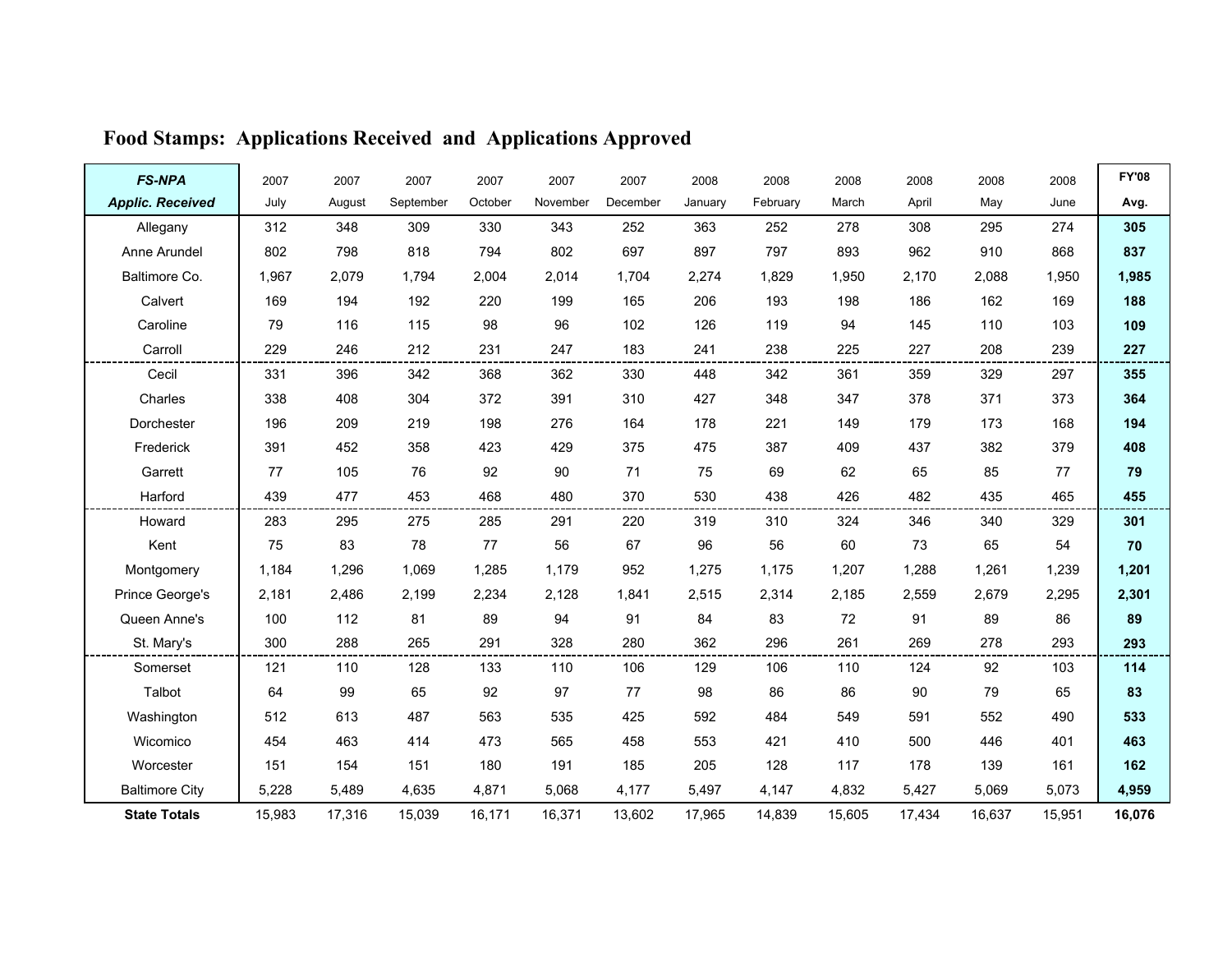FS APPS Page 2

| <b>FS-NPA</b>           | 2007   | 2007   | 2007      | 2007    | 2007     | 2007     | 2008    | 2008     | 2008   | 2008   | 2008   | 2008   | <b>FY'08</b> |
|-------------------------|--------|--------|-----------|---------|----------|----------|---------|----------|--------|--------|--------|--------|--------------|
| <b>Applic. Approved</b> | July   | August | September | October | November | December | January | February | March  | April  | May    | June   | Avg.         |
| Allegany                | 232    | 282    | 242       | 258     | 296      | 219      | 281     | 228      | 216    | 231    | 249    | 202    | 245          |
| Anne Arundel            | 683    | 639    | 650       | 736     | 720      | 624      | 760     | 745      | 688    | 711    | 790    | 653    | 700          |
| Baltimore Co.           | 1,760  | 1.761  | 1.463     | 1.756   | 1,810    | 1.617    | 2,073   | 1,658    | 1.768  | 1,886  | 1,893  | 1,648  | 1,758        |
| Calvert                 | 127    | 175    | 148       | 163     | 151      | 138      | 157     | 167      | 151    | 148    | 137    | 111    | 148          |
| Caroline                | 84     | 111    | 87        | 93      | 87       | 91       | 97      | 86       | 71     | 117    | 84     | 67     | 90           |
| Carroll                 | 165    | 198    | 178       | 189     | 197      | 158      | 188     | 191      | 171    | 168    | 152    | 184    | 178          |
| Cecil                   | 249    | 276    | 259       | 269     | 266      | 253      | 327     | 264      | 301    | 276    | 260    | 200    | 267          |
| Charles                 | 285    | 363    | 240       | 313     | 336      | 275      | 299     | 334      | 297    | 338    | 332    | 290    | 309          |
| Dorchester              | 173    | 189    | 179       | 187     | 269      | 157      | 159     | 218      | 125    | 171    | 153    | 160    | 178          |
| Frederick               | 317    | 359    | 266       | 351     | 361      | 345      | 366     | 341      | 389    | 370    | 326    | 289    | 340          |
| Garrett                 | 58     | 76     | 63        | 76      | 72       | 60       | 56      | 52       | 54     | 55     | 69     | 70     | 63           |
| Harford                 | 360    | 401    | 351       | 358     | 381      | 309      | 425     | 394      | 325    | 410    | 368    | 392    | 373          |
| Howard                  | 210    | 252    | 200       | 251     | 235      | 193      | 234     | 241      | 246    | 262    | 287    | 236    | 237          |
| Kent                    | 54     | 70     | 60        | 61      | 47       | 51       | 67      | 50       | 50     | 59     | 56     | 46     | 56           |
| Montgomery              | 830    | 864    | 719       | 917     | 914      | 712      | 881     | 782      | 853    | 930    | 930    | 834    | 847          |
| Prince George's         | 1,681  | 2,125  | 1.699     | 1,791   | 1,831    | 1,662    | 2,121   | 2,017    | 1.908  | 2,271  | 2,593  | 1,997  | 1,975        |
| Queen Anne's            | 53     | 72     | 56        | 65      | 55       | 52       | 56      | 57       | 35     | 68     | 68     | 55     | 58           |
| St. Mary's              | 256    | 259    | 192       | 229     | 277      | 249      | 267     | 228      | 219    | 232    | 241    | 231    | 240          |
| Somerset                | 86     | 100    | 89        | 119     | 99       | 85       | 103     | 98       | 85     | 115    | 70     | 87     | 95           |
| Talbot                  | 40     | 52     | 50        | 57      | 61       | 69       | 72      | 56       | 72     | 72     | 58     | 38     | 58           |
| Washington              | 402    | 478    | 365       | 413     | 378      | 349      | 436     | 363      | 402    | 478    | 413    | 332    | 401          |
| Wicomico                | 365    | 402    | 306       | 363     | 475      | 401      | 458     | 367      | 355    | 404    | 416    | 326    | 387          |
| Worcester               | 121    | 141    | 113       | 147     | 169      | 162      | 170     | 124      | 95     | 143    | 115    | 136    | 136          |
| <b>Baltimore City</b>   | 4,815  | 5,102  | 3,987     | 4,300   | 4,630    | 3,931    | 4,738   | 4.044    | 4,264  | 4,913  | 4,720  | 4,348  | 4,483        |
| <b>State Totals</b>     | 13,406 | 14,747 | 11,962    | 13,462  | 14,117   | 12,162   | 14,791  | 13,105   | 13,140 | 14,828 | 14,780 | 12,932 | 13,619       |
|                         |        |        |           |         |          |          |         |          |        |        |        |        |              |

( Non-Public Assistance Food Stamps )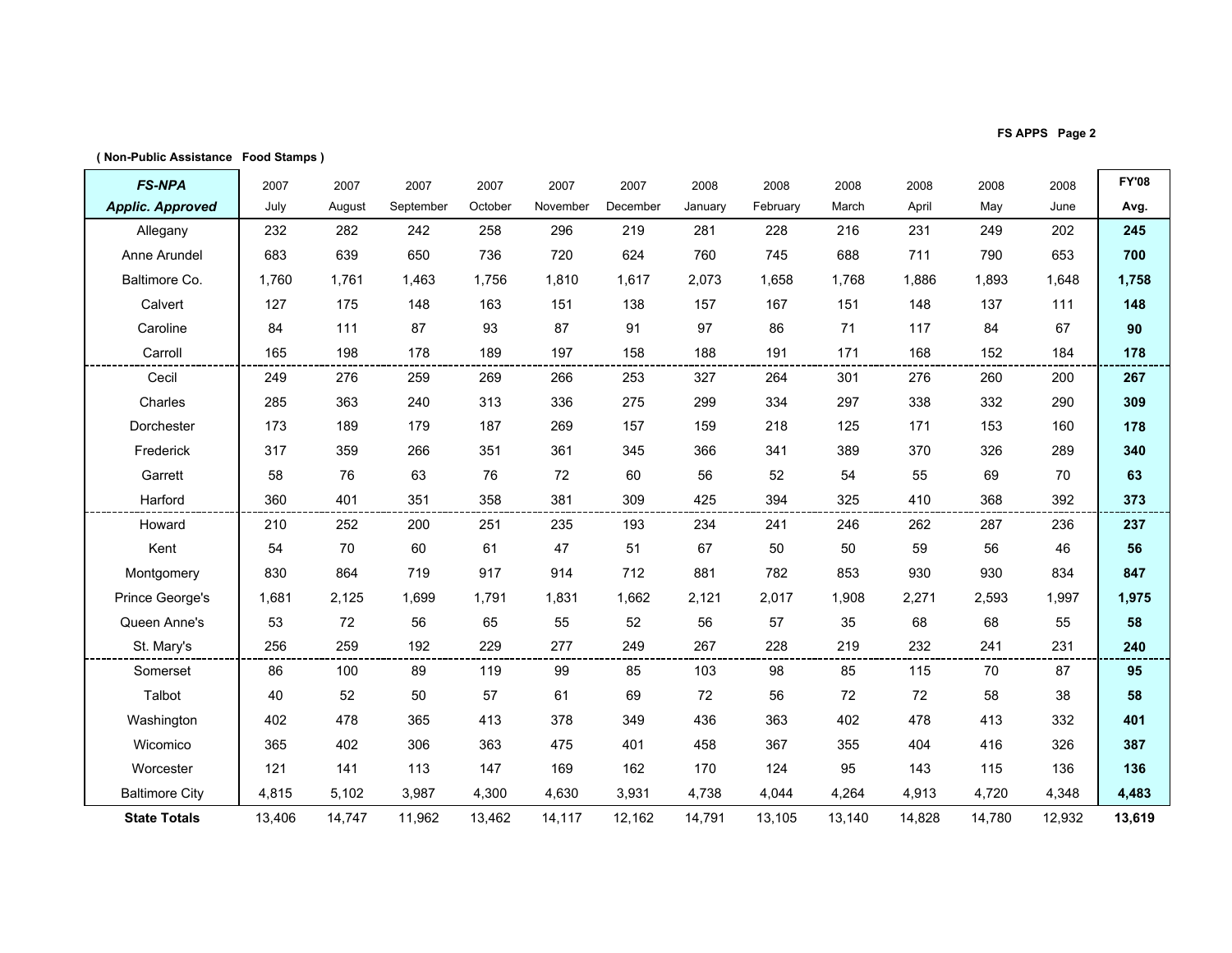FS APPS Page 3

| (Public Assistance Food Stamps) |  |  |
|---------------------------------|--|--|
|---------------------------------|--|--|

| FS-PA                   | 2007           | 2007         | 2007      | 2007           | 2007           | 2007     | 2008           | 2008             | 2008           | 2008           | 2008           | 2008           | <b>FY'08</b>            |
|-------------------------|----------------|--------------|-----------|----------------|----------------|----------|----------------|------------------|----------------|----------------|----------------|----------------|-------------------------|
| <b>Applic. Received</b> | July           | August       | September | October        | November       | December | January        | February         | March          | April          | May            | June           | Avg.                    |
| Allegany                | 29             | 23           | 33        | 50             | 32             | 21       | 33             | 24               | 21             | 40             | 32             | 28             | 31                      |
| Anne Arundel            | 78             | 59           | 105       | 130            | 113            | 99       | 126            | 100              | 102            | 100            | 113            | 79             | 100                     |
| Baltimore Co.           | 180            | 204          | 251       | 266            | 324            | 288      | 324            | 306              | 317            | 315            | 302            | 285            | 280                     |
| Calvert                 | 11             | 10           | 20        | 12             | 18             | 18       | 13             | 15               | 22             | 13             | 17             | $\overline{7}$ | 15                      |
| Caroline                | 8              | 8            | 12        | 8              | $\overline{7}$ | 12       | 14             | $\boldsymbol{9}$ | $\overline{7}$ | 10             | 16             | 11             | 10                      |
| Carroll                 | 15             | 22           | 38        | 19             | 30             | 18       | 25             | 23               | 24             | 27             | 25             | 33             | 25                      |
| Cecil                   | 23             | 31           | 30        | 50             | 35             | 28       | 46             | 24               | 36             | 42             | 44             | 45             | 36                      |
| Charles                 | 16             | 17           | 10        | 25             | 25             | 20       | 26             | 26               | 24             | 23             | 27             | 32             | 23                      |
| Dorchester              | 16             | 17           | 23        | 28             | 20             | 20       | 18             | 22               | 24             | 32             | 16             | 10             | 21                      |
| Frederick               | 40             | 26           | 39        | 38             | 43             | 27       | 42             | 29               | 23             | 33             | 31             | 33             | 34                      |
| Garrett                 | $\mathbf{1}$   | 5            | 5         | $\overline{7}$ | 4              | 3        | 8              | 5                | 9              | 12             | 5              | 4              | 6                       |
| Harford                 | 32             | 47           | 35        | 46             | 59             | 39       | 62             | 45               | 47             | 51             | 33             | 47             | 45                      |
| Howard                  | 31             | 31           | 38        | 47             | 47             | 34       | 49             | 32               | 31             | 37             | 34             | 34             | 37                      |
| Kent                    | $\overline{c}$ | $\mathbf{1}$ | 3         | 4              | $\overline{4}$ | 0        | 6              | $\sqrt{5}$       | 4              | 6              | 5              | 8              | $\overline{\mathbf{4}}$ |
| Montgomery              | 108            | 107          | 121       | 129            | 134            | 89       | 124            | 105              | 122            | 163            | 122            | 122            | 121                     |
| Prince George's         | 164            | 200          | 212       | 202            | 235            | 229      | 316            | 255              | 234            | 303            | 312            | 252            | 243                     |
| Queen Anne's            | $\mathbf{1}$   | 3            | 3         | $\overline{7}$ | 8              | 6        | $\overline{7}$ | 8                | 3              | $\overline{c}$ | 4              | $\overline{2}$ | $5\phantom{.0}$         |
| St. Mary's              | 17             | 28           | 33        | 40             | 45             | 36       | 37             | 43               | 37             | 22             | 32             | 31             | 33                      |
| Somerset                | 12             | 14           | 8         | 13             | 9              | 6        | 8              | 13               | 11             | $\overline{7}$ | $\overline{7}$ | 11             | 10                      |
| Talbot                  | 2              | 4            | 11        | 9              | $\overline{7}$ | 5        | 11             | $\overline{7}$   | 6              | 9              | 10             | 6              | $\overline{7}$          |
| Washington              | 41             | 40           | 62        | 41             | 46             | 48       | 42             | 29               | 46             | 53             | 46             | 57             | 46                      |
| Wicomico                | 37             | 29           | 35        | 48             | 66             | 42       | 57             | 42               | 39             | 53             | 39             | 44             | 44                      |
| Worcester               | 10             | 11           | 10        | 11             | 8              | 12       | $\overline{7}$ | 8                | 9              | 15             | $\overline{7}$ | $\overline{7}$ | 10                      |
| <b>Baltimore City</b>   | 707            | 821          | 1,076     | 1,071          | 1,162          | 922      | 1,259          | 958              | 1,014          | 1,137          | 1,022          | 1,024          | 1,014                   |
| <b>State Totals</b>     | 1,581          | 1,758        | 2,213     | 2,301          | 2,481          | 2,022    | 2,660          | 2,133            | 2,212          | 2,505          | 2,301          | 2,212          | 2,198                   |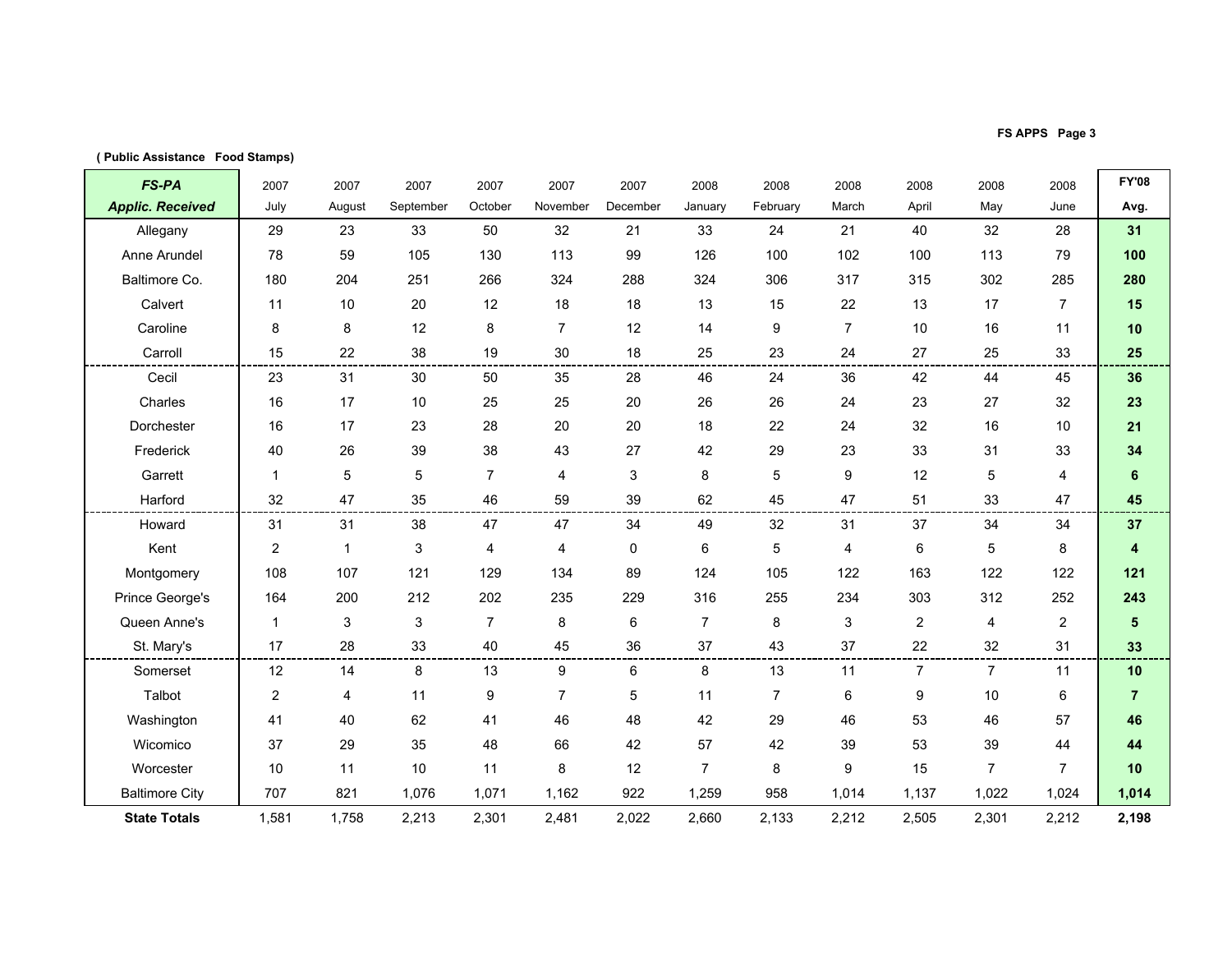FS APPS Page 4

| <b>FS-PA</b>            | 2007           | 2007             | 2007           | 2007    | 2007           | 2007           | 2008           | 2008     | 2008           | 2008           | 2008           | 2008           | <b>FY'08</b>    |
|-------------------------|----------------|------------------|----------------|---------|----------------|----------------|----------------|----------|----------------|----------------|----------------|----------------|-----------------|
| <b>Applic. Approved</b> | July           | August           | September      | October | November       | December       | January        | February | March          | April          | May            | June           | Avg.            |
| Allegany                | 20             | 20               | 30             | 53      | 36             | 25             | 31             | 27       | 19             | 39             | 35             | 28             | 30              |
| Anne Arundel            | 100            | 84               | 137            | 151     | 141            | 129            | 143            | 117      | 110            | 113            | 135            | 96             | 121             |
| Baltimore Co.           | 197            | 199              | 288            | 311     | 353            | 377            | 422            | 343      | 358            | 351            | 367            | 337            | 325             |
| Calvert                 | 11             | 12               | 15             | 13      | 18             | 15             | 14             | 16       | 17             | 16             | 18             | 8              | 14              |
| Caroline                | $\overline{2}$ | $\overline{7}$   | 9              | 17      | $\overline{7}$ | 11             | 14             | 8        | 9              | 9              | 23             | 9              | 10              |
| Carroll                 | 21             | 19               | 40             | 23      | 26             | 27             | 22             | 25       | 21             | 25             | 32             | 26             | 26              |
| Cecil                   | 19             | 33               | 29             | 45      | 31             | 33             | 39             | 35       | 27             | 40             | 47             | 37             | 35              |
| Charles                 | 13             | 22               | 16             | 25      | 31             | 22             | 30             | 32       | 17             | 26             | 38             | 33             | 25              |
| Dorchester              | 13             | 14               | 22             | 33      | 24             | 25             | 17             | 25       | 25             | 37             | 17             | 15             | 22              |
| Frederick               | 37             | 27               | 38             | 41      | 51             | 31             | 44             | 35       | 38             | 32             | 36             | 30             | 37              |
| Garrett                 | 0              | 6                | 4              | 6       | 5              | 6              | 8              | 6        | $\overline{7}$ | 11             | 5              | $\overline{4}$ | 6               |
| Harford                 | 29             | 40               | 40             | 48      | 66             | 40             | 62             | 40       | 52             | 52             | 38             | 49             | 46              |
| Howard                  | 36             | 33               | 40             | 54      | 53             | 40             | 49             | 41       | 40             | 45             | 42             | 38             | 43              |
| Kent                    | $\overline{2}$ | $\boldsymbol{2}$ | $\overline{c}$ | 6       | $\overline{4}$ | $\overline{2}$ | 6              | 5        | 6              | $\overline{2}$ | 9              | 9              | $5\phantom{.0}$ |
| Montgomery              | 107            | 111              | 148            | 152     | 153            | 113            | 129            | 109      | 140            | 193            | 139            | 132            | 136             |
| Prince George's         | 163            | 223              | 245            | 224     | 277            | 294            | 337            | 308      | 283            | 340            | 403            | 290            | 282             |
| Queen Anne's            | $\overline{2}$ | $\,6$            | 9              | 8       | 5              | 6              | 15             | 6        | 6              | 3              | 5              | 3              | $\bf 6$         |
| St. Mary's              | 20             | 32               | 36             | 35      | 47             | 43             | 35             | 47       | 40             | 29             | 34             | 31             | 36              |
| Somerset                | 10             | 14               | 13             | 13      | 14             | 6              | 10             | 14       | 10             | 9              | $\overline{7}$ | 11             | 11              |
| Talbot                  | $\overline{2}$ | 4                | 8              | 9       | 9              | 6              | 10             | 8        | $\overline{7}$ | 9              | 12             | 3              | $\overline{7}$  |
| Washington              | 33             | 37               | 54             | 41      | 40             | 48             | 43             | 28       | 44             | 55             | 39             | 57             | 43              |
| Wicomico                | 33             | 33               | 37             | 43      | 70             | 41             | 67             | 45       | 41             | 52             | 45             | 44             | 46              |
| Worcester               | 9              | 10               | 10             | 9       | 9              | 13             | $\overline{7}$ | 9        | 9              | 14             | 5              | 8              | 9               |
| <b>Baltimore City</b>   | 725            | 820              | 1,104          | 1,166   | 1,238          | 1,036          | 1,247          | 1,061    | 1,091          | 1,191          | 1,146          | 997            | 1,069           |
| <b>State Totals</b>     | 1,604          | 1,808            | 2,374          | 2,526   | 2,708          | 2,389          | 2,801          | 2,390    | 2,417          | 2,693          | 2,677          | 2,295          | 2,390           |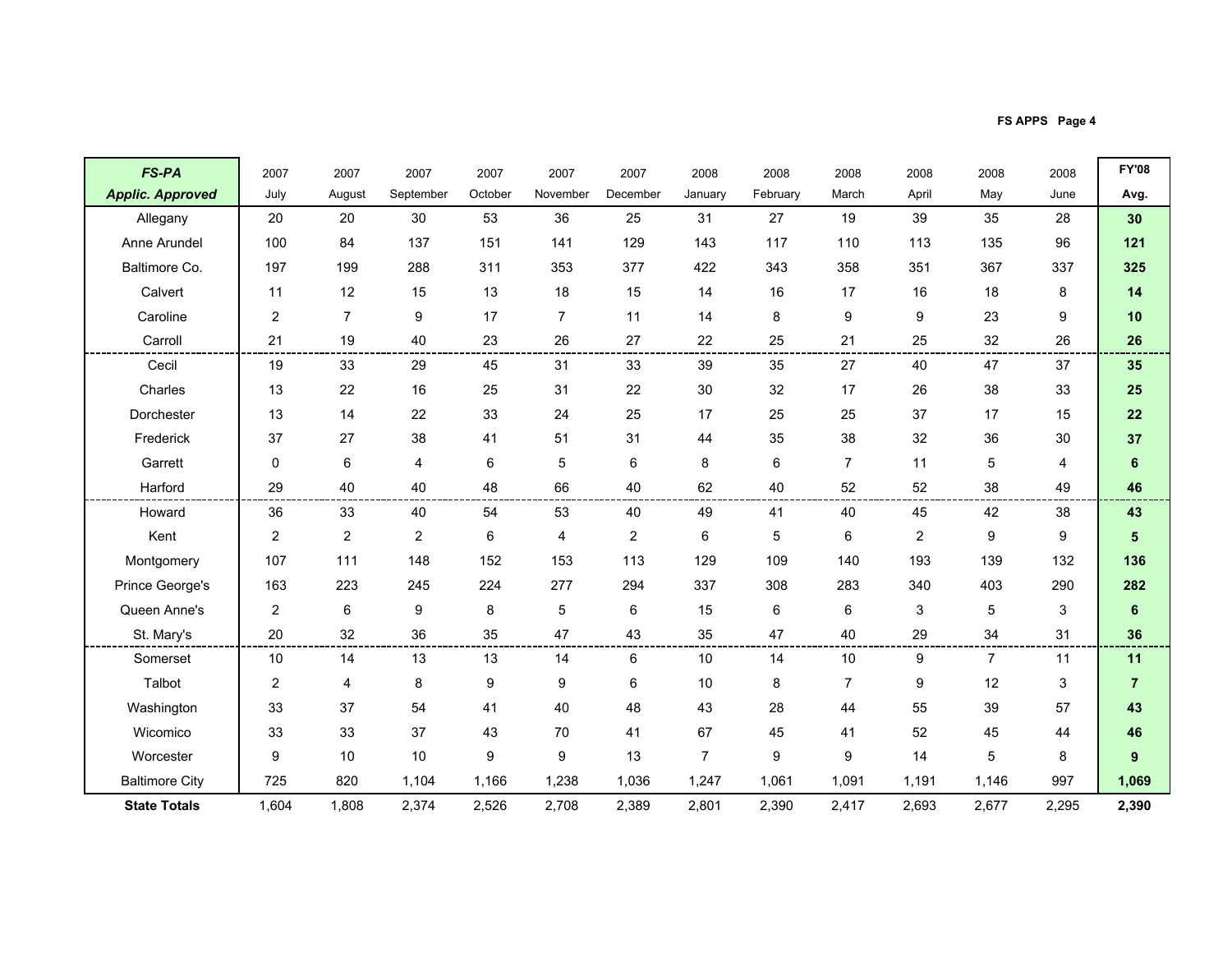| <b>Certified</b>      | 2007    | 2007    | 2007      | 2007    | 2007     | 2007     | 2008    | 2008     | 2008    | 2008    | 2008    | 2008    | <b>FY'08</b> |
|-----------------------|---------|---------|-----------|---------|----------|----------|---------|----------|---------|---------|---------|---------|--------------|
| <b>Households</b>     | July    | August  | September | October | November | December | January | February | March   | April   | May     | June    | Avg.         |
| Allegany              | 3,986   | 4,024   | 4,037     | 4,081   | 4,159    | 4,189    | 4,265   | 4,265    | 4,281   | 4,327   | 4,337   | 4,336   | 4,191        |
| Anne Arundel          | 6,676   | 6,801   | 6,911     | 7,233   | 7,428    | 7,524    | 7,664   | 7,859    | 7,900   | 7,961   | 8,069   | 8,106   | 7,511        |
| Baltimore Co.         | 17,370  | 17,641  | 17,668    | 17,959  | 17,921   | 18,020   | 18,289  | 18,233   | 18,304  | 18,399  | 18,442  | 18,501  | 18,062       |
| Calvert               | 1,592   | 1,651   | 1,678     | 1,724   | 1,749    | 1,777    | 1,806   | 1,832    | 1,863   | 1,898   | 1,913   | 1,894   | 1,781        |
| Caroline              | 1,160   | 1,193   | 1,190     | 1,236   | 1,241    | 1,277    | 1,295   | 1,293    | 1,290   | 1,311   | 1,323   | 1,300   | 1,259        |
| Carroll               | 2,281   | 2,314   | 2,368     | 2,409   | 2,409    | 2,403    | 2,399   | 2,433    | 2,450   | 2,446   | 2,452   | 2,459   | 2,402        |
| Cecil                 | 2,765   | 2,786   | 2,816     | 2,881   | 2,935    | 2,958    | 3,051   | 3,085    | 3,177   | 3,202   | 3,231   | 3,214   | 3,008        |
| Charles               | 2,929   | 3,040   | 3,076     | 3,158   | 3,231    | 3,247    | 3,248   | 3,342    | 3,362   | 3,419   | 3,476   | 3,487   | 3,251        |
| Dorchester            | 2,370   | 2,404   | 2,412     | 2,485   | 2,580    | 2,609    | 2,647   | 2,670    | 2,682   | 2,725   | 2,755   | 2,795   | 2,595        |
| Frederick             | 3,341   | 3,389   | 3,338     | 3,445   | 3,500    | 3,527    | 3,616   | 3,698    | 3,807   | 3,899   | 3,913   | 3,908   | 3,615        |
| Garrett               | 1,126   | 1,139   | 1,143     | 1,170   | 1,182    | 1,183    | 1,186   | 1,179    | 1,193   | 1,195   | 1,207   | 1,209   | 1,176        |
| Harford               | 4,344   | 4,449   | 4,504     | 4,550   | 4,550    | 4,542    | 4,611   | 4,630    | 4,624   | 4,691   | 4,701   | 4,802   | 4,583        |
| Howard                | 2,680   | 2,766   | 2,800     | 2,862   | 2,901    | 2,917    | 2,960   | 2,998    | 3,034   | 3,088   | 3,173   | 3,199   | 2,948        |
| Kent                  | 672     | 680     | 689       | 706     | 720      | 729      | 745     | 744      | 756     | 774     | 789     | 792     | 733          |
| Montgomery            | 11,791  | 12,013  | 12,047    | 12,247  | 12,401   | 12,427   | 12,573  | 12,682   | 12,789  | 12,941  | 13,064  | 13,161  | 12,511       |
| Prince George's       | 15,688  | 16,391  | 16,571    | 17,131  | 17,302   | 17,311   | 17,594  | 17,852   | 18,143  | 18,611  | 19,207  | 19,595  | 17,616       |
| Queen Anne's          | 673     | 694     | 711       | 732     | 719      | 715      | 730     | 734      | 736     | 757     | 764     | 751     | 726          |
| St. Mary's            | 2,616   | 2,699   | 2,676     | 2,729   | 2,764    | 2,816    | 2,846   | 2,880    | 2,924   | 2,978   | 3,000   | 3,046   | 2,831        |
| Somerset              | 1,562   | 1,580   | 1,590     | 1,612   | 1,626    | 1,632    | 1,663   | 1,685    | 1,692   | 1,711   | 1,696   | 1,695   | 1,645        |
| Talbot                | 944     | 933     | 933       | 944     | 948      | 969      | 995     | 1,001    | 997     | 1,000   | 1,009   | 990     | 972          |
| Washington            | 4,662   | 4,790   | 4,783     | 4,841   | 4,829    | 4,806    | 4,821   | 4,818    | 4,844   | 4,943   | 4,977   | 5,021   | 4,845        |
| Wicomico              | 3,806   | 3,925   | 3,891     | 3,970   | 4,085    | 4,136    | 4,291   | 4,291    | 4,326   | 4,356   | 4,373   | 4,386   | 4,153        |
| Worcester             | 1,525   | 1,540   | 1,533     | 1,586   | 1,645    | 1,704    | 1,752   | 1,772    | 1,781   | 1,791   | 1,756   | 1,743   | 1,677        |
| <b>Baltimore City</b> | 53,767  | 55,102  | 55,212    | 56,410  | 56,523   | 56,714   | 56,961  | 57,079   | 57,728  | 58,551  | 59,347  | 60,188  | 56,965       |
| <b>State Totals</b>   | 150,326 | 153,944 | 154,577   | 158,101 | 159,348  | 160,132  | 162,008 | 163,055  | 164,683 | 166,974 | 168,974 | 170,578 | 161,058      |

# Food Stamps: Certified Households (Cases) and Participant Individuals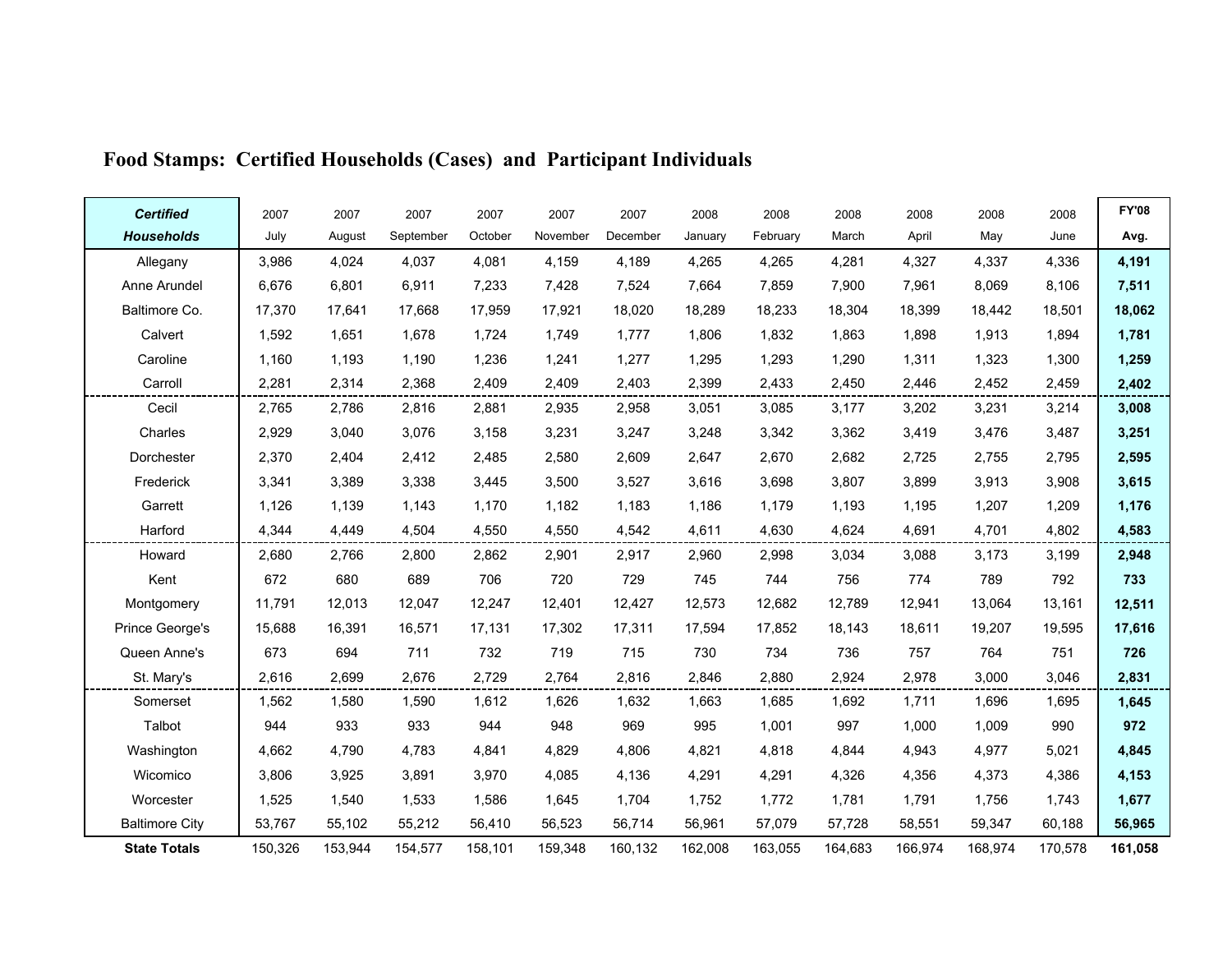|--|--|

| <b>TOTAL- FS</b>      | 2007    | 2007    | 2007      | 2007    | 2007     | 2007     | 2008    | 2008     | 2008    | 2008    | 2008    | 2008    | <b>FY'08</b> |
|-----------------------|---------|---------|-----------|---------|----------|----------|---------|----------|---------|---------|---------|---------|--------------|
| <b>Participants</b>   | July    | August  | September | October | November | December | January | February | March   | April   | May     | June    | Avg.         |
| Allegany              | 8,627   | 8,717   | 8,694     | 8,745   | 8,909    | 8,966    | 9,073   | 9,088    | 9,083   | 9,204   | 9,244   | 9,264   | 8,968        |
| Anne Arundel          | 14,448  | 14,803  | 15,009    | 15.716  | 16,182   | 16,411   | 16,715  | 17,082   | 17,145  | 17,245  | 17,596  | 17,803  | 16,346       |
| Baltimore Co.         | 37,398  | 38,120  | 38,271    | 39,077  | 39,068   | 39,148   | 39,711  | 39.593   | 39,714  | 39,933  | 40,028  | 40,195  | 39,188       |
| Calvert               | 3,597   | 3,725   | 3,804     | 3,885   | 3,975    | 4,057    | 4,094   | 4,096    | 4,156   | 4,239   | 4,279   | 4,232   | 4,012        |
| Caroline              | 2,663   | 2,751   | 2,722     | 2.847   | 2.861    | 2.964    | 3,024   | 3.014    | 3,009   | 3,047   | 3,078   | 3,005   | 2,915        |
| Carroll               | 4,854   | 4,921   | 5,110     | 5,159   | 5,163    | 5,157    | 5,144   | 5,216    | 5,265   | 5,231   | 5,306   | 5,333   | 5,155        |
| Cecil                 | 6,351   | 6,443   | 6,565     | 6,760   | 6,910    | 6,907    | 7,115   | 7,189    | 7,393   | 7,455   | 7,555   | 7,501   | 7,012        |
| Charles               | 6,557   | 6,896   | 6,966     | 7,136   | 7,315    | 7,397    | 7,375   | 7,523    | 7,569   | 7,657   | 7,792   | 7,807   | 7,333        |
| Dorchester            | 4,780   | 4,861   | 4,864     | 5,019   | 5,225    | 5,300    | 5,335   | 5,363    | 5,396   | 5,501   | 5,551   | 5,594   | 5,232        |
| Frederick             | 7,323   | 7.404   | 7.291     | 7.581   | 7.677    | 7.803    | 7,967   | 8.209    | 8,416   | 8.595   | 8,665   | 8,675   | 7,967        |
| Garrett               | 2,709   | 2,732   | 2,742     | 2,819   | 2,859    | 2,884    | 2,884   | 2,870    | 2,890   | 2,884   | 2,935   | 2,922   | 2,844        |
| Harford               | 9,995   | 10,214  | 10,296    | 10,433  | 10,424   | 10,427   | 10,514  | 10,571   | 10,562  | 10,732  | 10,807  | 11,046  | 10,502       |
| Howard                | 5,669   | 5,876   | 5,979     | 6,168   | 6,243    | 6,289    | 6,390   | 6,482    | 6,565   | 6,653   | 6,887   | 7,038   | 6,353        |
| Kent                  | 1,347   | 1,354   | 1,378     | 1,413   | 1,440    | 1,489    | 1,523   | 1,513    | 1,546   | 1,603   | 1,617   | 1,639   | 1,489        |
| Montgomery            | 24,190  | 24.720  | 24,854    | 25,331  | 25,717   | 25,744   | 25,977  | 26,231   | 26,365  | 26,750  | 26,998  | 27,244  | 25,843       |
| Prince George's       | 36,614  | 38,252  | 38,835    | 40,188  | 40,437   | 40,447   | 41,171  | 41,568   | 42,089  | 43,257  | 44,515  | 45,364  | 41,061       |
| Queen Anne's          | 1,397   | 1,434   | 1,474     | 1,524   | 1,488    | 1,489    | 1,534   | 1,559    | 1,568   | 1,616   | 1,628   | 1,620   | 1,528        |
| St. Mary's            | 5,906   | 6,148   | 6,072     | 6,219   | 6,291    | 6,414    | 6,437   | 6,515    | 6,592   | 6,748   | 6,816   | 6,939   | 6,425        |
| Somerset              | 3,397   | 3,430   | 3,433     | 3,449   | 3,473    | 3,489    | 3,520   | 3,576    | 3,611   | 3,666   | 3,644   | 3,638   | 3,527        |
| Talbot                | 1,816   | 1,806   | 1,820     | 1,841   | 1,835    | 1,884    | 1,928   | 1,934    | 1,933   | 1,951   | 1,973   | 1,931   | 1,888        |
| Washington            | 10,604  | 10,863  | 10,973    | 11,041  | 11,039   | 10,960   | 10,928  | 10,976   | 11,116  | 11,279  | 11,360  | 11,509  | 11,054       |
| Wicomico              | 8,998   | 9,220   | 9,217     | 9,350   | 9,600    | 9,695    | 9,967   | 9,942    | 10,043  | 10,072  | 10,250  | 10,323  | 9,723        |
| Worcester             | 3,279   | 3,335   | 3,363     | 3,485   | 3,616    | 3,739    | 3,823   | 3,836    | 3,861   | 3,857   | 3,768   | 3,723   | 3,640        |
| <b>Baltimore City</b> | 111,701 | 114,300 | 114,786   | 116,909 | 116,926  | 117,180  | 117,028 | 117,038  | 118,139 | 119,634 | 120,735 | 122,239 | 117,218      |
| <b>State Totals</b>   | 324,220 | 332,325 | 334,518   | 342,095 | 344,673  | 346,240  | 349,177 | 350,984  | 354,026 | 358,809 | 363,027 | 366,584 | 347,223      |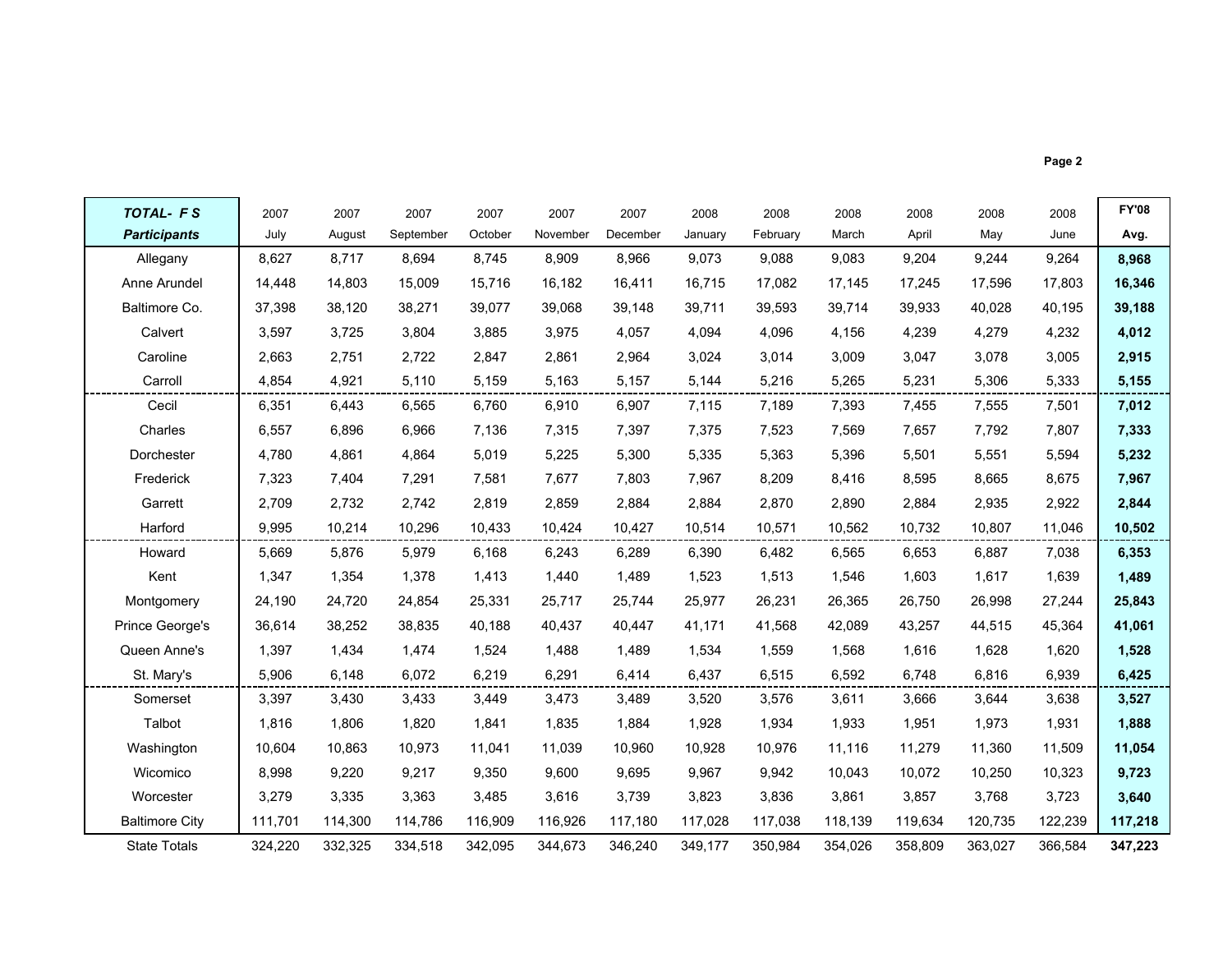| <b>NPA-FS</b>         | 2007    | 2007    | 2007      | 2007    | 2007     | 2007     | 2008    | 2008     | 2008    | 2008    | 2008    | 2008    | <b>FY'08</b> |
|-----------------------|---------|---------|-----------|---------|----------|----------|---------|----------|---------|---------|---------|---------|--------------|
| <b>Participants</b>   | July    | August  | September | October | November | December | January | February | March   | April   | May     | June    | Avg.         |
| Allegany              | 7,224   | 7,267   | 7,121     | 7.139   | 7,297    | 7.349    | 7,453   | 7.439    | 7,428   | 7,537   | 7,574   | 7,602   | 7,369        |
| Anne Arundel          | 11,309  | 11,622  | 11,324    | 12,031  | 12,411   | 12,530   | 12,870  | 13,230   | 13,318  | 13,469  | 13,729  | 13,842  | 12,640       |
| Baltimore Co.         | 29,698  | 30,426  | 29,853    | 30.800  | 30,739   | 30.730   | 31,225  | 31.169   | 31,303  | 31,632  | 31,729  | 31,851  | 30,930       |
| Calvert               | 2,987   | 3,101   | 3,128     | 3,193   | 3,258    | 3,311    | 3,343   | 3,346    | 3,397   | 3,458   | 3,491   | 3,441   | 3,288        |
| Caroline              | 2,218   | 2,286   | 2,222     | 2,328   | 2,356    | 2,458    | 2,526   | 2,515    | 2,510   | 2,546   | 2,531   | 2,442   | 2,412        |
| Carroll               | 4,001   | 4,069   | 4,134     | 4,181   | 4,178    | 4,165    | 4,188   | 4,270    | 4,329   | 4,291   | 4,331   | 4,372   | 4,209        |
| Cecil                 | 5,186   | 5,257   | 5,230     | 5,405   | 5,498    | 5,470    | 5,669   | 5,716    | 5,966   | 5,998   | 6,066   | 6,033   | 5,625        |
| Charles               | 5,615   | 5,956   | 5,956     | 6,124   | 6,292    | 6,370    | 6,356   | 6,477    | 6,564   | 6,661   | 6,735   | 6,728   | 6,320        |
| Dorchester            | 3,967   | 4,047   | 3,970     | 4,092   | 4,294    | 4,368    | 4,361   | 4,393    | 4,433   | 4,554   | 4,594   | 4,669   | 4,312        |
| Frederick             | 6,059   | 6,165   | 5,945     | 6,225   | 6,310    | 6,411    | 6,600   | 6,810    | 7,061   | 7,239   | 7,328   | 7,308   | 6,622        |
| Garrett               | 2,334   | 2,347   | 2,349     | 2,428   | 2,444    | 2,483    | 2,484   | 2,440    | 2,448   | 2,451   | 2,507   | 2,499   | 2,435        |
| Harford               | 7,976   | 8.149   | 7,999     | 8.206   | 8.178    | 8.200    | 8,334   | 8,398    | 8.405   | 8,591   | 8.700   | 8,941   | 8,340        |
| Howard                | 4,093   | 4,307   | 4,274     | 4,508   | 4,538    | 4,595    | 4,677   | 4.819    | 4,952   | 5,048   | 5,261   | 5,425   | 4,708        |
| Kent                  | 1,158   | 1,161   | 1,180     | 1,208   | 1,232    | 1,282    | 1,312   | 1,295    | 1,328   | 1,406   | 1,401   | 1,414   | 1,281        |
| Montgomery            | 18,159  | 18.695  | 18,464    | 18.917  | 19,254   | 19,266   | 19,509  | 19.815   | 19,926  | 20,219  | 20,415  | 20,647  | 19,441       |
| Prince George's       | 30,322  | 31,830  | 31,718    | 32,985  | 33,093   | 32,927   | 33,495  | 33,854   | 34,559  | 35,509  | 36,387  | 36,997  | 33,640       |
| Queen Anne's          | 1,160   | 1,181   | 1,198     | 1,245   | 1,195    | 1,202    | 1,228   | 1,250    | 1,263   | 1,332   | 1,355   | 1,338   | 1,246        |
| St. Mary's            | 4,752   | 4,953   | 4,794     | 4,906   | 5,000    | 5,120    | 5,183   | 5,245    | 5,321   | 5,456   | 5,462   | 5,482   | 5,140        |
| Somerset              | 2,909   | 2,914   | 2,863     | 2,895   | 2,912    | 2,960    | 2,966   | 3,006    | 3,038   | 3,114   | 3,105   | 3,086   | 2,981        |
| Talbot                | 1,527   | 1,531   | 1,524     | 1,543   | 1,537    | 1,580    | 1,634   | 1,642    | 1,636   | 1,650   | 1,670   | 1,624   | 1,592        |
| Washington            | 9,072   | 9,287   | 9,231     | 9,306   | 9,295    | 9,179    | 9,230   | 9,303    | 9,426   | 9,588   | 9,639   | 9,751   | 9,359        |
| Wicomico              | 7,598   | 7,831   | 7,644     | 7,798   | 8,043    | 8,092    | 8,327   | 8,259    | 8,400   | 8,468   | 8,636   | 8,672   | 8,147        |
| Worcester             | 2,971   | 3,029   | 3,032     | 3.167   | 3,288    | 3.390    | 3.475   | 3.491    | 3,522   | 3,507   | 3,428   | 3,394   | 3,308        |
| <b>Baltimore City</b> | 81,969  | 84,214  | 80,224    | 82,468  | 81,975   | 82,110   | 82,147  | 82,414   | 83,887  | 85,843  | 86,674  | 87,356  | 83,440       |
| <b>State Totals</b>   | 254,264 | 261,625 | 255,377   | 263,098 | 264,617  | 265,548  | 268,592 | 270,596  | 274,420 | 279,567 | 282,748 | 284,914 | 268,781      |

#### [ Non - Public Assistance Food Stamps ]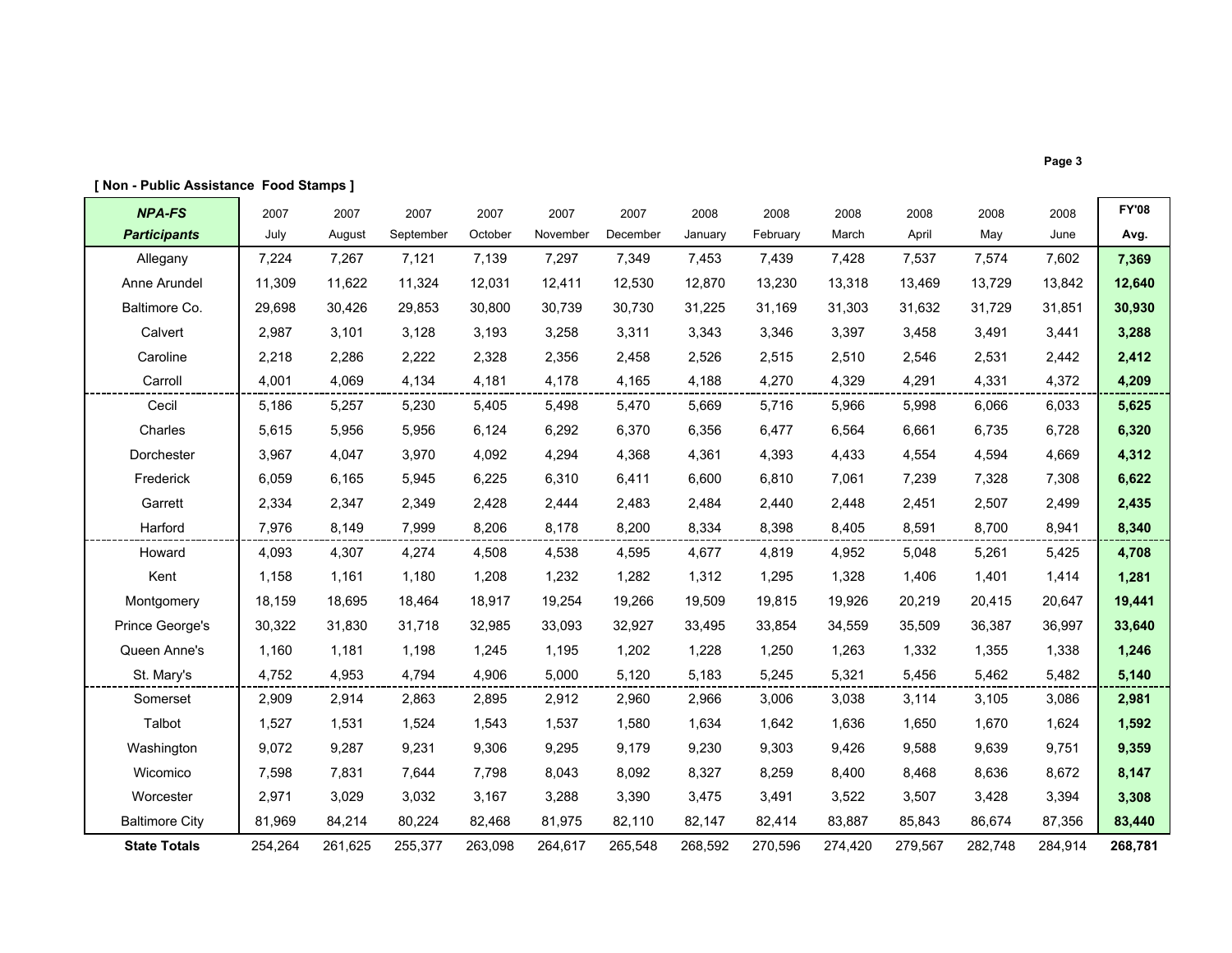| <b>Public Assistance Food Stamps ]</b> |        |        |           |         |          |          |         |          |        |        |        |        |              |
|----------------------------------------|--------|--------|-----------|---------|----------|----------|---------|----------|--------|--------|--------|--------|--------------|
| PA-FS                                  | 2007   | 2007   | 2007      | 2007    | 2007     | 2007     | 2008    | 2008     | 2008   | 2008   | 2008   | 2008   | <b>FY'08</b> |
| <b>Participants</b>                    | July   | August | September | October | November | December | January | February | March  | April  | May    | June   | Avg.         |
| Allegany                               | 1,403  | 1,450  | 1,573     | 1,606   | 1,612    | 1,617    | 1,620   | 1,649    | 1,655  | 1,667  | 1,670  | 1,662  | 1,599        |
| Anne Arundel                           | 3,139  | 3,181  | 3,685     | 3,685   | 3,771    | 3,881    | 3,845   | 3,852    | 3,827  | 3,776  | 3,867  | 3,961  | 3,706        |
| Baltimore Co.                          | 7,700  | 7,694  | 8,414     | 8,277   | 8,329    | 8,418    | 8,486   | 8,424    | 8,411  | 8,301  | 8,299  | 8,344  | 8,258        |
| Calvert                                | 610    | 624    | 676       | 692     | 717      | 746      | 751     | 750      | 759    | 781    | 788    | 791    | 724          |
| Caroline                               | 445    | 465    | 500       | 519     | 505      | 506      | 498     | 499      | 499    | 501    | 547    | 563    | 504          |
| Carroll                                | 853    | 852    | 976       | 978     | 985      | 992      | 956     | 946      | 936    | 940    | 975    | 961    | 946          |
| Cecil                                  | 1,165  | 1,186  | 1,335     | 1,355   | 1,412    | 1,437    | 1,446   | 1,473    | 1,427  | 1,457  | 1,489  | 1,468  | 1,388        |
| Charles                                | 942    | 940    | 1,010     | 1,012   | 1,023    | 1,027    | 1,019   | 1,046    | 1,005  | 996    | 1,057  | 1,079  | 1,013        |
| Dorchester                             | 813    | 814    | 894       | 927     | 931      | 932      | 974     | 970      | 963    | 947    | 957    | 925    | 921          |
| Frederick                              | 1,264  | 1,239  | 1,346     | 1,356   | 1,367    | 1,392    | 1,367   | 1,399    | 1,355  | 1,356  | 1,337  | 1,367  | 1,345        |
| Garrett                                | 375    | 385    | 393       | 391     | 415      | 401      | 400     | 430      | 442    | 433    | 428    | 423    | 410          |
| Harford                                | 2,019  | 2,065  | 2,297     | 2,227   | 2,246    | 2,227    | 2,180   | 2,173    | 2,157  | 2,141  | 2,107  | 2,105  | 2,162        |
| Howard                                 | 1,576  | 1,569  | 1,705     | 1,660   | 1,705    | 1,694    | 1,713   | 1,663    | 1,613  | 1,605  | 1,626  | 1,613  | 1,645        |
| Kent                                   | 189    | 193    | 198       | 205     | 208      | 207      | 211     | 218      | 218    | 197    | 216    | 225    | 207          |
| Montgomery                             | 6,031  | 6,025  | 6,390     | 6,414   | 6,463    | 6,478    | 6,468   | 6,416    | 6,439  | 6,531  | 6,583  | 6,597  | 6,403        |
| Prince George's                        | 6,292  | 6,422  | 7,117     | 7,203   | 7,344    | 7,520    | 7,676   | 7,714    | 7,530  | 7,748  | 8,128  | 8,367  | 7,422        |
| Queen Anne's                           | 237    | 253    | 276       | 279     | 293      | 287      | 306     | 309      | 305    | 284    | 273    | 282    | 282          |
| St. Mary's                             | 1,154  | 1,195  | 1,278     | 1,313   | 1,291    | 1,294    | 1,254   | 1,270    | 1,271  | 1,292  | 1,354  | 1,457  | 1,285        |
| Somerset                               | 488    | 516    | 570       | 554     | 561      | 529      | 554     | 570      | 573    | 552    | 539    | 552    | 547          |
| Talbot                                 | 289    | 275    | 296       | 298     | 298      | 304      | 294     | 292      | 297    | 301    | 303    | 307    | 296          |
| Washington                             | 1,532  | 1,576  | 1,742     | 1,735   | 1,744    | 1,781    | 1,698   | 1,673    | 1,690  | 1,691  | 1,721  | 1,758  | 1,695        |
| Wicomico                               | 1,400  | 1,389  | 1,573     | 1,552   | 1,557    | 1,603    | 1,640   | 1,683    | 1,643  | 1,604  | 1,614  | 1,651  | 1,576        |
| Worcester                              | 308    | 306    | 331       | 318     | 328      | 349      | 348     | 345      | 339    | 350    | 340    | 329    | 333          |
| <b>Baltimore City</b>                  | 29,732 | 30,086 | 34,562    | 34,441  | 34,951   | 35,070   | 34,881  | 34,624   | 34,252 | 33,791 | 34,061 | 34,883 | 33,778       |
| <b>State Totals</b>                    | 69,956 | 70,700 | 79,137    | 78,997  | 80,056   | 80,692   | 80,585  | 80,388   | 79,606 | 79,242 | 80,279 | 81,670 | 78,442       |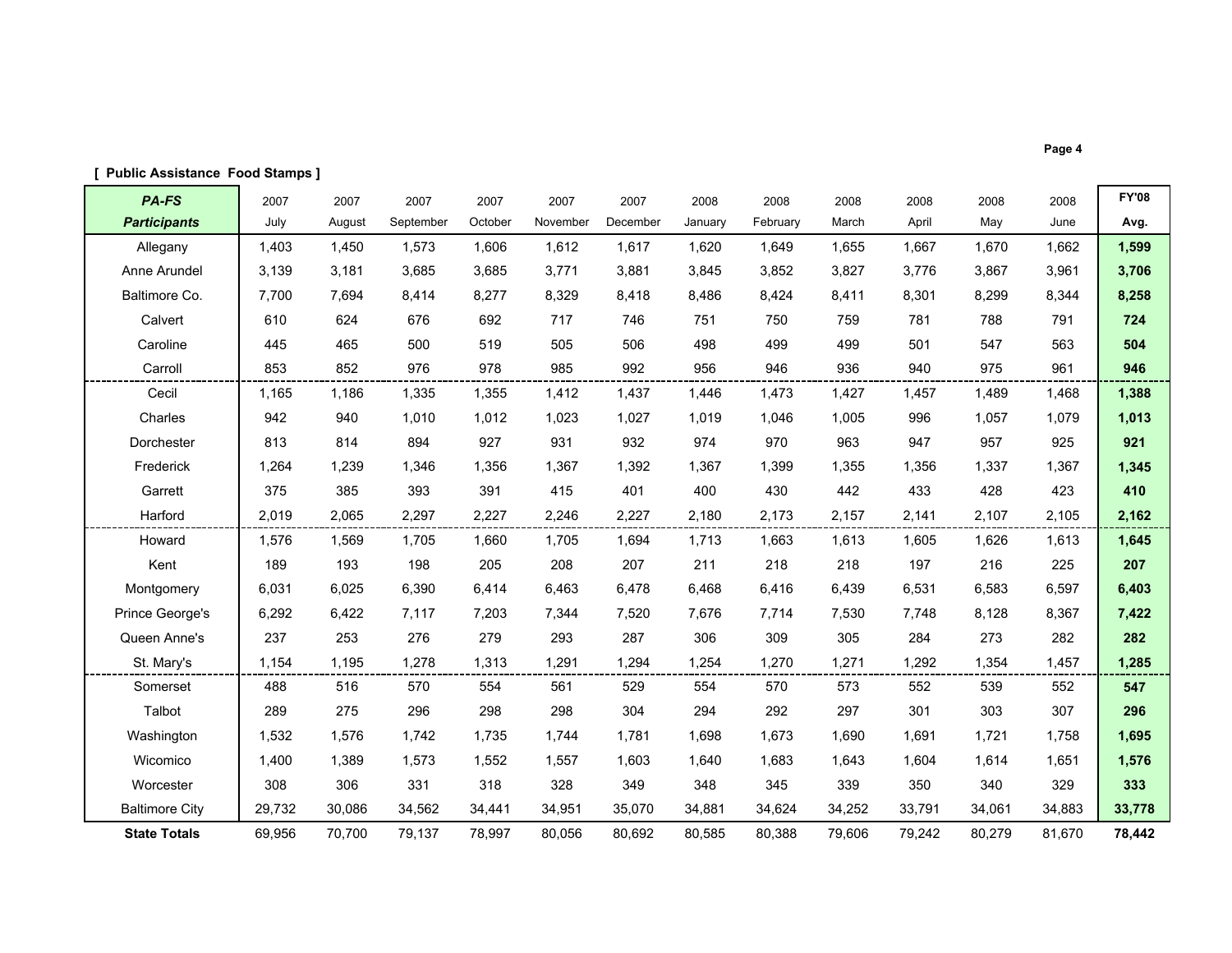| <b>Applications</b>   | 2007  | 2007           | 2007             | 2007    | 2007     | 2007     | 2008    | 2008     | 2008           | 2008           | 2008           | 2008           | <b>FY'08</b>     |
|-----------------------|-------|----------------|------------------|---------|----------|----------|---------|----------|----------------|----------------|----------------|----------------|------------------|
| <b>Received</b>       | July  | August         | September        | October | November | December | January | February | March          | April          | May            | June           | Avg.             |
| Allegany              | 50    | 54             | 39               | 50      | 55       | 32       | 51      | 36       | 37             | 40             | 35             | 43             | 44               |
| Anne Arundel          | 163   | 153            | 133              | 186     | 147      | 140      | 191     | 205      | 193            | 205            | 184            | 175            | 173              |
| Baltimore Co.         | 267   | 256            | 269              | 294     | 250      | 225      | 319     | 236      | 256            | 278            | 258            | 331            | 270              |
| Calvert               | 29    | 32             | 24               | 21      | 32       | 20       | 32      | 26       | 25             | 27             | 30             | 24             | 27               |
| Caroline              | 14    | 14             | 11               | 9       | 9        | 10       | 13      | 11       | 11             | 16             | 9              | 9              | 11               |
| Carroll               | 39    | 56             | 43               | 46      | 37       | 32       | 35      | 45       | 43             | 39             | 26             | 45             | 41               |
| Cecil                 | 63    | 75             | 82               | 64      | 80       | 85       | 96      | 77       | 76             | 47             | 62             | 56             | 72               |
| Charles               | 33    | 35             | 23               | 34      | 37       | 23       | 61      | 41       | 21             | 48             | 29             | 22             | 34               |
| Dorchester            | 18    | 13             | 19               | 15      | 17       | 16       | 10      | 11       | 12             | 12             | 22             | 19             | 15               |
| Frederick             | 42    | 57             | 48               | 61      | 56       | 51       | 65      | 57       | 60             | 61             | 51             | 67             | 56               |
| Garrett               | 9     | 9              | $\overline{7}$   | 11      | 5        | 4        | 11      | 4        | 6              | 5              | $\overline{c}$ | $\overline{4}$ | 6                |
| Harford               | 49    | 46             | 68               | 51      | 51       | 43       | 72      | 49       | 53             | 74             | 36             | 38             | 53               |
| Howard                | 53    | 46             | 55               | 38      | 55       | 35       | 51      | 69       | 65             | 59             | 51             | 71             | 54               |
| Kent                  | 8     | $\overline{7}$ | $\boldsymbol{9}$ | 11      | 9        | 11       | 15      | 6        | 10             | 8              | 11             | $\overline{7}$ | $\boldsymbol{9}$ |
| Montgomery            | 215   | 233            | 176              | 210     | 191      | 155      | 210     | 195      | 237            | 217            | 200            | 217            | 205              |
| Prince George's       | 171   | 222            | 175              | 226     | 188      | 147      | 198     | 218      | 199            | 222            | 198            | 196            | 197              |
| Queen Anne's          | 13    | 12             | 11               | 15      | 8        | 12       | 16      | 13       | 8              | $\overline{7}$ | 13             | 10             | 12               |
| St. Mary's            | 46    | 33             | 30               | $30\,$  | 26       | 31       | 25      | 27       | 24             | 29             | 29             | 41             | 31               |
| Somerset              | 14    | 13             | 10               | 14      | 6        | 10       | 12      | 11       | 10             | 15             | 9              | 11             | 11               |
| Talbot                | 5     | 8              | 11               | 9       | 11       | 8        | 12      | 13       | 13             | 10             | 9              | 5              | 10               |
| Washington            | 77    | 99             | 59               | 88      | 78       | 62       | 84      | 66       | 62             | 80             | 74             | 59             | 74               |
| Wicomico              | 46    | 47             | 44               | 50      | 47       | 42       | 44      | 32       | 46             | 38             | 33             | 38             | 42               |
| Worcester             | 13    | 15             | $\overline{7}$   | 14      | 12       | 11       | 17      | 8        | $\overline{7}$ | 14             | 10             | 10             | 12               |
| <b>Baltimore City</b> | 1,548 | 1,660          | 1,494            | 1,731   | 1,593    | 1,417    | 1,743   | 1,356    | 1,560          | 1,621          | 1,564          | 1,733          | 1,585            |
| <b>State Totals</b>   | 2,985 | 3,195          | 2,847            | 3,278   | 3,000    | 2,622    | 3,383   | 2,812    | 3,034          | 3,172          | 2,945          | 3,231          | 3,042            |

### Temporary Disability Assistance Program ( TDAP )

Applications Received, Applications Approved and Cases Closed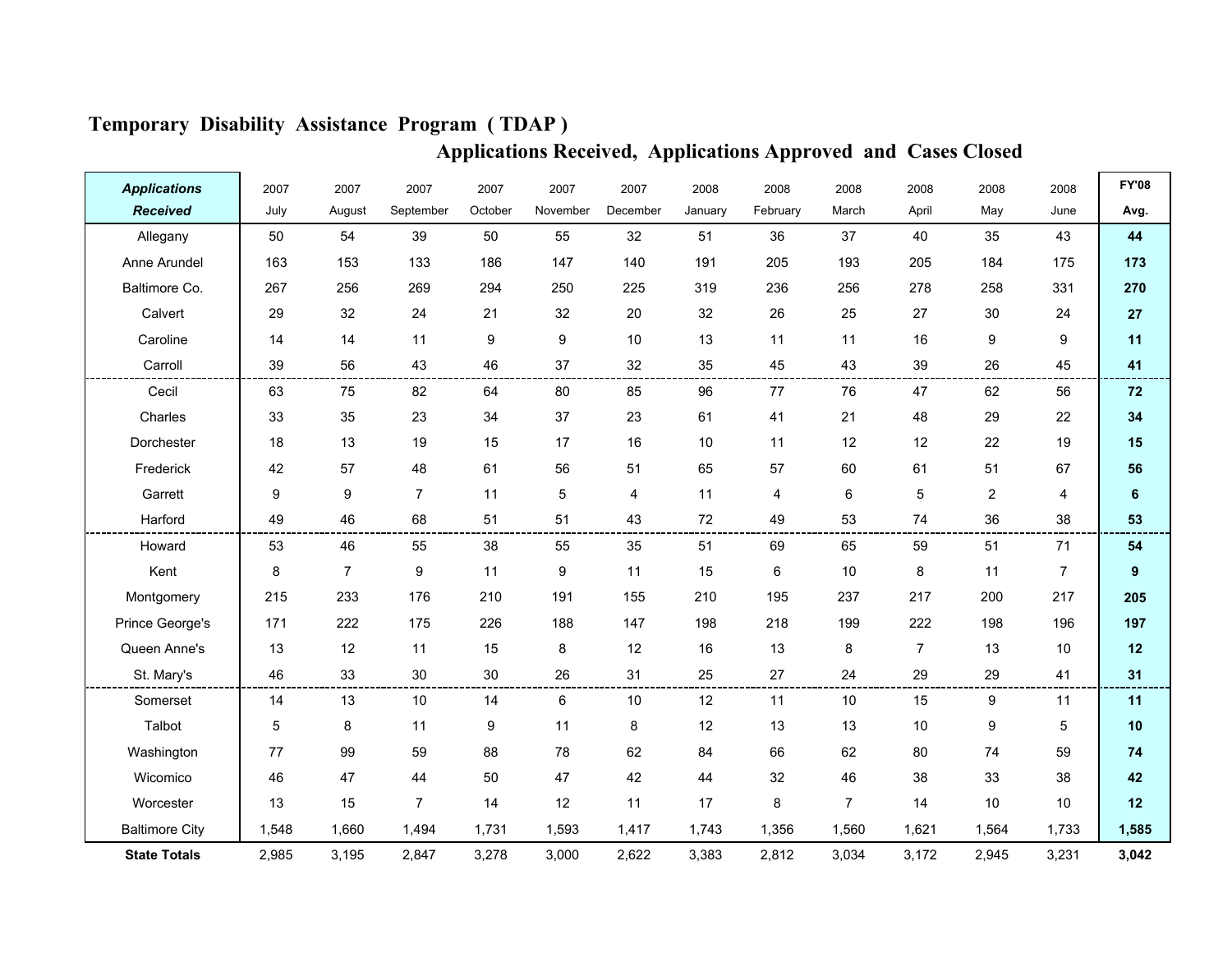$\blacksquare$ 

۰.

| <b>Applications</b>   | 2007           | 2007    | 2007             | 2007                    | 2007           | 2007           | 2008           | 2008         | 2008           | 2008  | 2008  | 2008           | <b>FY'08</b>   |
|-----------------------|----------------|---------|------------------|-------------------------|----------------|----------------|----------------|--------------|----------------|-------|-------|----------------|----------------|
| <b>Approved</b>       | July           | August  | September        | October                 | November       | December       | January        | February     | March          | April | May   | June           | Avg.           |
| Allegany              | 20             | 38      | 16               | 20                      | 13             | 19             | 18             | 21           | 19             | 25    | 27    | 29             | 22             |
| Anne Arundel          | 54             | 73      | 55               | 50                      | 60             | 33             | 46             | 59           | 55             | 49    | 115   | 65             | 60             |
| Baltimore Co.         | 119            | 128     | 95               | 135                     | 97             | 81             | 100            | 77           | 106            | 136   | 168   | 151            | 116            |
| Calvert               | 11             | 19      | 18               | 11                      | 16             | 11             | 11             | 10           | 13             | 20    | 18    | 14             | 14             |
| Caroline              | 8              | 9       | $\overline{2}$   | $\overline{7}$          | 4              | $\overline{c}$ | 4              | 3            | 5              | 15    | 21    | 4              | $\overline{7}$ |
| Carroll               | 16             | 29      | 19               | 15                      | 15             | 17             | 11             | 10           | 24             | 21    | 30    | 18             | 19             |
| Cecil                 | 24             | 29      | 23               | 30                      | 25             | 15             | 10             | 11           | 23             | 43    | 46    | 17             | 25             |
| Charles               | 16             | $20\,$  | 6                | $16\,$                  | 14             | 12             | 22             | 3            | 6              | 41    | 16    | 22             | 16             |
| Dorchester            | 16             | 13      | $\boldsymbol{9}$ | 11                      | 8              | 15             | 4              | 9            | 12             | 21    | 11    | 14             | 12             |
| Frederick             | 10             | 18      | 16               | 8                       | 16             | 15             | 24             | 17           | 18             | 10    | 40    | 17             | 17             |
| Garrett               | $\overline{2}$ | 9       | $\overline{4}$   | $\overline{7}$          | $\overline{4}$ | $\overline{2}$ | 6              | 5            | $\overline{2}$ | 6     | 6     | $\overline{2}$ | $5\phantom{1}$ |
| Harford               | 19             | 32      | 28               | 20                      | 19             | 13             | 19             | 14           | 14             | 41    | 39    | 31             | 24             |
| Howard                | 17             | 10      | 8                | 12                      | 12             | $\overline{7}$ | $\overline{7}$ | 10           | 17             | 13    | 18    | 16             | 12             |
| Kent                  | $\mathbf{1}$   | 4       | 5                | $\overline{\mathbf{c}}$ | 4              | $\mathbf{1}$   | 8              | 3            | $\overline{5}$ | 5     | 3     | $\overline{7}$ | 4              |
| Montgomery            | 42             | 73      | 51               | 45                      | 40             | 22             | 34             | 42           | 39             | 51    | 77    | 47             | 47             |
| Prince George's       | 69             | 76      | 56               | 73                      | 83             | 61             | 67             | 65           | 51             | 75    | 139   | 76             | 74             |
| Queen Anne's          | $\overline{7}$ | $\,8\,$ | $\overline{7}$   | 5                       | $\overline{4}$ | 1              | $\overline{c}$ | 11           | 4              | 5     | 5     | $\mathbf{3}$   | ${\bf 5}$      |
| St. Mary's            | 12             | 15      | 17               | 17                      | 11             | 6              | 5              | 6            | 14             | 15    | 48    | 18             | 15             |
| Somerset              | 6              | 11      | 5                | 5                       | 6              | 4              | $\overline{2}$ | $\mathbf{1}$ | 3              | 3     | 24    | 4              | 6              |
| Talbot                | 1              | 0       | 1                | 4                       | $\overline{2}$ | 4              | $\overline{2}$ | 3            | 3              | 11    | 8     | 4              | 4              |
| Washington            | 21             | 33      | 22               | 21                      | 19             | 6              | 17             | 9            | 10             | 26    | 35    | 29             | 21             |
| Wicomico              | 25             | 19      | 16               | 19                      | 16             | 9              | 15             | 8            | 19             | 29    | 22    | 24             | 18             |
| Worcester             | 4              | 4       | 5                | 4                       | $\overline{7}$ | 6              | 4              | 3            | 6              | 3     | 4     | 8              | 5              |
| <b>Baltimore City</b> | 811            | 852     | 698              | 889                     | 839            | 596            | 772            | 875          | 767            | 944   | 1,249 | 792            | 840            |
| <b>State Totals</b>   | 1,331          | 1,522   | 1,182            | 1,426                   | 1,334          | 958            | 1,210          | 1,275        | 1,235          | 1,608 | 2,169 | 1,412          | 1,389          |

r.

-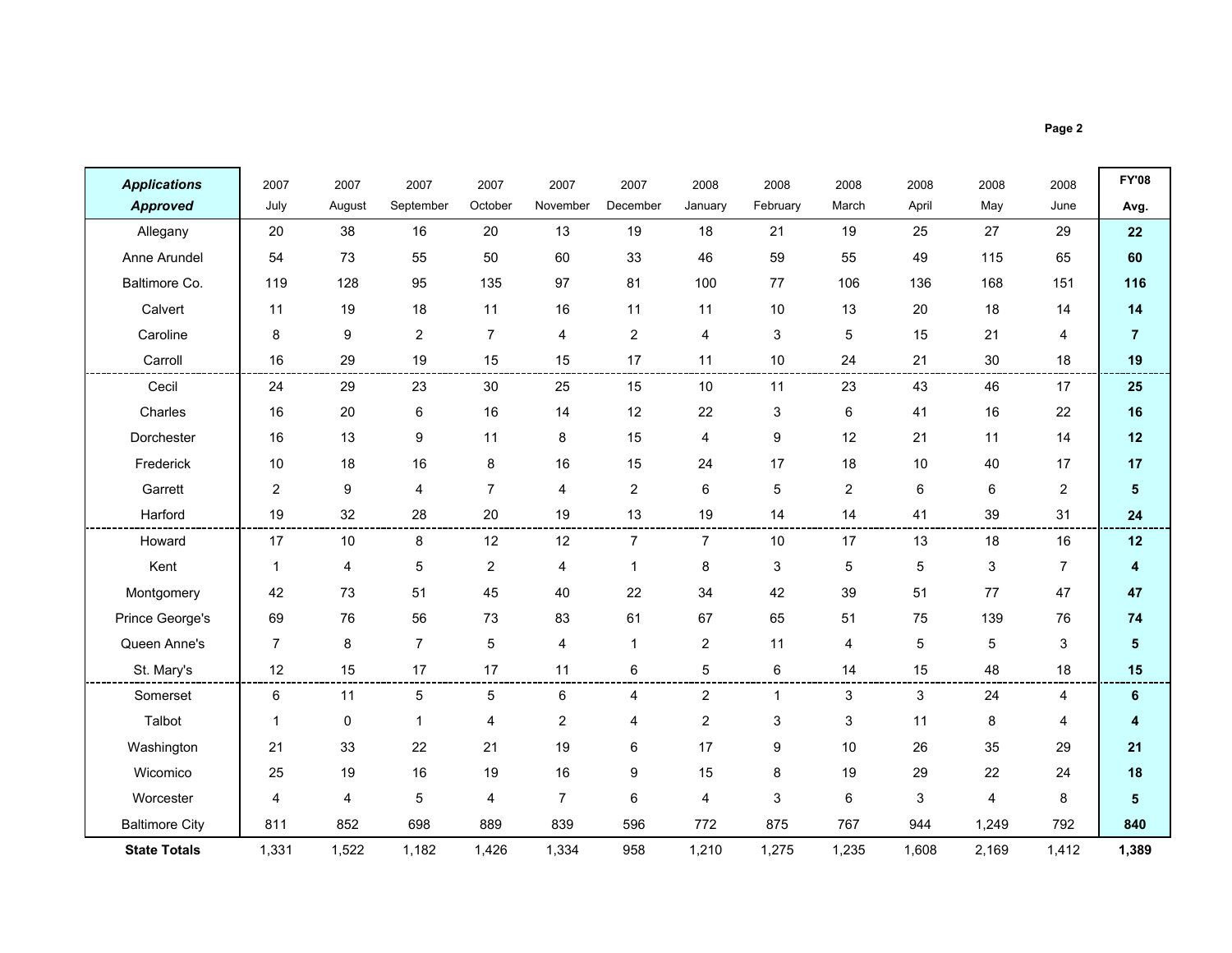| <b>Cases</b>          | 2007           | 2007        | 2007           | 2007       | 2007     | 2007           | 2008           | 2008           | 2008           | 2008           | 2008  | 2008           | <b>FY'08</b>            |
|-----------------------|----------------|-------------|----------------|------------|----------|----------------|----------------|----------------|----------------|----------------|-------|----------------|-------------------------|
| <b>Closed</b>         | July           | August      | September      | October    | November | December       | January        | February       | March          | April          | May   | June           | Avg.                    |
| Allegany              | 21             | 19          | 25             | 20         | 21       | 26             | 23             | 23             | 22             | 16             | 33    | 15             | 22                      |
| Anne Arundel          | 63             | 56          | 54             | 70         | 46       | 52             | 77             | 58             | 66             | 43             | 61    | 75             | 60                      |
| Baltimore Co.         | 161            | 112         | 123            | 124        | 112      | 103            | 145            | 117            | 134            | 131            | 122   | 143            | 127                     |
| Calvert               | 23             | 14          | 12             | 15         | 12       | 12             | 8              | 10             | 20             | 16             | 15    | 21             | 15                      |
| Caroline              | 11             | 9           | 11             | 6          | 3        | 6              | 9              | 5              | 10             | 5              | 4     | 6              | $\overline{7}$          |
| Carroll               | 23             | 18          | 19             | $10$       | 25       | 27             | 23             | 21             | 20             | 21             | 18    | 16             | 20                      |
| Cecil                 | 28             | 32          | 16             | 18         | 26       | 25             | 30             | 40             | 26             | 21             | 20    | 32             | 26                      |
| Charles               | 10             | 13          | 18             | $10$       | 18       | 15             | 22             | 18             | 15             | 15             | 14    | 11             | 15                      |
| Dorchester            | 14             | 10          | $\overline{7}$ | 9          | 11       | 10             | 5              | 12             | 15             | 12             | 14    | 11             | 11                      |
| Frederick             | 23             | 18          | 28             | 20         | 28       | 21             | 27             | 18             | 17             | 12             | 22    | 16             | 21                      |
| Garrett               | $\overline{4}$ | 3           | 6              | $\sqrt{5}$ | 3        | 4              | $\overline{7}$ | 9              | $\mathsf 3$    | $\overline{2}$ | 4     | 6              | $\overline{\mathbf{5}}$ |
| Harford               | 25             | 28          | 28             | 11         | 21       | 31             | 30             | 24             | 24             | 23             | 26    | 25             | 25                      |
| Howard                | 14             | 9           | 9              | 18         | 11       | 8              | 15             | 20             | 8              | 13             | 12    | 16             | 13                      |
| Kent                  | $\overline{2}$ | $\mathbf 5$ | 3              | 3          | 6        | 3              | 6              | $\overline{7}$ | $\overline{1}$ | 3              | 8     | $\mathbf{1}$   | 4                       |
| Montgomery            | 57             | 59          | 57             | 53         | 65       | 49             | 53             | 47             | 46             | 57             | 55    | 39             | 53                      |
| Prince George's       | 66             | 63          | 63             | 57         | 80       | 62             | 66             | 73             | 59             | 93             | 72    | 86             | 70                      |
| Queen Anne's          | 8              | 8           | 5              | 5          | 6        | $\overline{7}$ | $\overline{2}$ | 6              | $\overline{7}$ | 3              | 4     | 3              | $\overline{\mathbf{5}}$ |
| St. Mary's            | 12             | 13          | 16             | 16         | 18       | 18             | 26             | 17             | 19             | 19             | 19    | 13             | 17                      |
| Somerset              | 14             | 8           | 11             | $10$       | 8        | 6              | 9              | $\overline{7}$ | $\overline{7}$ | 6              | 9     | 3              | 8                       |
| Talbot                | 4              | 5           | 6              | 3          | 3        | 6              | 5              | 4              | $\mathbf{1}$   | 4              | 0     | 3              | 4                       |
| Washington            | 25             | 22          | 27             | 21         | 31       | 33             | 19             | 28             | 15             | 17             | 24    | 26             | 24                      |
| Wicomico              | 14             | 36          | 28             | 23         | 26       | 30             | 14             | 23             | 28             | 18             | 16    | 16             | 23                      |
| Worcester             | 19             | 8           | 10             | 8          | 6        | 6              | 10             | $\overline{7}$ | 3              | 3              | 10    | $\overline{4}$ | 8                       |
| <b>Baltimore City</b> | 778            | 755         | 796            | 912        | 873      | 877            | 874            | 753            | 709            | 773            | 847   | 827            | 815                     |
| <b>State Totals</b>   | 1,419          | 1,323       | 1,378          | 1,447      | 1,459    | 1,437          | 1,505          | 1,347          | 1,275          | 1,326          | 1,429 | 1,414          | 1,397                   |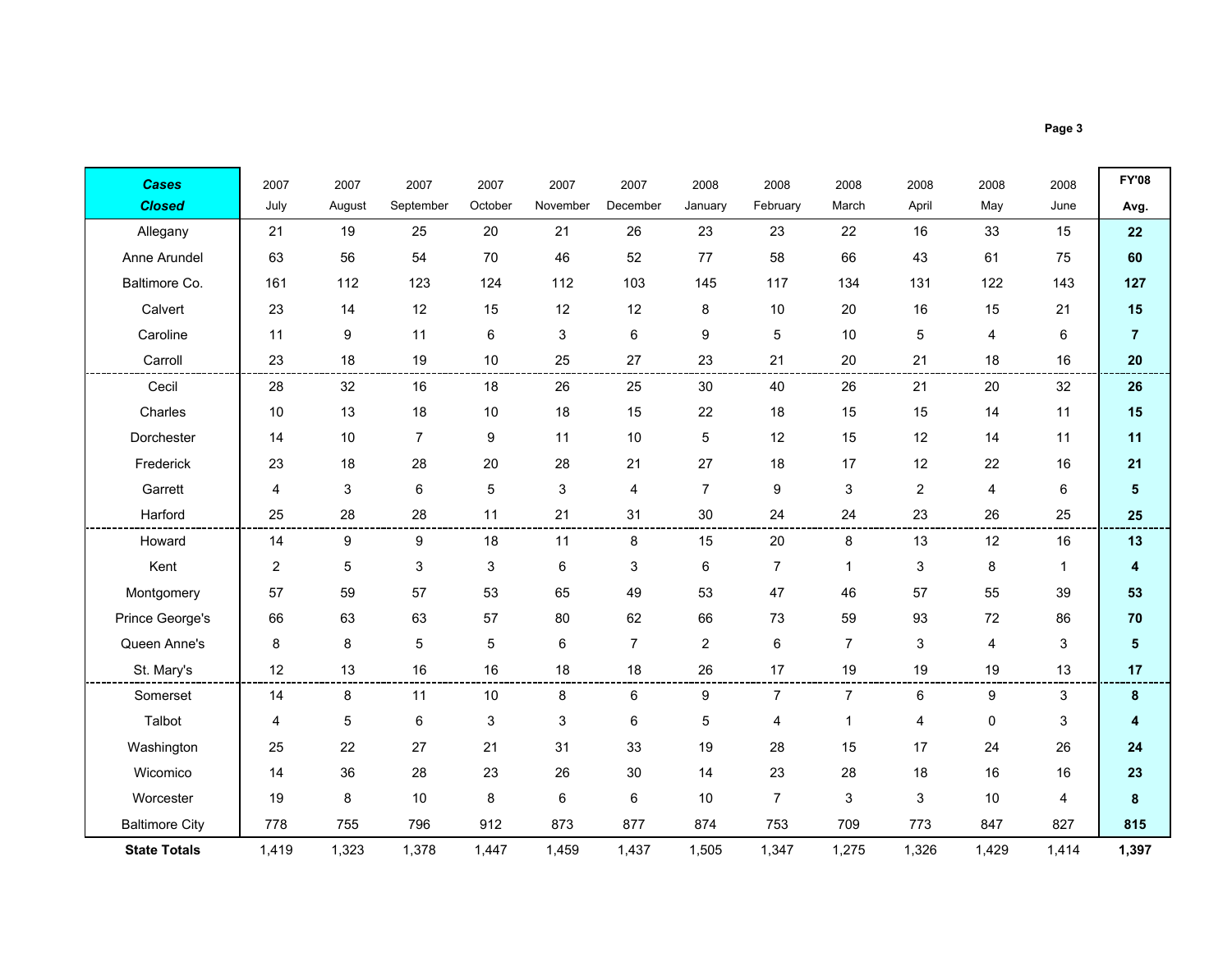| <b>TOTAL</b>          | 2007   | 2007   | 2007      | 2007    | 2007     | 2007     | 2008    | 2008     | 2008   | 2008   | 2008   | 2008   | <b>FY'08</b> |
|-----------------------|--------|--------|-----------|---------|----------|----------|---------|----------|--------|--------|--------|--------|--------------|
| <b>Recipients</b>     | July   | August | September | October | November | December | January | February | March  | April  | May    | June   | Avg.         |
| Allegany              | 217    | 248    | 244       | 239     | 216      | 227      | 209     | 210      | 220    | 213    | 210    | 255    | 226          |
| Anne Arundel          | 484    | 543    | 549       | 526     | 520      | 489      | 444     | 461      | 467    | 453    | 553    | 536    | 502          |
| Baltimore Co.         | 1,178  | 1,238  | 1,155     | 1.186   | 1.156    | 1.175    | 1.087   | 1,021    | 1,050  | 1.088  | 1,080  | 1,193  | 1,134        |
| Calvert               | 119    | 132    | 139       | 133     | 135      | 136      | 140     | 138      | 134    | 142    | 145    | 136    | 136          |
| Caroline              | 75     | 72     | 57        | 62      | 65       | 59       | 58      | 57       | 58     | 88     | 96     | 93     | 70           |
| Carroll               | 173    | 178    | 179       | 180     | 187      | 188      | 157     | 151      | 165    | 155    | 177    | 170    | 172          |
| Cecil                 | 228    | 225    | 238       | 259     | 255      | 237      | 218     | 193      | 231    | 265    | 253    | 226    | 236          |
| Charles               | 152    | 157    | 151       | 152     | 145      | 146      | 139     | 121      | 119    | 206    | 144    | 194    | 152          |
| Dorchester            | 84     | 94     | 83        | 95      | 84       | 102      | 86      | 92       | 87     | 104    | 90     | 93     | 91           |
| Frederick             | 182    | 177    | 170       | 150     | 142      | 146      | 153     | 144      | 150    | 147    | 169    | 157    | 157          |
| Garrett               | 47     | 61     | 53        | 56      | 58       | 54       | 55      | 52       | 50     | 55     | 58     | 51     | 54           |
| Harford               | 230    | 244    | 237       | 237     | 240      | 216      | 212     | 196      | 189    | 257    | 224    | 244    | 227          |
| Howard                | 123    | 124    | 115       | 114     | 115      | 119      | 106     | 91       | 110    | 106    | 111    | 124    | 113          |
| Kent                  | 46     | 44     | 50        | 47      | 43       | 39       | 45      | 40       | 43     | 48     | 39     | 53     | 45           |
| Montgomery            | 482    | 509    | 515       | 495     | 469      | 426      | 425     | 427      | 428    | 443    | 457    | 468    | 462          |
| Prince George's       | 591    | 615    | 606       | 635     | 651      | 619      | 619     | 611      | 577    | 605    | 661    | 656    | 621          |
| Queen Anne's          | 56     | 52     | 55        | 53      | 50       | 44       | 45      | 55       | 51     | 52     | 46     | 45     | 50           |
| St. Mary's            | 133    | 141    | 151       | 151     | 132      | 117      | 102     | 91       | 95     | 107    | 138    | 125    | 124          |
| Somerset              | 70     | 76     | 71        | 65      | 66       | 61       | 59      | 51       | 56     | 50     | 79     | 62     | 64           |
| Talbot                | 32     | 26     | 23        | 29      | 25       | 28       | 22      | 19       | 29     | 45     | 42     | 38     | 30           |
| Washington            | 250    | 262    | 261       | 255     | 246      | 222      | 221     | 199      | 209    | 229    | 237    | 236    | 236          |
| Wicomico              | 206    | 203    | 188       | 181     | 171      | 158      | 164     | 147      | 163    | 172    | 176    | 223    | 179          |
| Worcester             | 51     | 51     | 46        | 47      | 51       | 47       | 44      | 38       | 40     | 40     | 34     | 39     | 44           |
| <b>Baltimore City</b> | 6,479  | 6,516  | 6,322     | 6,332   | 6,254    | 6,058    | 5,942   | 6.160    | 6,191  | 6,326  | 6,836  | 6,542  | 6,330        |
| <b>State Totals</b>   | 11,688 | 11,988 | 11,658    | 11,679  | 11,476   | 11,113   | 10,752  | 10,765   | 10,912 | 11,396 | 12,055 | 11,959 | 11,453       |

# Temporary Disability Assistance Program ( TDAP ) Recipients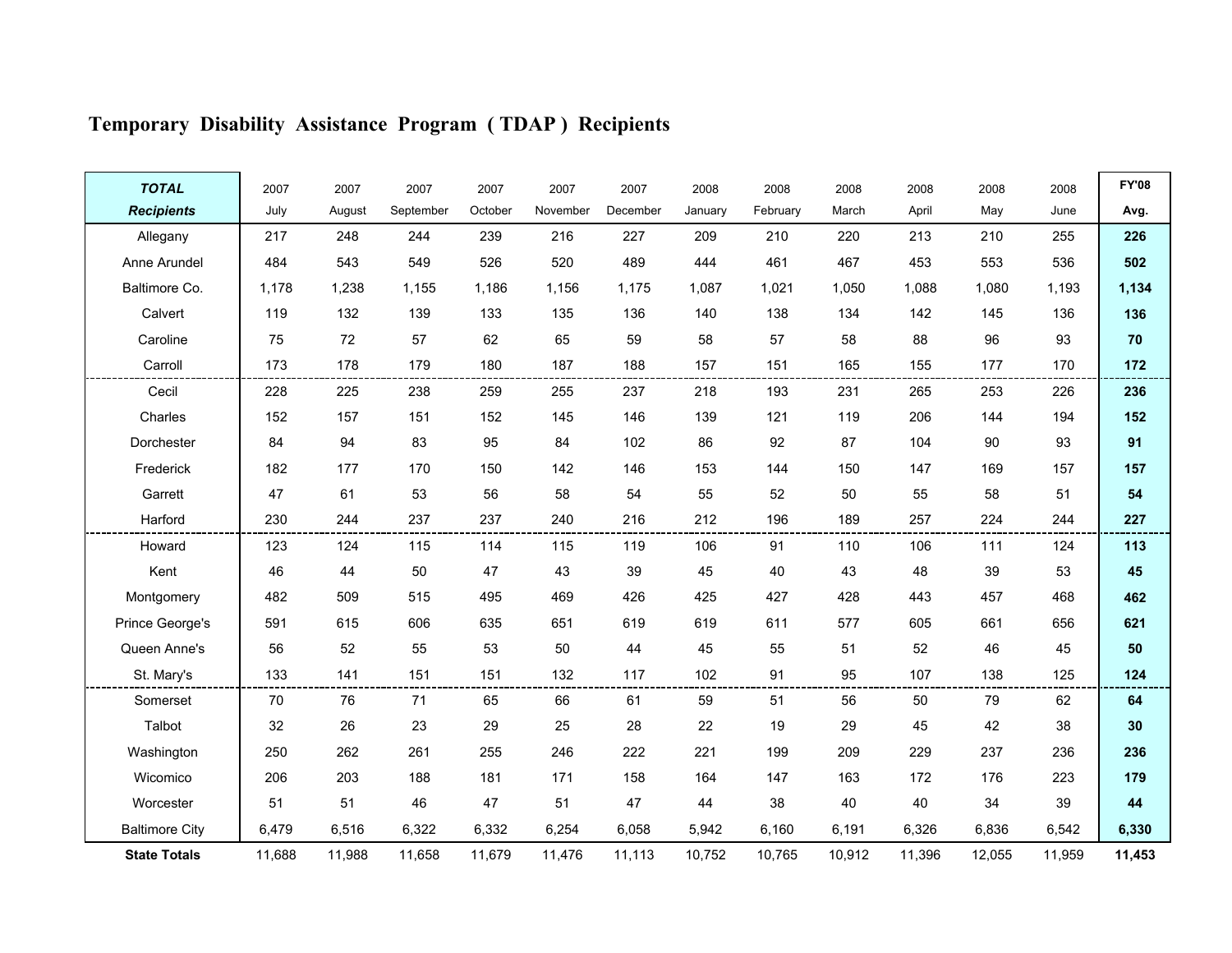÷.

| <b>Short Term</b>     | 2007  | 2007   | 2007      | 2007    | 2007     | 2007     | 2008    | 2008           | 2008  | 2008  | 2008           | 2008  | <b>FY'08</b> |
|-----------------------|-------|--------|-----------|---------|----------|----------|---------|----------------|-------|-------|----------------|-------|--------------|
| <b>Recipients</b>     | July  | August | September | October | November | December | January | February       | March | April | May            | June  | Avg.         |
| Allegany              | 56    | 91     | 77        | 84      | 76       | 100      | 91      | 98             | 92    | 86    | 79             | 67    | 83           |
| Anne Arundel          | 227   | 279    | 277       | 255     | 276      | 263      | 237     | 265            | 261   | 239   | 248            | 231   | 255          |
| Baltimore Co.         | 436   | 459    | 440       | 480     | 497      | 506      | 491     | 434            | 468   | 511   | 455            | 495   | 473          |
| Calvert               | 32    | 44     | 49        | 44      | 48       | 47       | 53      | 54             | 53    | 56    | 52             | 44    | 48           |
| Caroline              | 22    | 27     | 14        | 25      | 26       | 20       | 18      | 19             | 22    | 37    | 41             | 27    | 25           |
| Carroll               | 54    | 63     | 70        | 65      | 75       | 69       | 60      | 65             | 67    | 58    | 61             | 56    | 64           |
| Cecil                 | 76    | 75     | 84        | 100     | 107      | 92       | 79      | 67             | 99    | 111   | 90             | 64    | 87           |
| Charles               | 52    | 60     | 64        | 63      | 63       | 67       | 67      | 52             | 47    | 126   | 71             | 57    | 66           |
| Dorchester            | 24    | 30     | 24        | 26      | 22       | 34       | 29      | 40             | 39    | 51    | 40             | 40    | 33           |
| Frederick             | 71    | 77     | 77        | 63      | 56       | 62       | 70      | 59             | 72    | 75    | 77             | 58    | 68           |
| Garrett               | 5     | 9      | 9         | 10      | 12       | 9        | 9       | 10             | 9     | 13    | 10             | 8     | 9            |
| Harford               | 73    | 75     | 76        | 83      | 89       | 81       | 83      | 68             | 72    | 120   | 86             | 81    | 82           |
| Howard                | 47    | 49     | 47        | 57      | 57       | 62       | 57      | 47             | 60    | 53    | 52             | 55    | 54           |
| Kent                  | 14    | 14     | 22        | 19      | 18       | 16       | 23      | 19             | 16    | 19    | 10             | 11    | 17           |
| Montgomery            | 154   | 182    | 174       | 176     | 163      | 145      | 153     | 165            | 165   | 171   | 165            | 152   | 164          |
| Prince George's       | 263   | 292    | 300       | 339     | 361      | 362      | 371     | 372            | 352   | 367   | 400            | 381   | 347          |
| Queen Anne's          | 17    | 16     | 21        | 18      | 16       | 12       | 14      | 20             | 24    | 15    | 17             | 18    | 17           |
| St. Mary's            | 45    | 52     | 66        | 75      | 59       | 52       | 45      | 42             | 59    | 67    | 91             | 78    | 61           |
| Somerset              | 13    | 17     | 16        | 12      | 13       | 11       | 8       | $\overline{7}$ | 15    | 11    | 19             | 12    | 13           |
| Talbot                | 6     | 4      | 6         | 12      | 8        | 14       | 9       | 8              | 16    | 29    | 26             | 17    | 13           |
| Washington            | 62    | 72     | 71        | $77\,$  | 77       | 68       | 69      | 60             | 58    | 85    | 59             | 49    | 67           |
| Wicomico              | 80    | 80     | 76        | 71      | 66       | 56       | 55      | 44             | 61    | 78    | 79             | 71    | 68           |
| Worcester             | 13    | 14     | 17        | 19      | 22       | 22       | 22      | 20             | 18    | 13    | $\overline{7}$ | 8     | 16           |
| <b>Baltimore City</b> | 3,333 | 3,448  | 3,388     | 3,427   | 3,474    | 3,390    | 3,380   | 3,620          | 3,592 | 3,586 | 3,329          | 2,853 | 3,402        |
| <b>State Totals</b>   | 5,175 | 5,529  | 5,465     | 5,600   | 5,681    | 5,560    | 5,493   | 5,655          | 5,737 | 5,977 | 5,564          | 4,933 | 5,531        |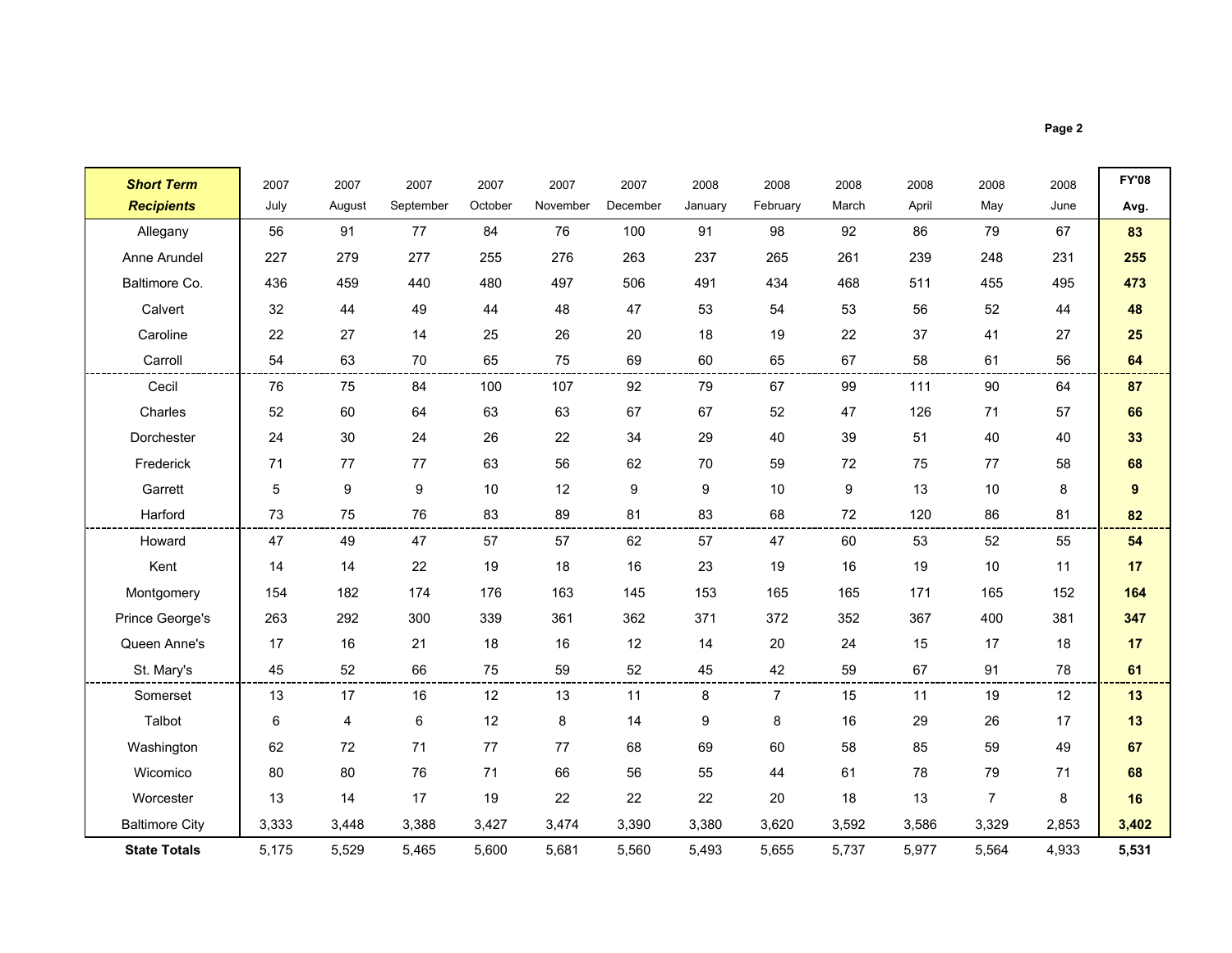$\blacksquare$ 

۰

| <b>Long Term</b>      | 2007  | 2007   | 2007      | 2007    | 2007     | 2007     | 2008    | 2008     | 2008  | 2008  | 2008  | 2008  | <b>FY'08</b> |
|-----------------------|-------|--------|-----------|---------|----------|----------|---------|----------|-------|-------|-------|-------|--------------|
| <b>Recipients</b>     | July  | August | September | October | November | December | January | February | March | April | May   | June  | Avg.         |
| Allegany              | 161   | 157    | 167       | 155     | 140      | 127      | 118     | 112      | 128   | 127   | 131   | 188   | 143          |
| Anne Arundel          | 257   | 264    | 272       | 271     | 244      | 226      | 207     | 196      | 206   | 214   | 305   | 305   | 247          |
| Baltimore Co.         | 742   | 779    | 715       | 706     | 659      | 669      | 596     | 587      | 582   | 577   | 625   | 698   | 661          |
| Calvert               | 87    | 88     | 90        | 89      | 87       | 89       | 87      | 84       | 81    | 86    | 93    | 92    | 88           |
| Caroline              | 53    | 45     | 43        | 37      | 39       | 39       | 40      | 38       | 36    | 51    | 55    | 66    | 45           |
| Carroll               | 119   | 115    | 109       | 115     | 112      | 119      | 97      | 86       | 98    | 97    | 116   | 114   | 108          |
| Cecil                 | 152   | 150    | 154       | 159     | 148      | 145      | 139     | 126      | 132   | 154   | 163   | 162   | 149          |
| Charles               | 100   | 97     | 87        | 89      | 82       | 79       | 72      | 69       | 72    | 80    | 73    | 137   | 86           |
| Dorchester            | 60    | 64     | 59        | 69      | 62       | 68       | 57      | 52       | 48    | 53    | 50    | 53    | 58           |
| Frederick             | 111   | 100    | 93        | 87      | 86       | 84       | 83      | 85       | 78    | 72    | 92    | 99    | 89           |
| Garrett               | 42    | 52     | 44        | 46      | 46       | 45       | 46      | 42       | 41    | 42    | 48    | 43    | 45           |
| Harford               | 157   | 169    | 161       | 154     | 151      | 135      | 129     | 128      | 117   | 137   | 138   | 163   | 145          |
| Howard                | 76    | 75     | 68        | 57      | 58       | 57       | 49      | 44       | 50    | 53    | 59    | 69    | 60           |
| Kent                  | 32    | 30     | 28        | 28      | 25       | 23       | 22      | 21       | 27    | 29    | 29    | 42    | 28           |
| Montgomery            | 328   | 327    | 341       | 319     | 306      | 281      | 272     | 262      | 263   | 272   | 292   | 316   | 298          |
| Prince George's       | 328   | 323    | 306       | 296     | 290      | 257      | 248     | 239      | 225   | 238   | 261   | 275   | 274          |
| Queen Anne's          | 39    | 36     | 34        | 35      | 34       | 32       | 31      | 35       | 27    | 37    | 29    | 27    | 33           |
| St. Mary's            | 88    | 89     | 85        | 76      | 73       | 65       | 57      | 49       | 36    | 40    | 47    | 47    | 63           |
| Somerset              | 57    | 59     | 55        | 53      | 53       | 50       | 51      | 44       | 41    | 39    | 60    | 50    | 51           |
| Talbot                | 26    | 22     | 17        | 17      | 17       | 14       | 13      | 11       | 13    | 16    | 16    | 21    | 17           |
| Washington            | 188   | 190    | 190       | 178     | 169      | 154      | 152     | 139      | 151   | 144   | 178   | 187   | 168          |
| Wicomico              | 126   | 123    | 112       | 110     | 105      | 102      | 109     | 103      | 102   | 94    | 97    | 152   | 111          |
| Worcester             | 38    | 37     | 29        | 28      | 29       | 25       | 22      | 18       | 22    | 27    | 27    | 31    | 28           |
| <b>Baltimore City</b> | 3,146 | 3,068  | 2,934     | 2,905   | 2,780    | 2.668    | 2,562   | 2,540    | 2,599 | 2,740 | 3,507 | 3,689 | 2,928        |
| <b>State Totals</b>   | 6,513 | 6,459  | 6,193     | 6,079   | 5,795    | 5,553    | 5,259   | 5,110    | 5,175 | 5,419 | 6,491 | 7,026 | 5,923        |

 $\mathbf{r}$ 

 $\overline{\phantom{a}}$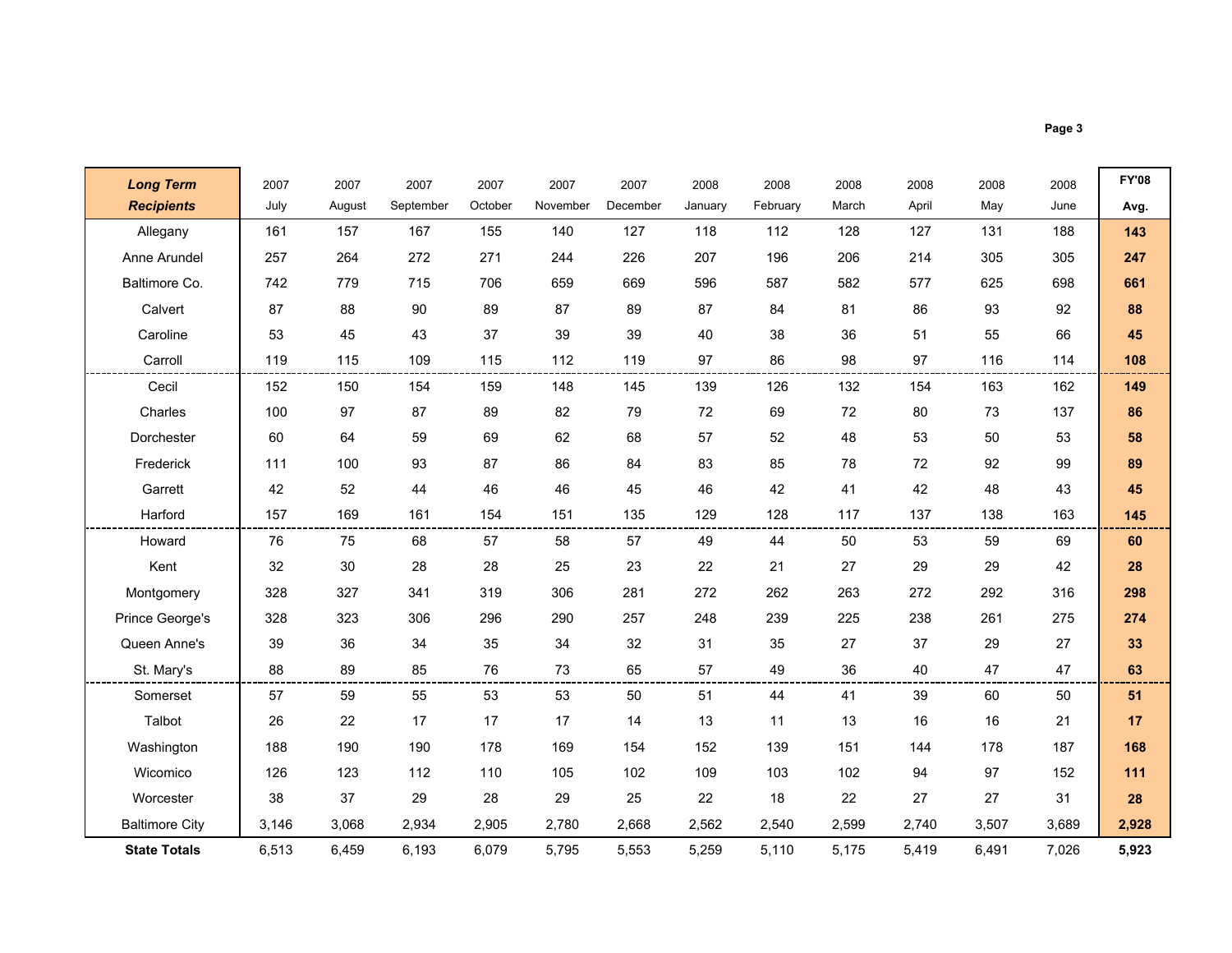| <b>Community Care</b>   | 2007   | 2007   | 2007      | 2007    | 2007     | 2007     | 2008    | 2008     | 2008   | 2008   | 2008   | 2008   | <b>FY'08</b> |
|-------------------------|--------|--------|-----------|---------|----------|----------|---------|----------|--------|--------|--------|--------|--------------|
| <b>Applic. Received</b> | July   | August | September | October | November | December | January | February | March  | April  | May    | June   | Avg.         |
| Allegany                | 496    | 489    | 458       | 515     | 427      | 367      | 513     | 419      | 412    | 467    | 412    | 392    | 447          |
| Anne Arundel            | 1,445  | 1,484  | 1,347     | 1,538   | 1,230    | 1,218    | 1,636   | 1,390    | 1,431  | 1,579  | 1,380  | 1,416  | 1,425        |
| Baltimore Co.           | 2,941  | 3,179  | 2,641     | 2,868   | 2,828    | 2,073    | 3.102   | 2.587    | 2,467  | 2,884  | 2,710  | 2,448  | 2,727        |
| Calvert                 | 335    | 378    | 353       | 352     | 283      | 263      | 307     | 327      | 288    | 327    | 322    | 254    | 316          |
| Caroline                | 174    | 210    | 219       | 203     | 193      | 172      | 263     | 285      | 227    | 254    | 227    | 190    | 218          |
| Carroll                 | 380    | 403    | 386       | 402     | 319      | 279      | 356     | 345      | 349    | 377    | 344    | 320    | 355          |
| Cecil                   | 545    | 596    | 570       | 630     | 600      | 490      | 655     | 485      | 570    | 546    | 596    | 532    | 568          |
| Charles                 | 511    | 602    | 499       | 519     | 545      | 410      | 565     | 565      | 523    | 496    | 489    | 492    | 518          |
| Dorchester              | 280    | 294    | 269       | 268     | 277      | 188      | 255     | 261      | 255    | 309    | 281    | 250    | 266          |
| Frederick               | 595    | 712    | 628       | 631     | 679      | 553      | 737     | 654      | 607    | 700    | 608    | 596    | 642          |
| Garrett                 | 105    | 131    | 142       | 142     | 137      | 117      | 140     | 125      | 123    | 124    | 138    | 111    | 128          |
| Harford                 | 847    | 912    | 845       | 850     | 856      | 670      | 891     | 717      | 727    | 899    | 748    | 736    | 808          |
| Howard                  | 515    | 556    | 494       | 527     | 497      | 362      | 579     | 581      | 487    | 616    | 678    | 634    | 544          |
| Kent                    | 110    | 119    | 107       | 123     | 96       | 98       | 141     | 115      | 101    | 109    | 108    | 112    | 112          |
| Montgomery              | 2,811  | 3,272  | 2,698     | 2,876   | 2,931    | 2,099    | 3.033   | 2,904    | 2,623  | 2,870  | 2,779  | 2,314  | 2,768        |
| Prince George's         | 4,002  | 4,510  | 3,886     | 4,156   | 3,771    | 3,108    | 4,246   | 4,034    | 4,304  | 4,401  | 3,790  | 3,985  | 4,016        |
| Queen Anne's            | 211    | 190    | 182       | 197     | 193      | 140      | 226     | 176      | 191    | 184    | 159    | 177    | 186          |
| St. Mary's              | 444    | 444    | 382       | 418     | 360      | 309      | 410     | 341      | 320    | 368    | 334    | 379    | 376          |
| Somerset                | 196    | 185    | 168       | 184     | 163      | 127      | 184     | 184      | 174    | 193    | 182    | 134    | 173          |
| Talbot                  | 118    | 192    | 135       | 154     | 143      | 154      | 198     | 158      | 141    | 163    | 149    | 123    | 152          |
| Washington              | 780    | 915    | 651       | 762     | 746      | 562      | 762     | 664      | 744    | 813    | 765    | 694    | 738          |
| Wicomico                | 659    | 718    | 520       | 607     | 586      | 470      | 621     | 572      | 605    | 638    | 481    | 522    | 583          |
| Worcester               | 263    | 288    | 279       | 282     | 271      | 241      | 316     | 233      | 293    | 303    | 232    | 246    | 271          |
| <b>Baltimore City</b>   | 7,330  | 8,076  | 7,314     | 7,877   | 7,467    | 6,587    | 8,243   | 7,120    | 7,596  | 8,188  | 7,475  | 7,143  | 7,535        |
| <b>State Totals</b>     | 26,093 | 28,855 | 25,173    | 27,081  | 25,598   | 21,057   | 28,379  | 25,242   | 25,558 | 27,808 | 25,387 | 24,200 | 25,869       |

# Medical Assistance: Applications Received and Applications Approved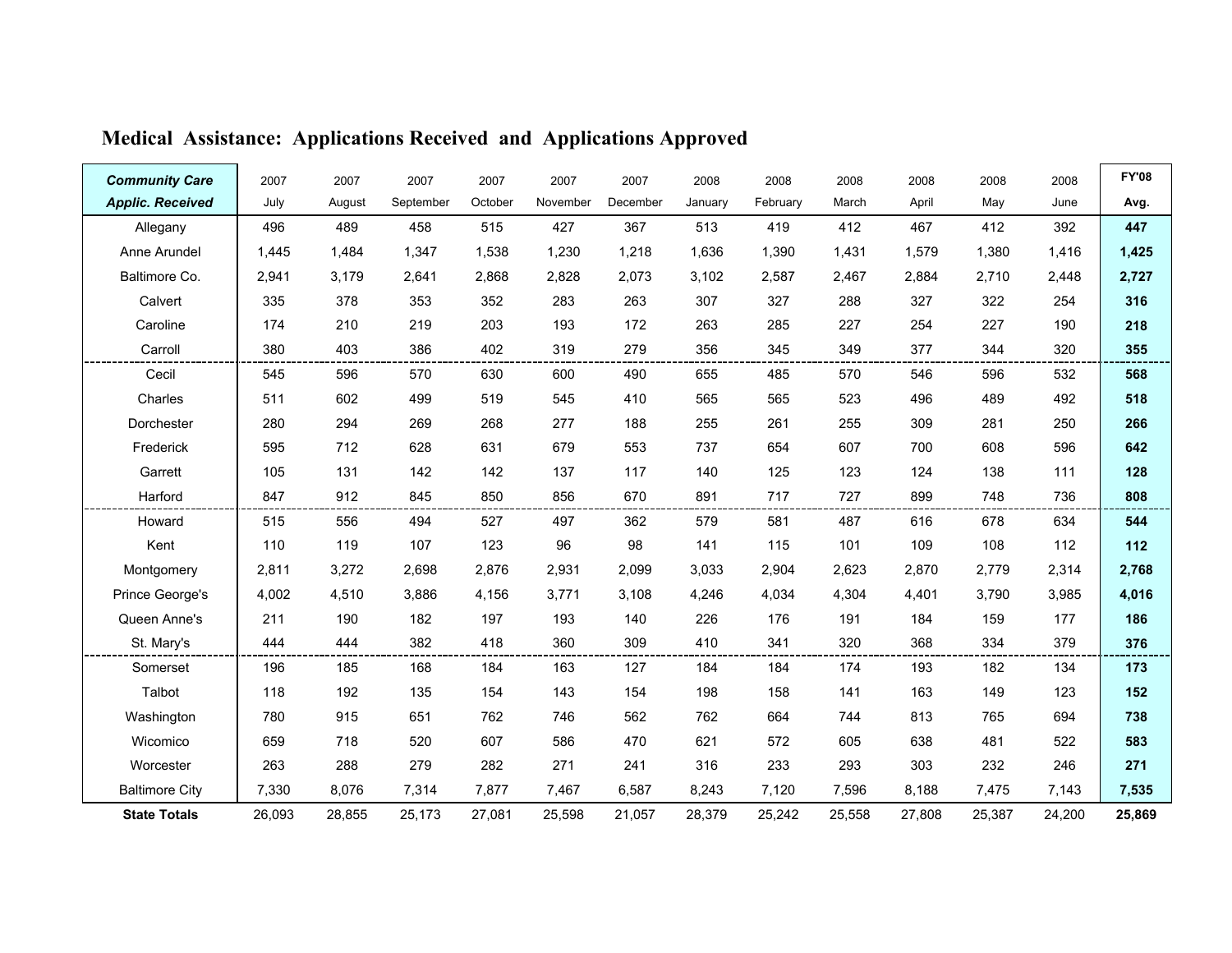MA APPS Page 2

| <b>Community Care</b>   | 2007   | 2007   | 2007      | 2007    | 2007     | 2007     | 2008    | 2008     | 2008   | 2008   | 2008   | 2008   | <b>FY'08</b> |
|-------------------------|--------|--------|-----------|---------|----------|----------|---------|----------|--------|--------|--------|--------|--------------|
| <b>Applic. Approved</b> | July   | August | September | October | November | December | January | February | March  | April  | May    | June   | Avg.         |
| Allegany                | 309    | 402    | 361       | 305     | 290      | 294      | 341     | 389      | 304    | 346    | 299    | 296    | 328          |
| Anne Arundel            | 1,224  | 1,260  | 1,127     | 1,276   | 1,028    | 1,063    | 1,302   | 1,252    | 1,184  | 1,248  | 1,203  | 1,170  | 1,195        |
| Baltimore Co.           | 2,339  | 2,883  | 2,450     | 2,505   | 2,417    | 1,702    | 2,768   | 2,074    | 2,101  | 2,498  | 2,197  | 1,791  | 2,310        |
| Calvert                 | 229    | 289    | 266       | 244     | 225      | 214      | 240     | 251      | 203    | 258    | 248    | 189    | 238          |
| Caroline                | 153    | 208    | 148       | 189     | 156      | 143      | 211     | 253      | 181    | 173    | 185    | 117    | 176          |
| Carroll                 | 291    | 358    | 279       | 338     | 233      | 222      | 310     | 263      | 296    | 287    | 309    | 260    | 287          |
| Cecil                   | 393    | 455    | 359       | 370     | 395      | 285      | 479     | 402      | 355    | 403    | 475    | 362    | 394          |
| Charles                 | 370    | 457    | 433       | 479     | 410      | 365      | 456     | 448      | 428    | 446    | 462    | 349    | 425          |
| Dorchester              | 184    | 223    | 127       | 193     | 193      | 143      | 186     | 173      | 181    | 195    | 191    | 183    | 181          |
| Frederick               | 489    | 637    | 468       | 554     | 497      | 481      | 558     | 648      | 503    | 570    | 511    | 428    | 529          |
| Garrett                 | 101    | 125    | 143       | 131     | 142      | 113      | 125     | 115      | 125    | 115    | 121    | 100    | 121          |
| Harford                 | 641    | 693    | 538       | 652     | 702      | 495      | 698     | 663      | 564    | 621    | 627    | 604    | 625          |
| Howard                  | 419    | 550    | 438       | 498     | 518      | 363      | 432     | 611      | 453    | 556    | 495    | 373    | 476          |
| Kent                    | 76     | 73     | 77        | 76      | 84       | 64       | 85      | 76       | 62     | 76     | 82     | 73     | 75           |
| Montgomery              | 2,171  | 2,783  | 2,252     | 2,534   | 2,351    | 1,895    | 2,431   | 2,412    | 2,224  | 2,559  | 2,417  | 2,051  | 2,340        |
| Prince George's         | 3,063  | 3,863  | 3,346     | 3,416   | 2,874    | 2,717    | 3,228   | 3,026    | 3,340  | 4.066  | 3,306  | 3,177  | 3,285        |
| Queen Anne's            | 132    | 129    | 116       | 158     | 124      | 93       | 178     | 125      | 114    | 163    | 107    | 117    | 130          |
| St. Mary's              | 366    | 377    | 292       | 309     | 319      | 285      | 319     | 285      | 288    | 276    | 294    | 295    | 309          |
| Somerset                | 130    | 140    | 114       | 130     | 109      | 93       | 131     | 137      | 111    | 165    | 131    | 98     | 124          |
| Talbot                  | 96     | 130    | 104       | 126     | 118      | 126      | 140     | 118      | 104    | 99     | 117    | 96     | 115          |
| Washington              | 540    | 745    | 469       | 607     | 520      | 417      | 540     | 482      | 515    | 693    | 538    | 435    | 542          |
| Wicomico                | 500    | 569    | 466       | 522     | 500      | 429      | 552     | 547      | 498    | 568    | 482    | 426    | 505          |
| Worcester               | 178    | 236    | 219       | 200     | 201      | 172      | 237     | 198      | 206    | 243    | 192    | 192    | 206          |
| <b>Baltimore City</b>   | 4,426  | 5,430  | 4,331     | 4,765   | 4,298    | 3,726    | 4,686   | 4,492    | 4,262  | 4,760  | 4,719  | 4,352  | 4,521        |
| <b>State Totals</b>     | 18,820 | 23,015 | 18,923    | 20,577  | 18,704   | 15,900   | 20,633  | 19,440   | 18,602 | 21,384 | 19,708 | 17,534 | 19,437       |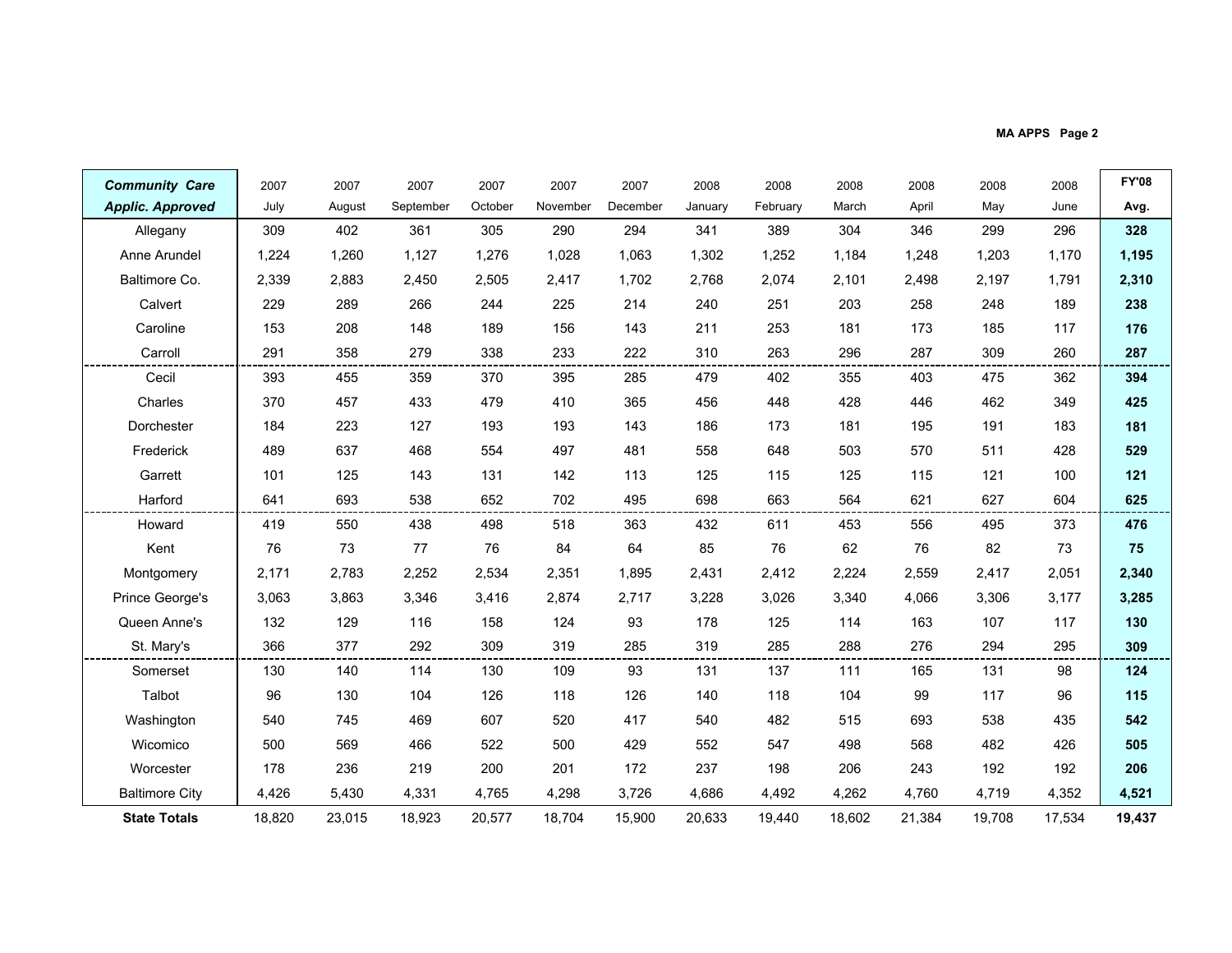MA APPS Page 3

| <b>Long Term Care</b>   | 2007           | 2007           | 2007             | 2007             | 2007           | 2007           | 2008           | 2008     | 2008           | 2008  | 2008             | 2008           | <b>FY'08</b>   |
|-------------------------|----------------|----------------|------------------|------------------|----------------|----------------|----------------|----------|----------------|-------|------------------|----------------|----------------|
| <b>Applic. Received</b> | July           | August         | September        | October          | November       | December       | January        | February | March          | April | May              | June           | Avg.           |
| Allegany                | 23             | 35             | 22               | 25               | 23             | 17             | 38             | 26       | 26             | 31    | 35               | 26             | 27             |
| Anne Arundel            | 44             | 46             | 46               | 35               | 38             | 31             | 43             | 26       | 35             | 47    | 39               | 32             | 39             |
| Baltimore Co.           | 79             | 76             | 68               | 99               | 83             | 84             | 123            | 85       | 87             | 119   | 77               | 95             | 90             |
| Calvert                 | $\overline{7}$ | $\overline{7}$ | $\boldsymbol{9}$ | $\boldsymbol{9}$ | 11             | 9              | 13             | 9        | 10             | 9     | $\boldsymbol{9}$ | 13             | 10             |
| Caroline                | 9              | 12             | $\overline{7}$   | $\overline{7}$   | 6              | $\overline{c}$ | 10             | 11       | $\overline{7}$ | 8     | 4                | 8              | 8              |
| Carroll                 | 17             | 18             | 24               | 27               | 27             | 19             | 24             | 31       | 24             | 23    | 18               | 26             | 23             |
| Cecil                   | 18             | 12             | 14               | 19               | 18             | 14             | 17             | 17       | 17             | 14    | 18               | 11             | 16             |
| Charles                 | 11             | 14             | 12               | 13               | 15             | 5              | 11             | 4        | 12             | 6     | $\overline{7}$   | $\mathbf{1}$   | 9              |
| Dorchester              | $\overline{7}$ | 10             | $\overline{4}$   | 11               | 3              | 6              | 9              | 8        | 6              | 8     | 10               | 10             | 8              |
| Frederick               | 16             | 31             | 27               | 25               | 30             | 24             | 35             | 17       | 30             | 39    | 27               | 17             | 27             |
| Garrett                 | $\overline{7}$ | $\overline{7}$ | 8                | $\overline{5}$   | 6              | 6              | 13             | 6        | 8              | 14    | $\,6\,$          | 6              | 8              |
| Harford                 | 33             | 31             | 34               | 44               | 24             | 36             | 38             | 38       | 39             | 58    | 31               | 34             | 37             |
| Howard                  | 14             | 13             | 14               | 9                | 5              | $\overline{7}$ | 17             | 13       | 16             | 11    | 11               | $\overline{7}$ | 11             |
| Kent                    | 5              | $\overline{7}$ | 6                | 6                | $\overline{7}$ | $\overline{c}$ | $\overline{4}$ | 5        | 6              | 10    | 13               | 6              | 6              |
| Montgomery              | 103            | 96             | 98               | 91               | 98             | 89             | 118            | 89       | 107            | 109   | 120              | 98             | 101            |
| Prince George's         | 121            | 91             | 117              | 78               | 115            | 69             | 104            | 92       | 70             | 85    | 94               | 58             | 91             |
| Queen Anne's            | 8              | 9              | 6                | 6                | 5              | 3              | 8              | 3        | $\sqrt{5}$     | 4     | $\mathbf 5$      | $\overline{7}$ | $\bf 6$        |
| St. Mary's              | 9              | 15             | 14               | 16               | 13             | 12             | 21             | 22       | 24             | 13    | 17               | 10             | 16             |
| Somerset                | 11             | 6              | 6                | 6                | 8              | 6              | 8              | 13       | 6              | 9     | 10               | 8              | 8              |
| Talbot                  | 10             | 13             | 3                | $\overline{2}$   | 3              | $\overline{7}$ | 11             | 10       | 5              | 9     | 3                | 10             | $\overline{7}$ |
| Washington              | 29             | 33             | 42               | 37               | 40             | 26             | 44             | 37       | 31             | 31    | 32               | 31             | 34             |
| Wicomico                | 15             | 17             | 23               | 28               | 13             | 10             | 10             | 23       | 16             | 23    | 18               | 17             | 18             |
| Worcester               | 17             | 4              | 20               | 9                | 10             | $\overline{7}$ | 15             | 8        | 11             | 12    | 15               | 9              | 11             |
| <b>Baltimore City</b>   | 188            | 181            | 164              | 167              | 154            | 144            | 177            | 166      | 177            | 189   | 168              | 165            | 170            |
| <b>State Totals</b>     | 801            | 784            | 788              | 774              | 755            | 635            | 911            | 759      | 775            | 881   | 787              | 705            | 780            |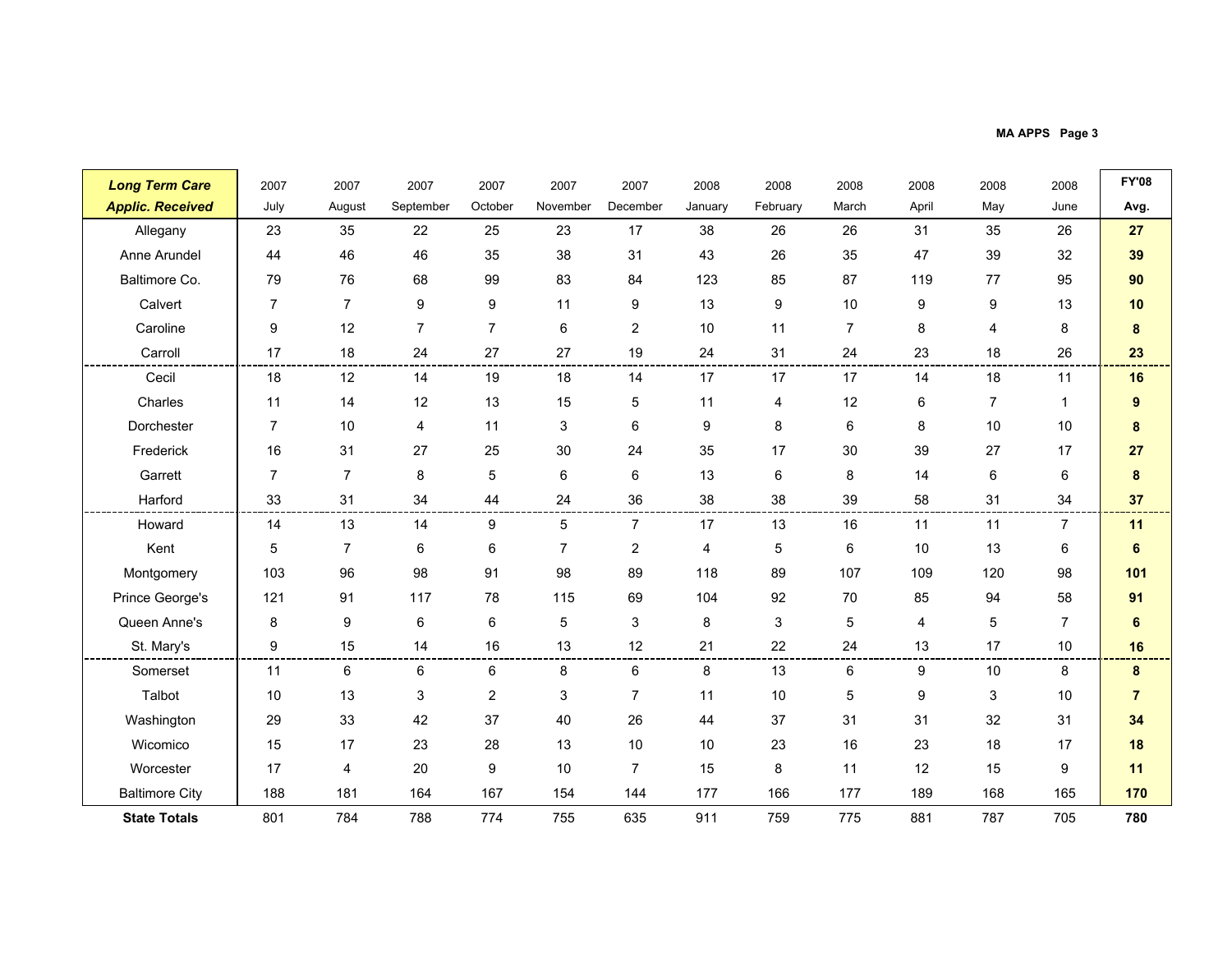MA APPS Page 4

| <b>Long Term Care</b>   | 2007           | 2007           | 2007           | 2007           | 2007           | 2007           | 2008    | 2008           | 2008           | 2008           | 2008           | 2008           | <b>FY'08</b>            |
|-------------------------|----------------|----------------|----------------|----------------|----------------|----------------|---------|----------------|----------------|----------------|----------------|----------------|-------------------------|
| <b>Applic. Approved</b> | July           | August         | September      | October        | November       | December       | January | February       | March          | April          | May            | June           | Avg.                    |
| Allegany                | 19             | 30             | 19             | 21             | 14             | 17             | 31      | 22             | 24             | 33             | 29             | 48             | 26                      |
| Anne Arundel            | 48             | 33             | 41             | 78             | 51             | 51             | 40      | 43             | 51             | 50             | 44             | 37             | 47                      |
| Baltimore Co.           | 91             | 147            | 117            | 145            | 149            | 107            | 143     | 131            | 169            | 100            | 108            | 141            | 129                     |
| Calvert                 | $\overline{7}$ | 0              | 11             | 22             | 11             | 8              | 11      | 11             | 4              | $\overline{7}$ | $\overline{c}$ | 3              | 8                       |
| Caroline                | 3              | 13             | 4              | 12             | 6              |                | 9       | $\overline{7}$ | $\overline{7}$ | 5              | $\overline{2}$ | 4              | 6                       |
| Carroll                 | 29             | 19             | 5              | 15             | 18             | 18             | 24      | 28             | 18             | 23             | 19             | 19             | 20                      |
| Cecil                   | 11             | 16             | 15             | 17             | 12             | 14             | 12      | 21             | 33             | $\overline{7}$ | 13             | $\overline{7}$ | 15                      |
| Charles                 | 10             | 19             | 10             | 14             | 6              | 5              | 14      | 8              | $\overline{7}$ | 10             | 12             | 6              | 10                      |
| Dorchester              | 11             | $\overline{7}$ | 10             | 9              | 6              | 5              | 9       | 6              | 4              | 4              | $\overline{2}$ | 5              | $\overline{7}$          |
| Frederick               | 31             | 36             | 28             | 29             | 28             | 20             | 19      | 29             | 37             | 24             | 28             | $\overline{2}$ | 26                      |
| Garrett                 | 8              | 10             | $\overline{c}$ | $\overline{7}$ | 4              | 8              | 5       | 10             | 13             | 6              | 4              | 12             | $\overline{7}$          |
| Harford                 | 37             | 33             | 23             | 31             | 25             | 25             | 34      | 25             | 25             | 30             | 19             | 27             | 28                      |
| Howard                  | 22             | 20             | 12             | 31             | 23             | 14             | 23      | $\overline{7}$ | 13             | 28             | 21             | $\overline{7}$ | 18                      |
| Kent                    | 3              | 4              | 8              | 4              | $\overline{7}$ | 4              | 6       | 3              | 4              | $\mathbf{1}$   | 8              | 8              | $5\phantom{.0}$         |
| Montgomery              | 98             | 94             | 102            | 89             | 85             | 56             | 82      | 92             | 81             | 111            | 82             | 87             | 88                      |
| Prince George's         | 120            | 117            | 74             | 116            | 106            | 74             | 74      | 103            | 94             | 81             | 103            | 102            | 97                      |
| Queen Anne's            | 5              | $10$           | 5              | 8              | $\overline{7}$ | $\overline{c}$ | 5       | $\overline{1}$ | 6              | 4              | $\overline{c}$ | 3              | $\overline{\mathbf{5}}$ |
| St. Mary's              | 15             | 39             | 21             | 19             | 18             | 22             | 27      | 11             | 25             | 22             | 17             | 14             | 21                      |
| Somerset                | 6              | 16             | 4              | $\overline{7}$ | 6              | 3              | 8       | 5              | 5              | 10             | $\overline{7}$ | $\overline{7}$ | $\overline{7}$          |
| Talbot                  | $\overline{7}$ | 5              | $\overline{7}$ | 5              | 4              | 5              | 3       | 8              | 3              | 12             | $\overline{c}$ | $\mathbf{1}$   | $\sqrt{5}$              |
| Washington              | 24             | 39             | 30             | 35             | 31             | 32             | 33      | 48             | 36             | 44             | 32             | 34             | 35                      |
| Wicomico                | 25             | 24             | 22             | 27             | 26             | 9              | 20      | 18             | 26             | 16             | 22             | 21             | 21                      |
| Worcester               | 11             | 18             | 9              | 11             | 11             | 16             | 15      | 9              | 14             | 11             | 17             | 8              | 13                      |
| <b>Baltimore City</b>   | 200            | 214            | 244            | 216            | 173            | 159            | 222     | 221            | 205            | 263            | 224            | 187            | 211                     |
| <b>State Totals</b>     | 841            | 963            | 823            | 968            | 827            | 675            | 869     | 867            | 904            | 902            | 819            | 790            | 854                     |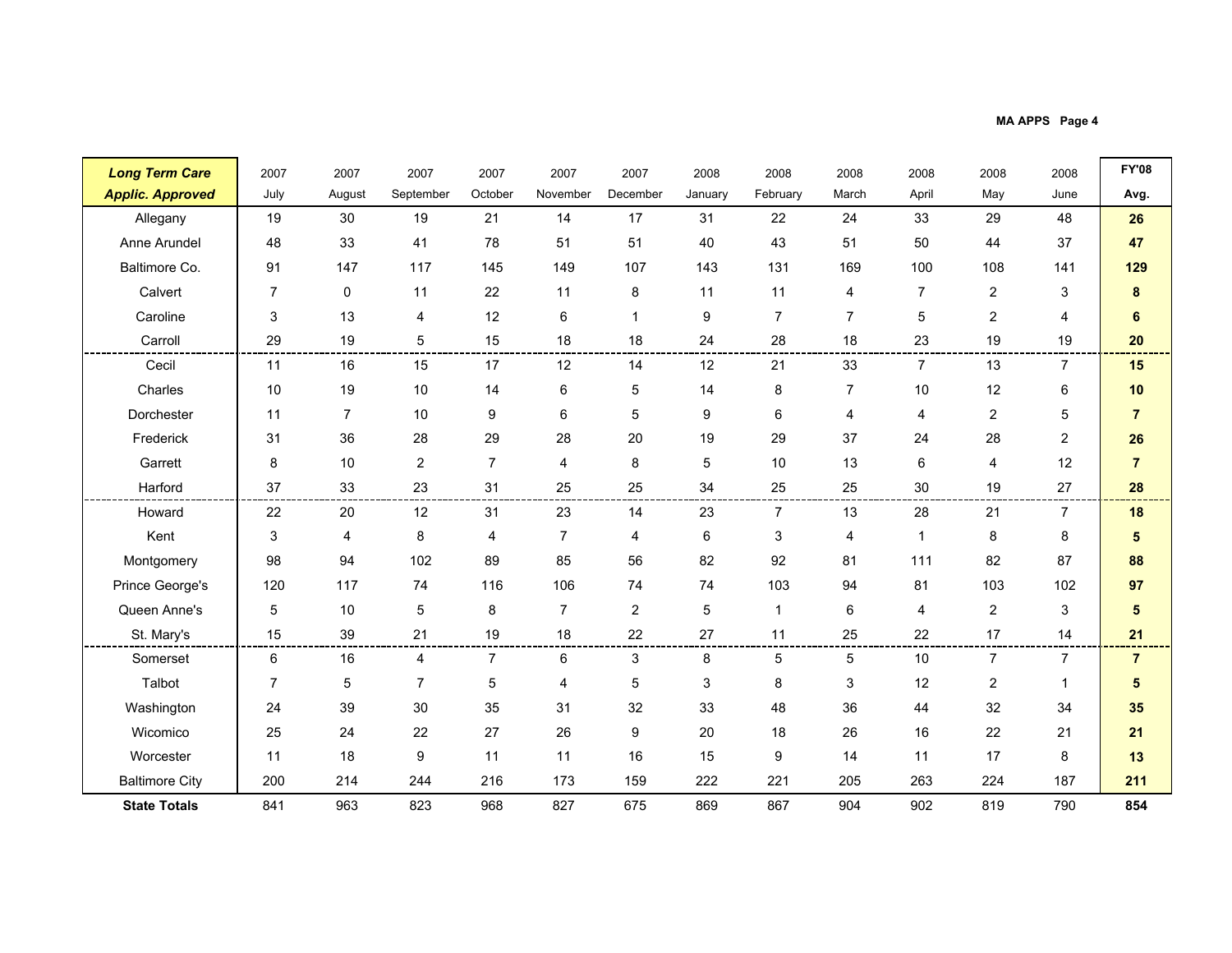### Medical Assistance : Cases Under Care

| <b>Community</b>      | 2007    | 2007    | 2007      | 2007    | 2007     | 2007     | 2008    | 2008     | 2008    | 2008    | 2008    | 2008    | <b>FY'08</b> |
|-----------------------|---------|---------|-----------|---------|----------|----------|---------|----------|---------|---------|---------|---------|--------------|
| Care                  | July    | August  | September | October | November | December | January | February | March   | April   | May     | June    | Avg.         |
| Allegany              | 5,212   | 5,221   | 5,417     | 5,208   | 5,342    | 5,111    | 5,151   | 5,388    | 5,265   | 5,520   | 5,305   | 5,518   | 5,305        |
| Anne Arundel          | 14,626  | 14,605  | 15,391    | 15,063  | 15,587   | 14,903   | 15,210  | 15,915   | 15,514  | 16,298  | 15,893  | 16,625  | 15,469       |
| Baltimore Co.         | 31,272  | 31,818  | 33,256    | 32,118  | 33.583   | 31,662   | 32,256  | 33,385   | 32,128  | 33,912  | 32,643  | 33,587  | 32,635       |
| Calvert               | 3,066   | 3,083   | 3,193     | 3,102   | 3,267    | 3,195    | 3,251   | 3,353    | 3,195   | 3,401   | 3,302   | 3,400   | 3,234        |
| Caroline              | 2,759   | 2,762   | 2,836     | 2,769   | 2,865    | 2,794    | 2,827   | 3,021    | 2,918   | 3,016   | 2,943   | 3,013   | 2,877        |
| Carroll               | 4,003   | 4,085   | 4,210     | 4,076   | 4,195    | 4,027    | 4,077   | 4,224    | 4,145   | 4,330   | 4,242   | 4,356   | 4,164        |
| Cecil                 | 5,434   | 5,483   | 5,714     | 5,428   | 5,710    | 5,426    | 5,501   | 5,748    | 5,530   | 5,836   | 5,714   | 5,949   | 5,623        |
| Charles               | 5,481   | 5,494   | 5,760     | 5,507   | 5,790    | 5,561    | 5,619   | 5,944    | 5,748   | 6,099   | 5,849   | 6,062   | 5,743        |
| Dorchester            | 2,800   | 2,810   | 2,915     | 2,853   | 2,948    | 2,797    | 2,800   | 2,935    | 2,856   | 3,004   | 2,949   | 3,012   | 2,890        |
| Frederick             | 7,255   | 7,387   | 7.618     | 7.480   | 7,731    | 7,516    | 7,557   | 7,905    | 7,586   | 7,990   | 7,808   | 8,026   | 7,655        |
| Garrett               | 2,303   | 2,289   | 2,374     | 2,320   | 2,436    | 2,359    | 2,318   | 2,384    | 2,362   | 2,418   | 2,339   | 2,401   | 2,359        |
| Harford               | 8,590   | 8.558   | 8,911     | 8.626   | 9.019    | 8,554    | 8,649   | 9,053    | 8,747   | 9,200   | 8,884   | 9,182   | 8,831        |
| Howard                | 5,982   | 6,100   | 6,320     | 6.163   | 6,487    | 6,252    | 6,294   | 6,701    | 6,506   | 6,898   | 6,600   | 6,876   | 6,432        |
| Kent                  | 1,149   | 1,146   | 1,213     | 1,186   | 1,227    | 1,158    | 1,182   | 1,223    | 1,193   | 1,245   | 1,236   | 1,268   | 1,202        |
| Montgomery            | 31,502  | 32,014  | 33,143    | 32,254  | 33,523   | 32,219   | 32,538  | 34,030   | 33,241  | 34,785  | 33,964  | 35,067  | 33,190       |
| Prince George's       | 40,387  | 41,050  | 43,085    | 41,286  | 42,993   | 40,822   | 41,362  | 43,424   | 41,945  | 44,738  | 42,415  | 44,529  | 42,336       |
| Queen Anne's          | 1,700   | 1,704   | 1,757     | 1,744   | 1,841    | 1,764    | 1,803   | 1,900    | 1,839   | 1,941   | 1,837   | 1,922   | 1,813        |
| St. Mary's            | 4,538   | 4,575   | 4,781     | 4,604   | 4,838    | 4,664    | 4,699   | 4,852    | 4,619   | 4,795   | 4,635   | 4,781   | 4,698        |
| Somerset              | 2,235   | 2,238   | 2,295     | 2,246   | 2,287    | 2,192    | 2,217   | 2,299    | 2,237   | 2,321   | 2,260   | 2,316   | 2,262        |
| Talbot                | 1,737   | 1,737   | 1,787     | 1,735   | 1,780    | 1,754    | 1,800   | 1,857    | 1,812   | 1,906   | 1,866   | 1,923   | 1,808        |
| Washington            | 8,539   | 8,683   | 8,946     | 8.708   | 8,994    | 8,554    | 8,556   | 8,867    | 8,608   | 9,062   | 8,805   | 9,076   | 8,783        |
| Wicomico              | 7,656   | 7,635   | 7,892     | 7,726   | 8,032    | 7,714    | 7,804   | 8,179    | 7,903   | 8,274   | 8,001   | 8,317   | 7,928        |
| Worcester             | 2,807   | 2.857   | 3.014     | 2.897   | 3,048    | 2,957    | 3,052   | 3,175    | 3,068   | 3,262   | 3,122   | 3,249   | 3,042        |
| <b>Baltimore City</b> | 65,447  | 65,787  | 68,011    | 65,766  | 67,848   | 65,006   | 65,783  | 68,264   | 65,830  | 68,613  | 66,232  | 68,256  | 66,737       |
| <b>State Totals</b>   | 266,480 | 269,121 | 279,839   | 270,865 | 281,371  | 268,961  | 272,306 | 284,026  | 274,795 | 288,864 | 278,844 | 288,711 | 277,015      |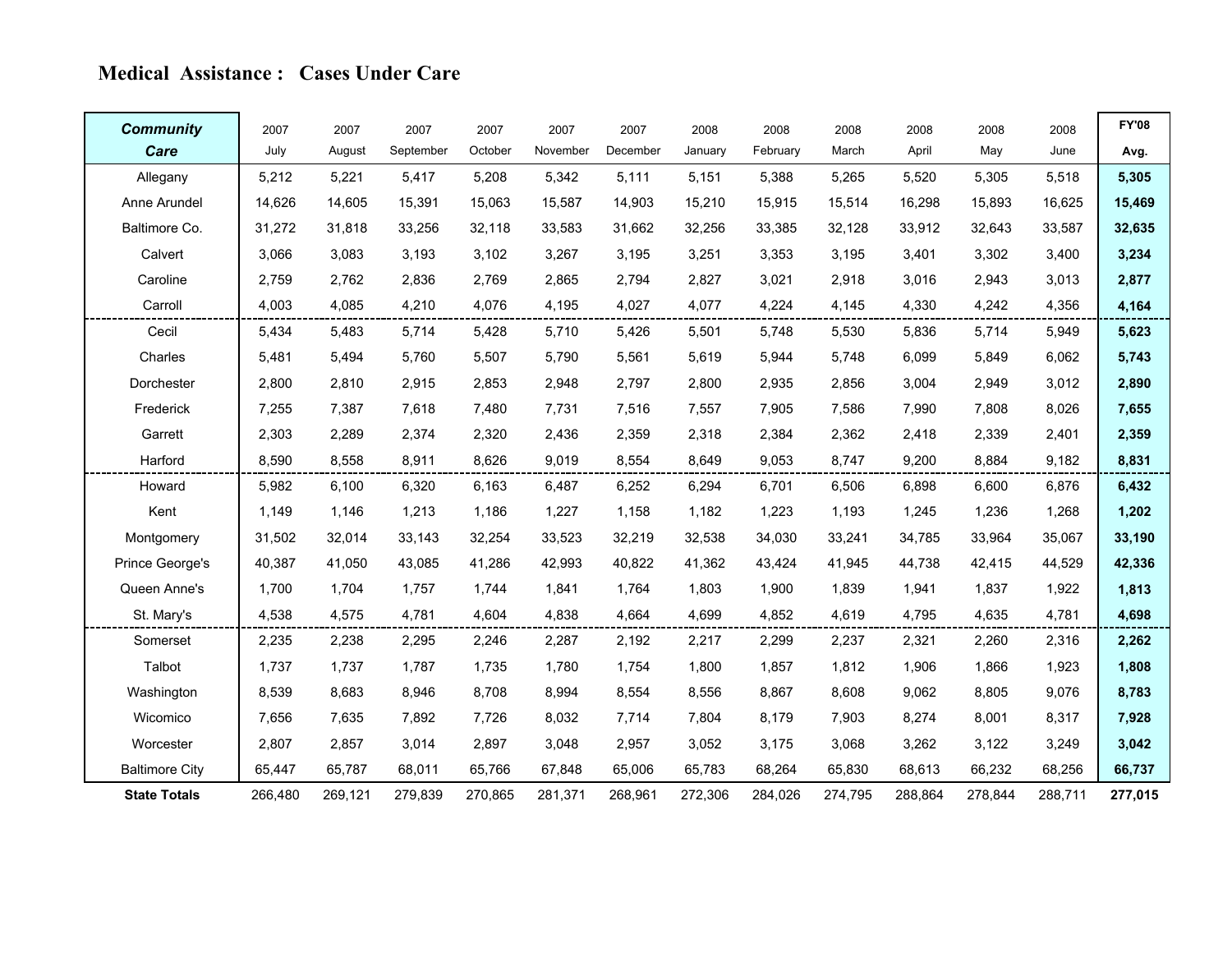|--|--|

| <b>Long Term</b>      | 2007   | 2007   | 2007      | 2007    | 2007     | 2007     | 2008    | 2008     | 2008   | 2008   | 2008   | 2008   | <b>FY'08</b> |
|-----------------------|--------|--------|-----------|---------|----------|----------|---------|----------|--------|--------|--------|--------|--------------|
| <b>Care</b>           | July   | August | September | October | November | December | January | February | March  | April  | May    | June   | Avg.         |
| Allegany              | 726    | 730    | 739       | 727     | 721      | 709      | 716     | 717      | 711    | 724    | 723    | 742    | 724          |
| Anne Arundel          | 852    | 825    | 850       | 869     | 888      | 881      | 873     | 868      | 843    | 863    | 832    | 848    | 858          |
| Baltimore Co.         | 2,359  | 2,349  | 2,390     | 2,344   | 2,410    | 2.352    | 2,302   | 2,364    | 2,328  | 2,323  | 2,284  | 2,316  | 2,343        |
| Calvert               | 179    | 175    | 183       | 186     | 192      | 187      | 187     | 188      | 185    | 176    | 172    | 169    | 182          |
| Caroline              | 134    | 142    | 138       | 140     | 138      | 133      | 140     | 138      | 133    | 131    | 126    | 128    | 135          |
| Carroll               | 421    | 424    | 424       | 409     | 417      | 409      | 400     | 411      | 398    | 403    | 384    | 391    | 408          |
| Cecil                 | 272    | 266    | 270       | 272     | 267      | 248      | 245     | 250      | 262    | 263    | 249    | 249    | 259          |
| Charles               | 261    | 269    | 274       | 272     | 274      | 265      | 266     | 269      | 269    | 273    | 268    | 269    | 269          |
| Dorchester            | 176    | 173    | 178       | 182     | 182      | 178      | 176     | 173      | 169    | 167    | 163    | 158    | 173          |
| Frederick             | 557    | 561    | 574       | 568     | 586      | 566      | 554     | 557      | 545    | 546    | 537    | 533    | 557          |
| Garrett               | 249    | 256    | 251       | 252     | 250      | 246      | 243     | 244      | 248    | 244    | 241    | 244    | 247          |
| Harford               | 484    | 489    | 494       | 496     | 498      | 485      | 494     | 501      | 481    | 493    | 483    | 491    | 491          |
| Howard                | 282    | 286    | 289       | 296     | 317      | 313      | 321     | 314      | 294    | 312    | 314    | 309    | 304          |
| Kent                  | 80     | 81     | 87        | 86      | 93       | 89       | 89      | 91       | 92     | 90     | 89     | 92     | 88           |
| Montgomery            | 1,964  | 1,990  | 2,022     | 1,977   | 2,001    | 1,943    | 1,953   | 1,988    | 1,959  | 2,002  | 1,984  | 2,017  | 1,983        |
| Prince George's       | 2,051  | 2,065  | 2,087     | 2,067   | 2,104    | 1,997    | 1,989   | 2,019    | 1,958  | 1,950  | 1,930  | 1,975  | 2,016        |
| Queen Anne's          | 93     | 100    | 98        | 99      | 100      | 94       | 93      | 94       | 95     | 93     | 91     | 90     | 95           |
| St. Mary's            | 333    | 353    | 363       | 369     | 371      | 354      | 353     | 353      | 356    | 363    | 344    | 348    | 355          |
| Somerset              | 135    | 139    | 136       | 137     | 138      | 135      | 135     | 141      | 139    | 147    | 147    | 155    | 140          |
| Talbot                | 141    | 141    | 142       | 142     | 142      | 141      | 135     | 137      | 130    | 137    | 128    | 126    | 137          |
| Washington            | 585    | 584    | 597       | 595     | 614      | 609      | 609     | 637      | 614    | 650    | 638    | 653    | 615          |
| Wicomico              | 514    | 525    | 530       | 522     | 522      | 506      | 512     | 502      | 505    | 507    | 497    | 502    | 512          |
| Worcester             | 195    | 196    | 197       | 190     | 197      | 187      | 189     | 194      | 188    | 195    | 197    | 197    | 194          |
| <b>Baltimore City</b> | 3,652  | 3,641  | 3,721     | 3,674   | 3,667    | 3,530    | 3,560   | 3,647    | 3,569  | 3,651  | 3,575  | 3,625  | 3,626        |
| <b>State Totals</b>   | 16,695 | 16,760 | 17,034    | 16,871  | 17,089   | 16,557   | 16,534  | 16,797   | 16,471 | 16,703 | 16,396 | 16,627 | 16,711       |